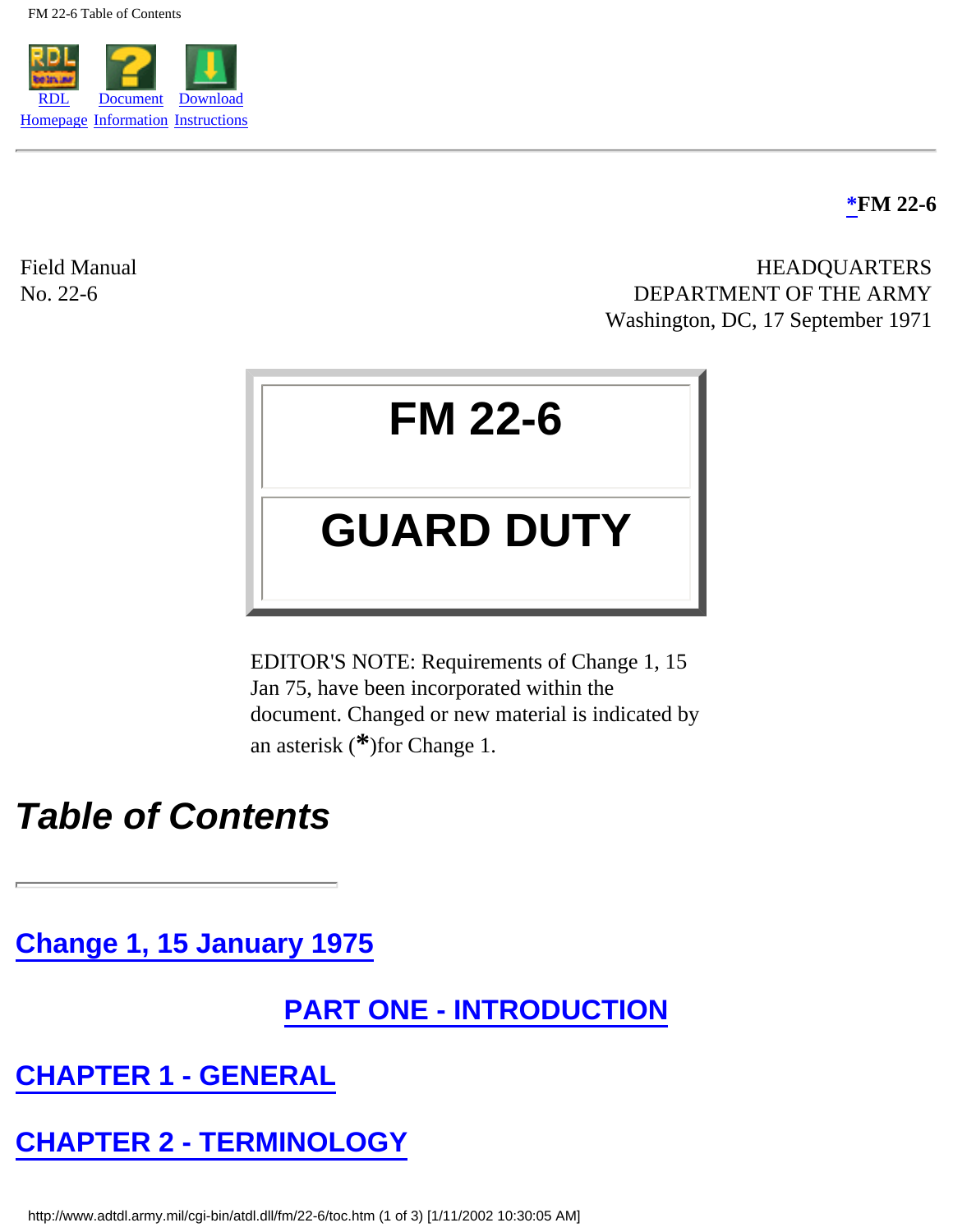## **[CHAPTER 3 - GUARD COMPOSITION](#page-9-0)**

## **PART TWO - INTERIOR GUARD**

## **CHAPTER 4 - ORDERS**

## **CHAPTER 5 - MAIN GUARD**

**Section I - General**

**Section II - Duties of personnel**

**Section III - Patrol system**

**Section IV - Fixed post system**

# **CHAPTER 6 - GUARD MOUNTING**

**[Section I - General](#page-27-0)**

**[Section II - Guard mount \(inspection only\)](#page-27-1)**

**[Section III - Informal guard mounting](#page-30-0)**

**[Section IV - Relieving the old guard](#page-35-0)**

**[Section V - Posting reliefs](#page-38-0)**

**[Section VI - Formal guard mounting](#page-45-0)**

# **CHAPTER 7 - SPECIAL GUARDS**

**Section I - General**

**Section II - Park guards**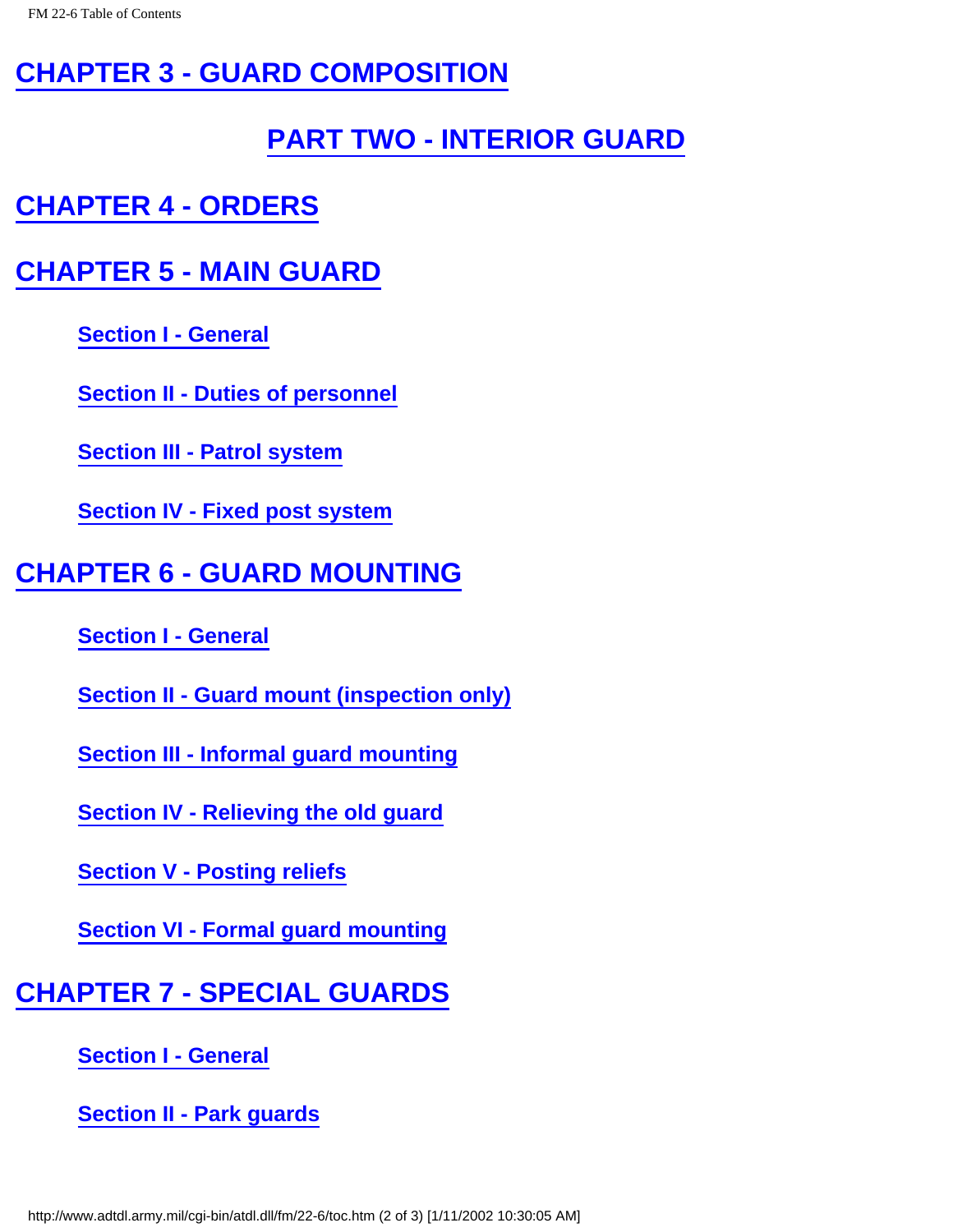**Section III - Other special guards**

## **PART THREE - EXTERIOR GUARD**

**CHAPTER 8 - FUNCTIONS OF THE EXTERIOR GUARD**

**CHAPTER 9 - COUNTERSIGNS AND PAROLE WORDS**

**[APPENDIX A - REFERENCES](#page-69-0)**

**[APPENDIX B - DETAILS AND ROSTERS](#page-71-0)**

**[APPENDIX C - LEGEND OF SYMBOLS](#page-78-0)**

**[APPENDIX D - SAFETY REGULATIONS](#page-80-0)**

**APPENDIX E - PRISONERS AND PRISONER GUARDS**

**[APPENDIX F - DETAILS OF AGREEMENT FROM STANAG NO. 2042](#page-85-0) [\(2D EDITION\) AND CENTO STANAG NO. 2042](#page-85-0)**

**AUTHORIZATION LETTER**

**DISTRIBUTION RESTRICTION:** *Active Army, ARNG, USAR:* **To be distributed in accordance with DA Form 12-11A requirements for Guard Duty (Qty rqr block no. 179).**

\*This manual supersedes FM 22-6, 1 May 1967.

http://www.adtdl.army.mil/cgi-bin/atdl.dll/fm/22-6/toc.htm (3 of 3) [1/11/2002 10:30:05 AM]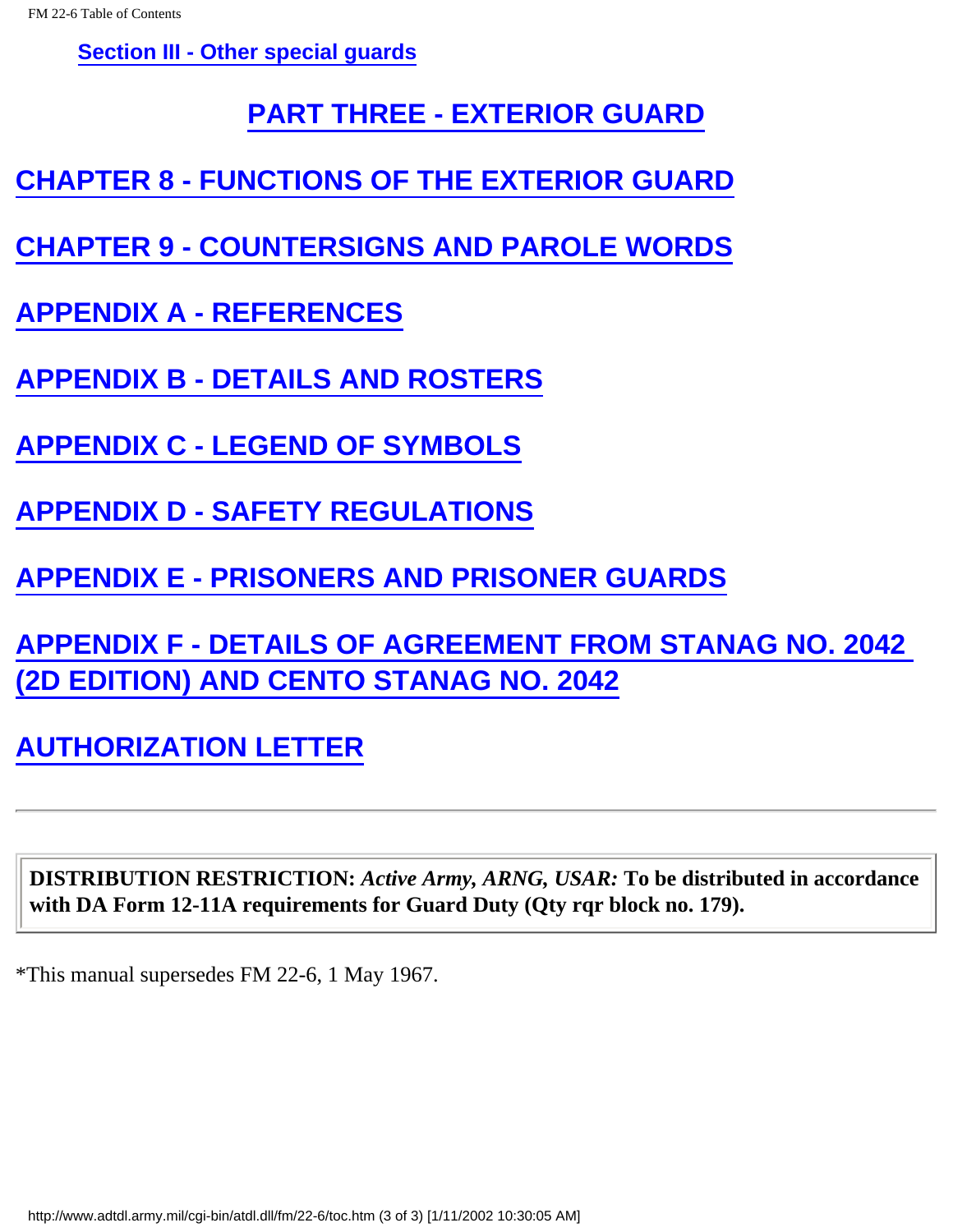<span id="page-3-0"></span>

#### FM 22-6

Cı

#### **HEADQUARTERS CHANGE** DEPARTMENT OF THE ARMY WASHINGTON, D.C., 15 January 1975 NO. 1

## **GUARD DUTY**

FM 22-6, 17 September 1971, is changed as follows:

Page 2-2. Paragraph 4i. Line 1 is changed to read:

"*i. Guard. Sentinel. Sentry.* A term used . . ."

*Page 2-2.* Paragraph 4*i* subparagraphs  $4i(2)$  " $(a)$ " and "(b)" are deleted.

*Page 2-3.* Paragraph  $4p(1)$ . In lines 2 and 3 the following is deleted: "It is disseminated only to friendly personnel."

*Page 2-4.* Paragraph 4p (2). Lines 2-5 are changed to read as follows: "The second word or part of the countersign, and it is used in answer to the challenge."

*Page 4.2.* Paragraph 10a. In line 1 "anything" is changed to read "everything."

Page 6-2. Paragraph 35a. In line 1 of the Note "to" is changed to read "in."

Page 6-3. Paragraph 35b. In line 8 "platoon" is changed to read "guard."

Page 6-3. Paragraph 36a. In line 10 "says" is changed to read "reports."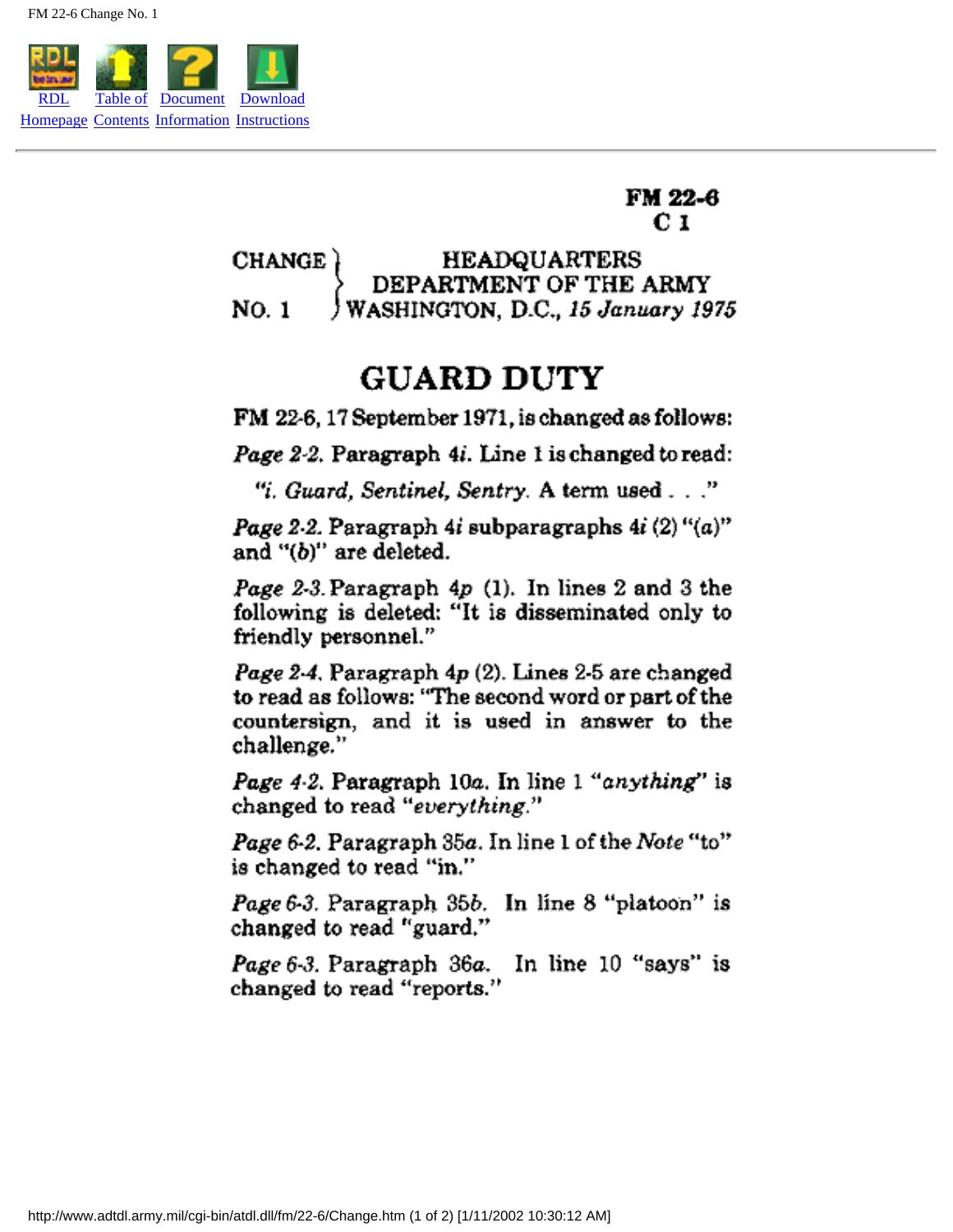*Page 6-6.* Paragraph 39b. In line 7 "platoon" is changed to read "squad."

Page 6-16. Paragraph 48a. In line 7 "command" is changed to read "commander."

Page 6-17. Paragraph 49a. In line 1 "no" is changed to read "on."

Page 6-21. Paragraph 50b. In line 8 "half" is changed to read "halt."

Page 6-22. Paragraph  $50b(1)$ . In line 2 "TAN-SMIT" is changed to read "TRANSMIT."

*Page 6-22.* Paragraph  $50b(1)$ . In line 8 "he" is changed to read "the."

Page 6-22. Paragraph  $50b(2)$ . In line 4 "command" is changed to read "commander."

*Page* 6.22. Paragraph  $50d$ . In line 2 "squad" is changed to read "guard."

Page 6-36. Paragraph 65a. In line 22 "paces" is changed to read "steps."

Page 6.39. Paragraph 65e (1). In line 3 "of" is deleted,

*Page 7-1.* Paragraph 70a. Line 2 is changed to read: "... of the park guard absent themselves from . . ."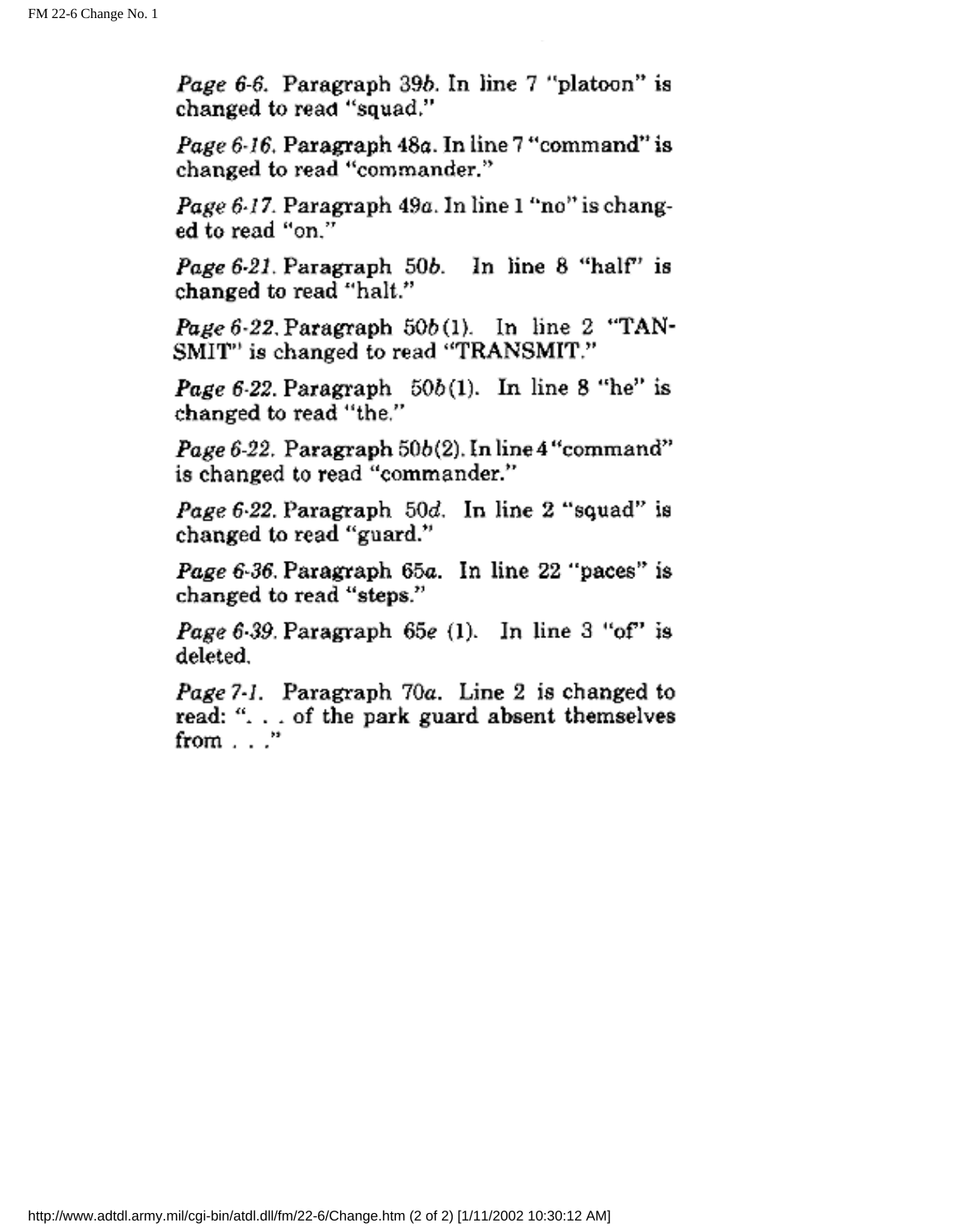

# **PART ONE INTRODUCTION**

# **CHAPTER 1**

# **GENERAL**

#### **1. Purpose and Scope**

*a.* This manual is for personnel concerned with the organization and functions of interior and exterior guard. It includes orders, countersigns, parole words, and responsibility of the main guard including duties of personnel and methods of mounting the guard. The manual also discusses the duties and composition of special guards.

*b.* As this manual is a guide, and as all possible situations and eventualities cannot be foreseen or covered by the manual, great reliance must be placed upon the application of sound judgment and common sense by all members of a guard and by all security personnel. In situations not covered by this manual and where doubt arises as to the proper action to be taken, the individual must consider his mission and apply sound judgment in making the required decision(s).

*c.* The material in this manual is applicable to both nonnuclear and nuclear warfare.

#### **2. Comments**

Users of this publication are encouraged to submit recommended changes or comments to improve the publication. Comments should be keyed to the specific page, paragraph, and line of text in which the change is recommended. Reasons will be provided for each comment to insure understanding and complete evaluation. Comments should be prepared using DA Form 2028 (Recommended Changes to Publications) and forwarded direct to the Commandant, US Army Infantry School, Fort Benning, GA 31905.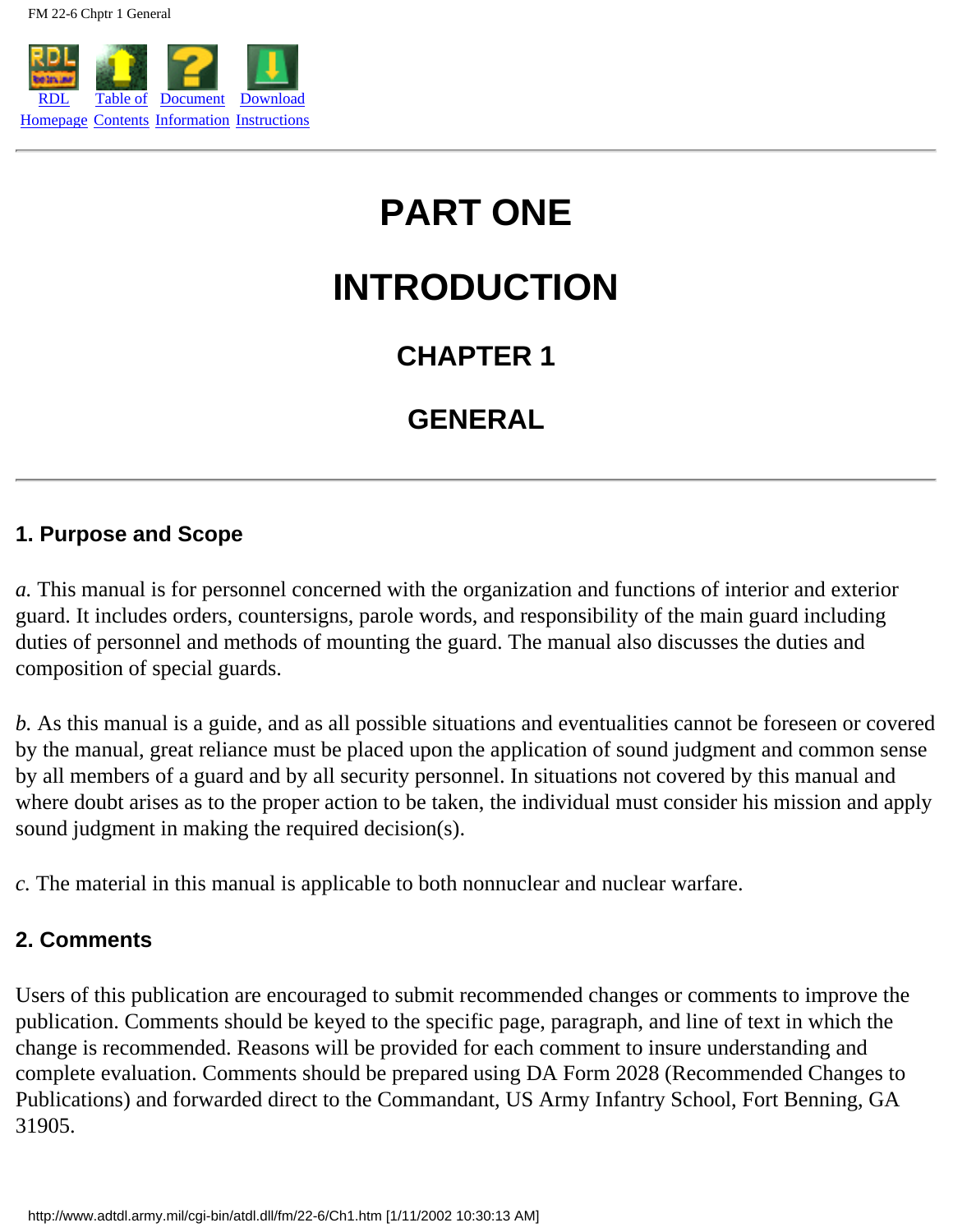<span id="page-6-0"></span>

# **CHAPTER 2**

# **TERMINOLOGY**

#### **3. General**

The terminology relative to guard duty is listed below. This list points out words and phrases which have a particular meaning in this manual.

#### **4. Terms**

*a. Commanding Officer.* The officer commanding an installation, organization, unit, garrison, or bivouac.

*b. Field Officer of the Day.* A field grade officer detailed as the personal representative of the commanding officer. During his tour of duty he is responsible to the commanding officer for the security of the installation or activity and other duties as may be assigned depending upon local directives.

*c. Officer of the Day.* An officer, acting directly under the commanding officer or field officer of the day, who is responsible on a given day for the execution of all orders of the commanding officer relating to guard duty and other duties as may be assigned.

*d. Commander of the Guard.* The senior officer or noncommissioned officer of the guard, next junior to the officer of the day. He is responsible for the instruction, discipline, and performance of duty of the guard.

*e. Sergeant of the Guard.* The senior noncommissioned officer of the guard. He supervises the enlisted members of the guard and is responsible to the commander of the guard.

*f. Relief Commander(s).* The next senior noncommissioned officer(s) of the guard.

*g. Main Guard.* Regular interior guard of a post or unit whose principal duties are to patrol the area and protect the personnel, buildings, and equipment. A main guard is a subdivision of the interior guard of a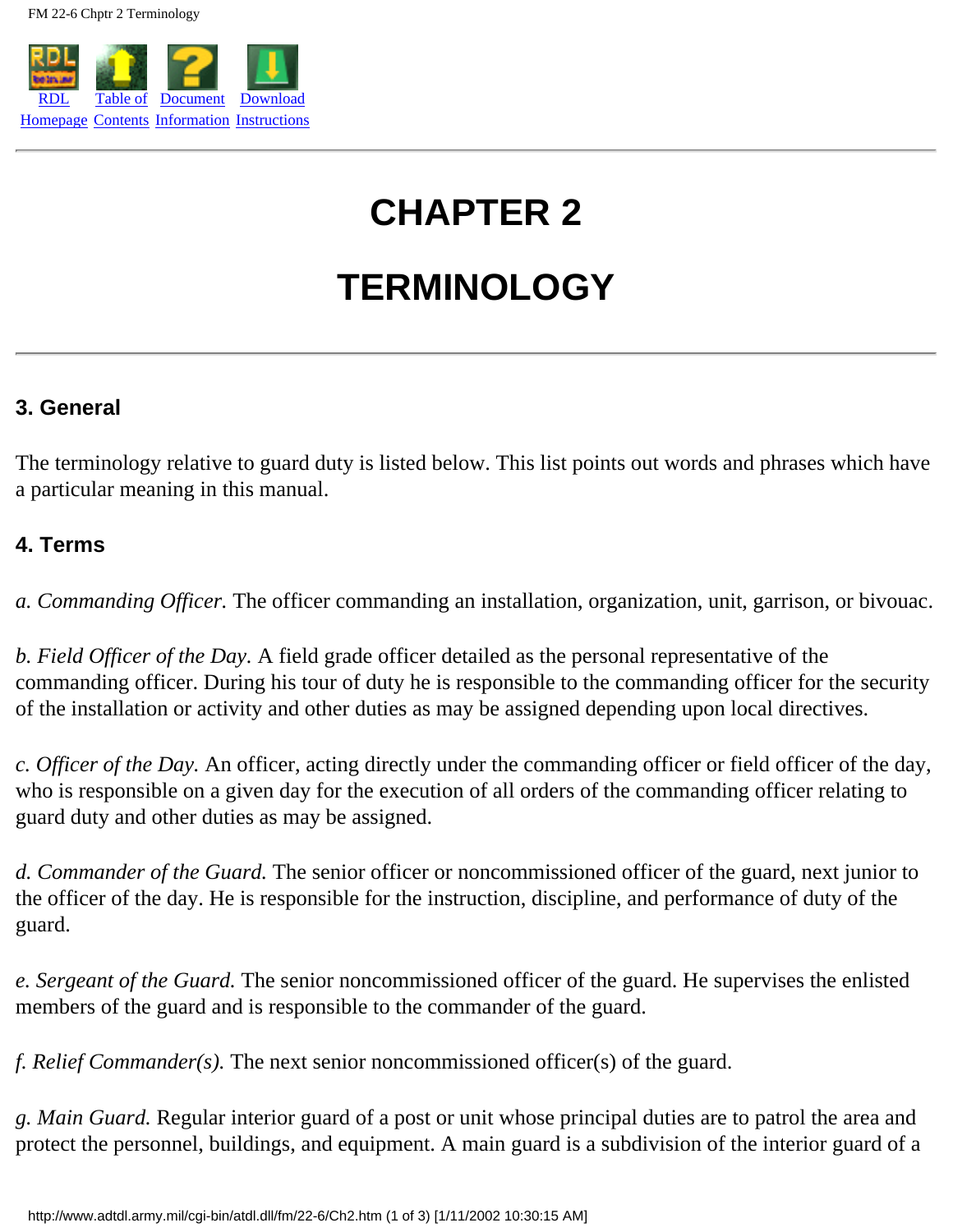FM 22-6 Chptr 2 Terminology

command. Other subdivisions include escort guard or honor guards, for example.

*h. Fixed Post System.* Assigning sentinels to guard duty at fixed posts where they remain until relieved.

**\****i. Guard, Sentinel, Sentry.* A term used when referring to--

(1) A special unit responsible to the officer of the day for the protection and security of an installation or area. This unit includes a commander of the guard, sergeant of the guard, commanders of the relief, and the guards.

(2) An individual responsible to keep watch over, protect, shield, defend, warn, or any duties prescribed by general orders and/or special orders. Also referred to as a sentinel, sentry, or lookout.

**\***

**\***

*j. Guard's Post.* An area for which the guard is responsible. Within his post, a guard performs the duties required by general and special orders.

*k. Supernumerary.* An extra member of the guard who is used when needed to replace a guard or perform duties prescribed by local directives.

*l. Guardhouse.* A building, tent, or other location occupied by men detailed for interior guard duty. It is the headquarters for the guard.

*m. Correctional Officer.* The correctional officer, appointed by the commanding officer of a military installation, is charged with the custody, administration, and treatment of prisoners.

*n. Stockade.* A correctional facility, under the jurisdiction of an installation commander, used for the confinement of military prisoners.

*o. Challenge ([app F\)](http://www.adtdl.army.mil/cgi-bin/atdl.dll/fm/22-6/APPF.HTM).* Any process carried out by one unit or person with the object of ascertaining the friendly or hostile character or identity of another. The command **"HALT, WHO IS THERE?"** is used to cause an unidentified party or person to halt and be identified. If an additional *challenge* is used, it follows the original challenge and consists of a word or distinctive sound disseminated only to friendly or authorized persons.

*p. Countersign [\(app F](http://www.adtdl.army.mil/cgi-bin/atdl.dll/fm/22-6/APPF.HTM)).* A countersign consists of two words: the secret challenge and its password. The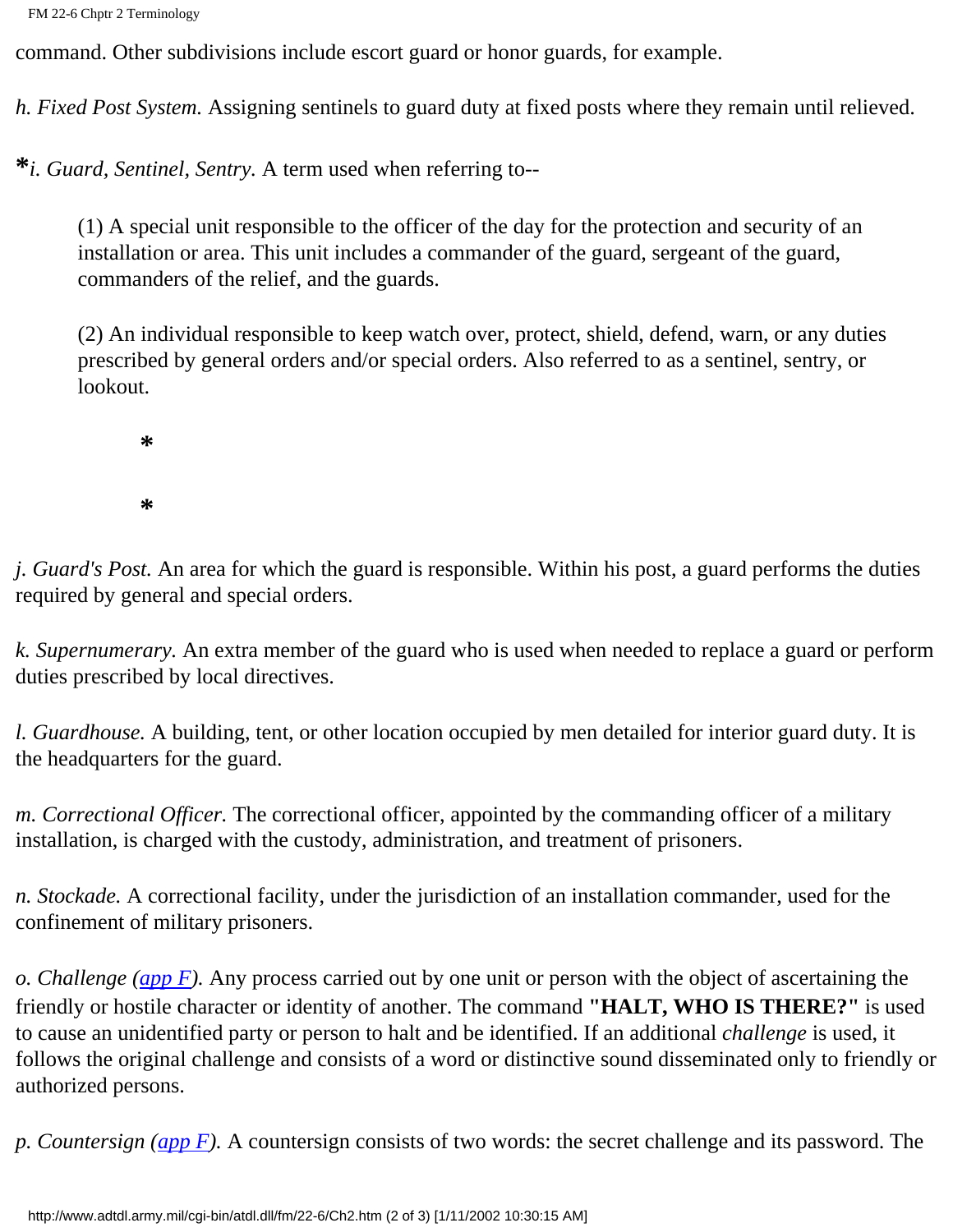words comprising the countersign are issued from the principal headquarters of a command to aid guards in their scrutiny of persons who apply to pass [\(chap 9](http://www.adtdl.army.mil/cgi-bin/atdl.dll/fm/22-6/Ch9.HTM)). These words are disseminated only to friendly personnel.

**\***(1) *Challenge.* The first word or part of the countersign, used to challenge a person or party.

**\***(2) *Password.* A secret word or distinctive sound used to reply to a challenge. The second word or part of the countersign, and it is used in answer to the challenge.

(3) *Parole.* A *special password* used as a check on the countersign. For a more complete explanation, refer to [chapter 9](http://www.adtdl.army.mil/cgi-bin/atdl.dll/fm/22-6/Ch9.HTM).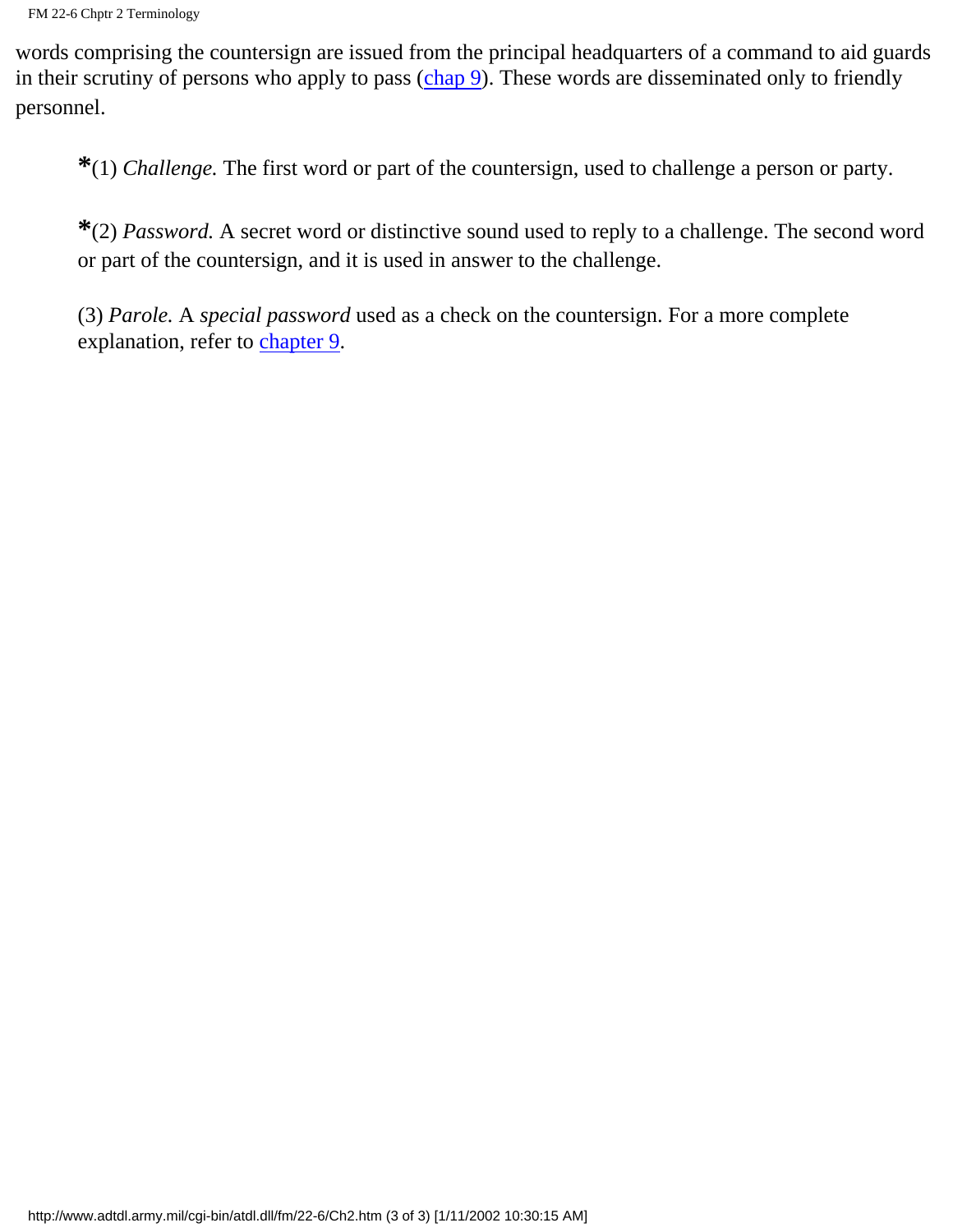<span id="page-9-0"></span>

# **CHAPTER 3**

# **GUARD COMPOSITION**

#### **5. General**

The guard may be one of two types, interior guard (part two) or exterior guard (part three).

#### **6. Interior Guard**

<span id="page-9-1"></span>An *interior guard* is detailed by commanders of military installations to protect property and enforce specific military regulations. The installation commander is responsible for the interior guard of the installation and he prescribes the composition of the guard. When brigades and separate units are responsible for an interior guard within their own areas, their composition, duties, and responsibilities are similar to those outlined in this manual. Commanders of units furnishing personnel for guard are responsible to insure that these men are qualified or familiar with the weapon they use on guard. The elements of an interior guard are classified according to their purpose. They include the main guard and special guards. The main guard consists of a combination of patrols and fixed posts. Special guards are used, to protect parks, trains, boats, aircraft, and for other special purposes ([fig 1](#page-9-1)).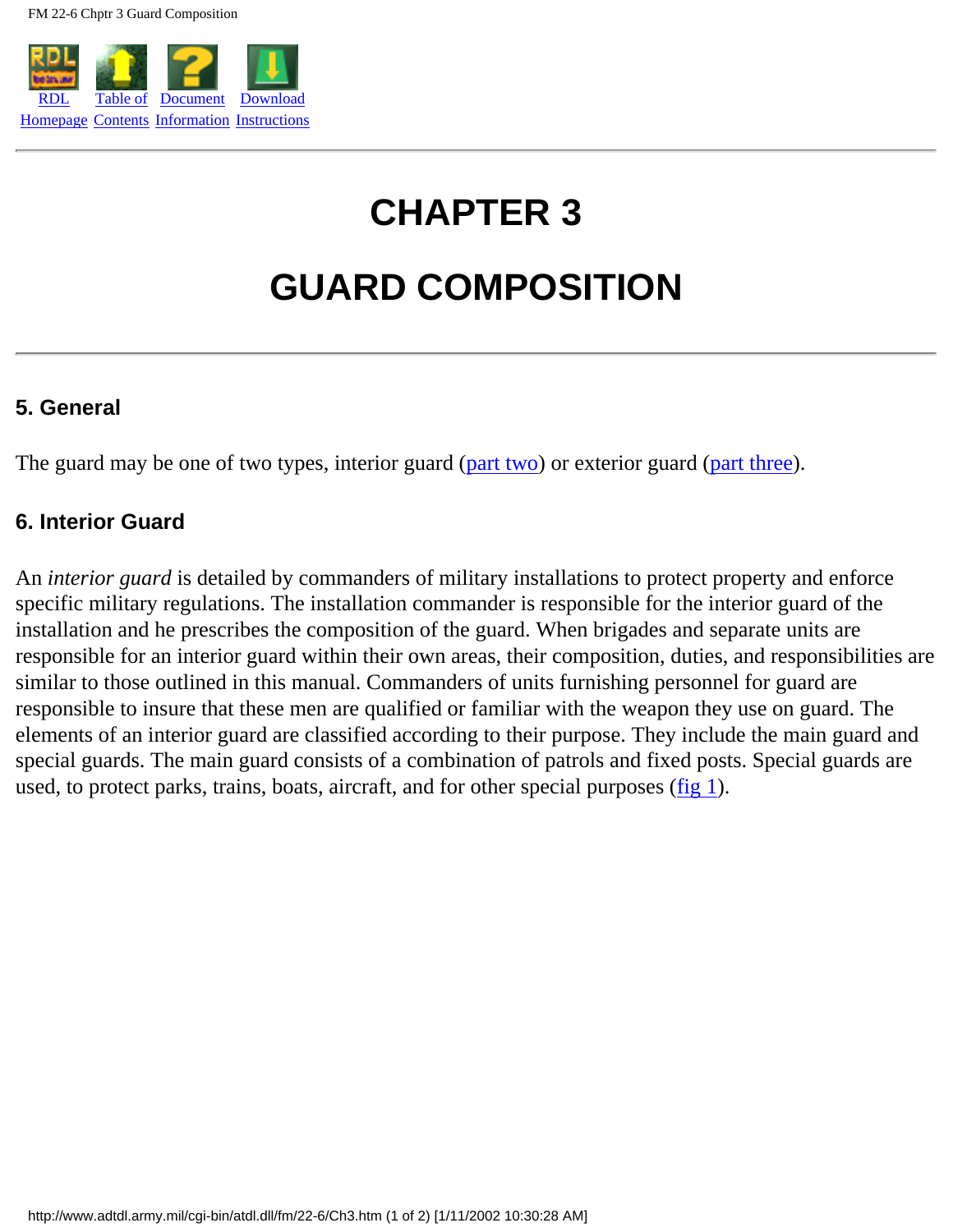

Figure 1. General breakdown of interior guard.

#### **7. Exterior Guard**

This is a term used in this manual to differentiate from interior guard. Exterior guards are those guards whose duties and responsibilities are different from those set down for interior guards. Exterior guard is not as formal and restricted as interior guard. Classified as exterior guards are lookouts, listening posts, outposts, specifically designated patrols, and other guards in combat zones, field training areas, and guards outside the limits of a military installation. Exterior guards perform their duties as prescribed by special orders and instructions.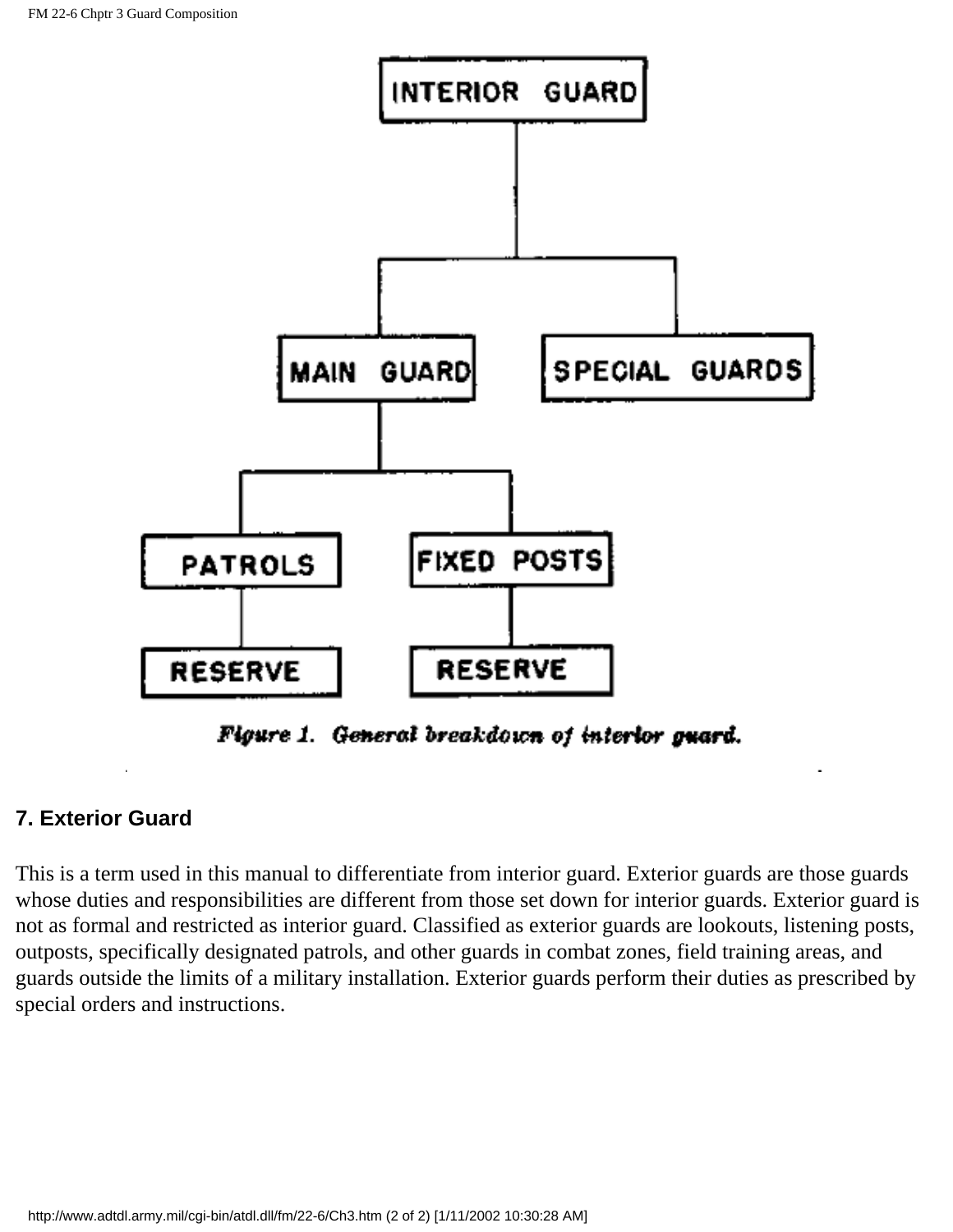

# **PART TWO INTERIOR GUARD**

# **CHAPTER 4**

# **ORDERS**

#### **8. Classes of Orders**

A guard on post is governed by two types of orders: general orders and special orders. General orders outline the fundamental responsibilities of a guard while special orders instruct him in the actual performance of his duty while on a particular post. General orders for both interior and exterior guards must be supplemented by realistic, detailed, and mission-oriented special orders carefully tailored for the specific post and situation from the viewpoint of security and sentry effectiveness and protection. The special orders for each post must be reviewed frequently to insure they do not become obsolete. A special order may be added to a guard post for a specific length of time to cover a certain situation and deleted at the end of a specified time, or on a certain data.

#### **9. General Orders**

All interior guards are required to memorize, understand, and comply with the following general orders:

*a. Number 1. I will guard everything within the limits of my post and quit my post only when properly relieved.* 

*b. Number 2. I will obey my special orders and perform all my duties in a military manner.* 

*c. Number 3. I will report violations of my special orders, emergencies, and anything not covered in my instruction, to the commander of the relief.* 

#### **10. Meaning of the General Orders**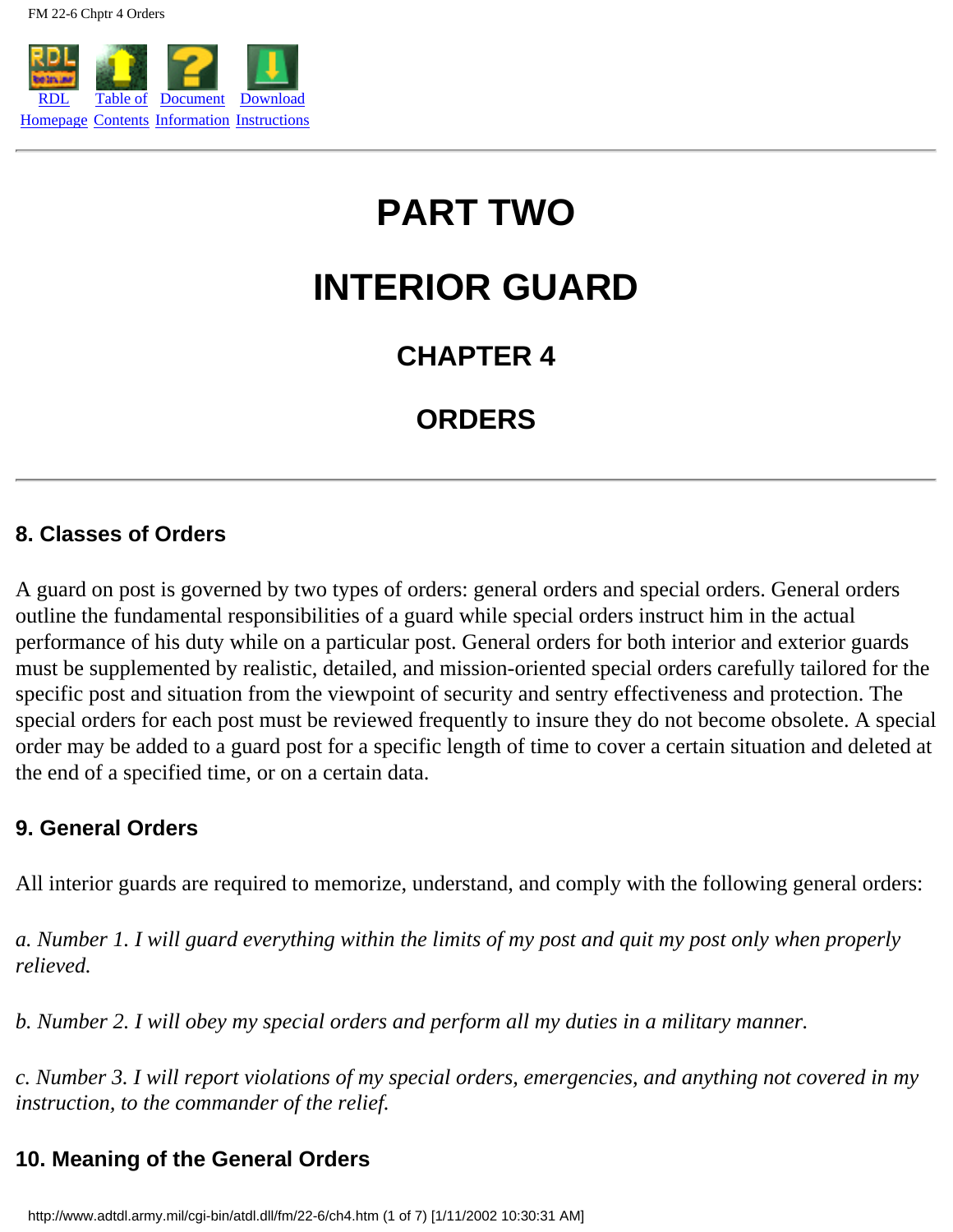**\****a. Number 1. I will guard everything within the limits of my post and quit my post only when properly relieved.*

(1) The guard is responsible for everything that occurs within the limits of his post while he is on duty. He is also responsible for all equipment and property located within the limits of his post. The exact limits of his post are defined by special orders. The special orders should also include every place a guard must go to perform his duties.

(2) A guard investigates immediately every unusual or suspicious occurrence on or near his post provided he does not have to leave his post to do so. If necessary, the guard will contact the commander of the relief for instructions.

(3) A guard apprehends all suspicious persons and all persons involved in a disorder occurring on or near his post provided he does not have to leave his post to do so. In apprehending persons, the guard will use only necessary force to overcome any resistance. Apprehension of persons should be included in special orders or guard instructions. All persons apprehended are turned over to the commander of the relief.

(4) All persons, regardless of rank, are required to respect members of the guard in the performance of their duties.

(5) A guard will remain on post and continue to perform all duties required on that post until he is relieved by proper authority.

(6) If a guard requires relief because of sickness or for any other reason, he will notify the commander of the relief and wait until he is replaced by another guard or has permission from the proper authorities to leave his post.

(7) If a guard is not relieved at the expiration of his tour of duty, he does not abandon his post. He will contact the commander of the relief for instructions.

(8) Guards leave their posts for meals as specifically directed by the commanding officer. Normally, this is accomplished by arranging for early and late meals for guards going on and coming off post.

(9) When ordered by proper authority, or prescribed in the special orders, a guard on the last relief of a post may be directed to leave the post at the proper time and return to the guardhouse where he reports to the commander of the relief on duty.

*b. Number 2. I will obey my special orders and perform all my duties in a military manner.*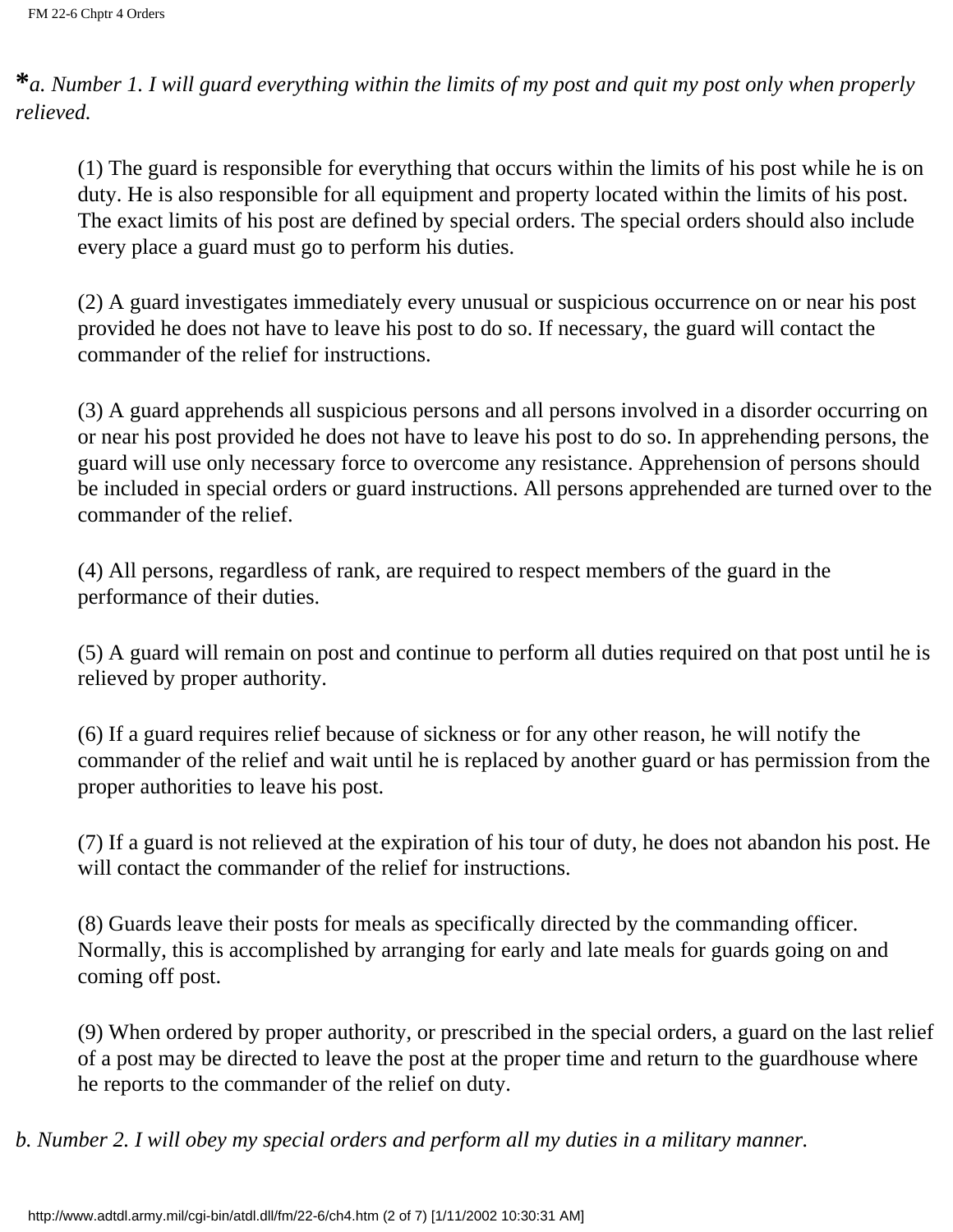(1) A guard will familiarize himself with the special orders for his post prior to being posted. The guard will obey, execute, and enforce all special orders pertaining to his post.

*Note.* **The commander of the guard is responsible for insuring that all guards understand their special instructions prior to being posted.**

(2) In addition to his special orders, a guard is responsible to obey and carry out any orders or instructions from the commanding officer, field officer of the day, and officers and noncommissioned officers of the guard. No other persons are authorized to give a guard orders or instructions. Any special instructions for a guard should be issued through the guard's chain of command.

(3) Guards on post will pass instructions to their relief when appropriate. The information is also given to the commander of the relief. Example: A guard on duty at an ammunition dump discovers a hole in the fence during his tour of duty. Upon finding the hole, the commander of the relief is notified. The guard will pass this information to his relief so that special attention can be paid to that portion of the fence until the hole is repaired.

(4) The guard will perform his duties in a military manner and serve as an example to others.

(5) The guard is courteous to all persons. He will talk to no one except in the line of duty. When persons make proper inquiries of a guard, he answers them in a courteous manner.

(6) A guard on an interior guard post maintains an erect and soldierly bearing. The weapon is carried in a manner prescribed by the commanding officer or commander of the guard. (A guard armed with a rifle, carbine, or shotgun may be allowed to shift his weapon to left shoulder arms to reduce fatigue.)

(7) Guards on post salute individuals as prescribed in [AR 600-25.](#page-69-1)

(*a*) A sentry, on a post which does not require challenging, carrying a weapon at sling arms, will render the hand salute upon recognition of an officer.

(*b*) A sentry, on a post which *does not* require challenging, carrying a weapon at right (left) shoulder arms, will, upon recognition of an officer, halt and present arms as prescribed in the manual of arms [FM 22-5.](#page-69-2) When the officer returns the salute the guard will return to right (left) shoulder arms and resume his duties.

(*c*) A sentry armed with a pistol, on a post which *does not* require challenging, will, upon recognition of an officer, render the hand salute.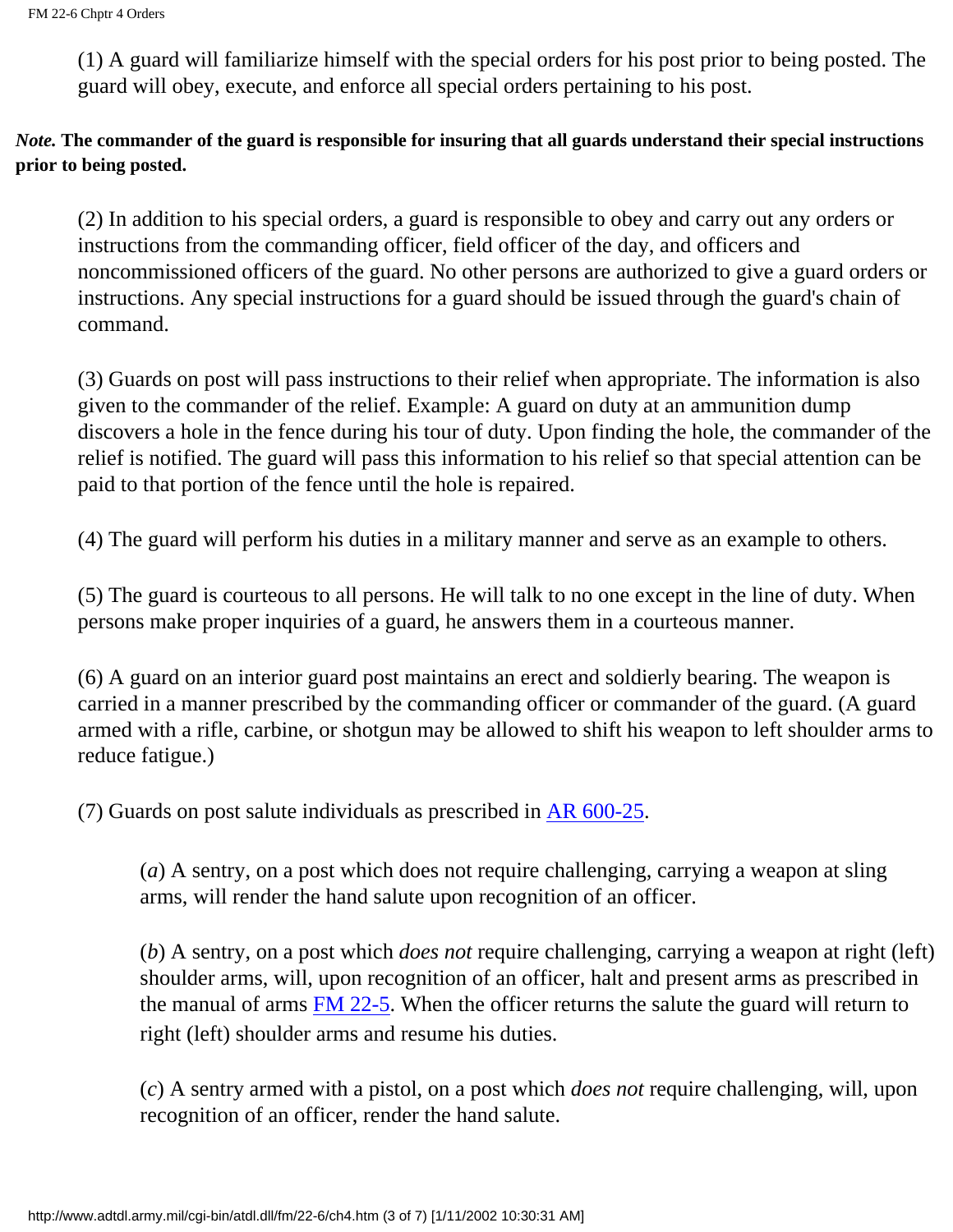(*d*) No salute is given by a guard who is engaged in a specific duty, the performance of which prevents saluting.

(8) A guard talking with an officer does not interrupt the conversation to salute another officer; however, if the officer salutes a senior, the guard also salutes.

(9) The special orders will specify the time for challenging.

(*a*) When challenging, a guard, armed with a rifle, carbine, or shotgun will challenge from the position of port arms as described in the manual of arms in [FM 22-5.](#page-69-2) If armed with a pistol the guard will challenge from the position of raise pistol.

(*b*) After challenging, a guard will remain in the challenge position until the individual challenged is allowed to pass, depart, or is turned over the commander of the relief.

(*c*) Sentinels on posts requiring challenging will not render salutes.

*Note.* **The sentinel's primary mission is to guard his post. Requiring salutes places the individual in a vulnerable position. The sentinel will, however, display all other military courtesy and respect while in conversation with an officer.**

(*d*) Challenging one person or a group:

*1.* If a guard sees any person on or near his post during the time for challenging, he positions himself so that he can control the situation. If possible, he should be out of sight when challenging. When the person is approximately 30 steps, or at sufficient distance to allow the guard time to react, the guard will assume the correct challenge position and command **"HALT!"** When the person has halted, the guard asks, **"WHO IS THERE?"** The guard may advance toward the person while challenging to put himself in a better position. When the guard is in the best position to pass or apprehend the person, he requires the person to advance towards him, remain in position, or advance to a particular place, face toward the light, or to take any position necessary to determine whether the person should be passed, denied, or turned over to the commander of the relief.

*2.* The guard permits only one member of a group to approach him for identification.

*3.* If persons are in a vehicle, the guard proceeds as if they were on foot. If necessary to carry out his duties, he may have one or all of the passengers dismount.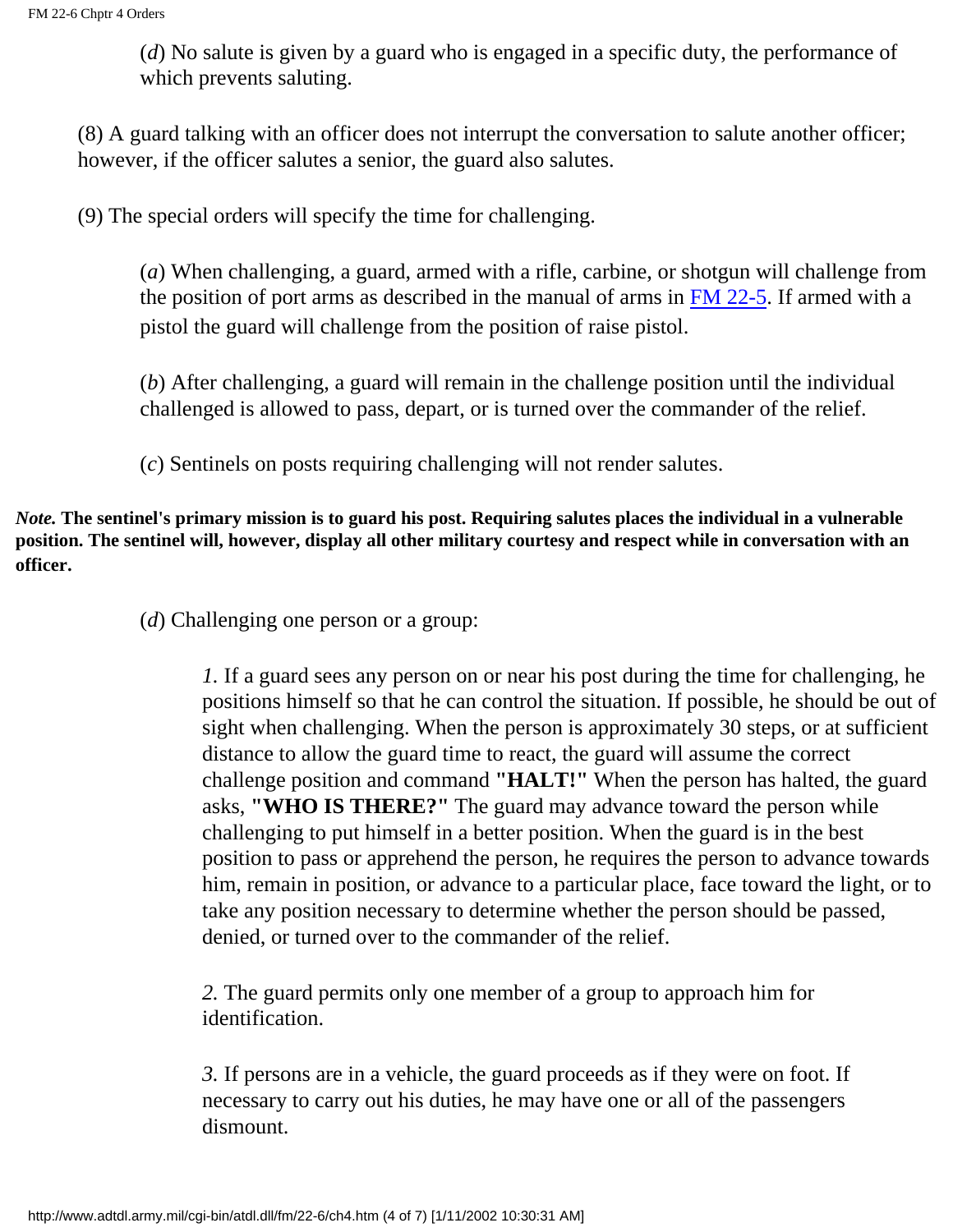*4.* After halting a group and receiving an answer indicating that it is authorized to pass, the guard says, "Advance one to be recognized." After he has recognized the one advanced, the guard says, "Advance, Sergeant Smith," naming the person (or group) allowed to advance. If the answer is "Friends," the guard says, "Advance one to be recognized." After recognition he says, "Advance, friends."

*5.* The guard satisfies himself beyond a reasonable doubt that those challenged are what they represent themselves to be and that they have a right to pass. If he is not satisfied, he detains the person and calls the commander of tile relief. Normally, the guard will accept a reasonable answer for identification if the post is not a vital area and the persons are not suspicious looking.

#### *Note.* **A visual check of an individual's ID card is considered the best means of identification when doubt exists.**

(*e*) Challenging two or more persons or groups--

*1.* If two or more persons or groups approach the guard's post from different directions at the same time, they are halted in turn and remain halted until advanced by the guard.

*2.* When two or more groups are halted at the same time, the senior is advanced first.

*3.* A guard advances different persons or groups with the following priority: commanding officer, field officer of the day, officer of the day, officers of the guard, officers, patrols, reliefs, noncommissioned officers of the guard in order of rank, and friends.

*4.* If a person or group has been advanced and is talking with the guard, the guard halts any other person or group that may approach, but advances no one until the person or group with whom he is talking leaves. He then advances the senior of the remaining group.

*5.* A guard must always be alert and never be surprised. He never permits two persons or groups to advance to his post at the same time.

*6.* Confusing or misleading answers to a guard's challenge are not acceptable. However, the answer "Friend" is not considered misleading and is the usual answer of an inspecting officer or patrol when they do not wish to reveal their official capacity.

(10) During his tour of duty a guard is required to execute orders of no one but the commanding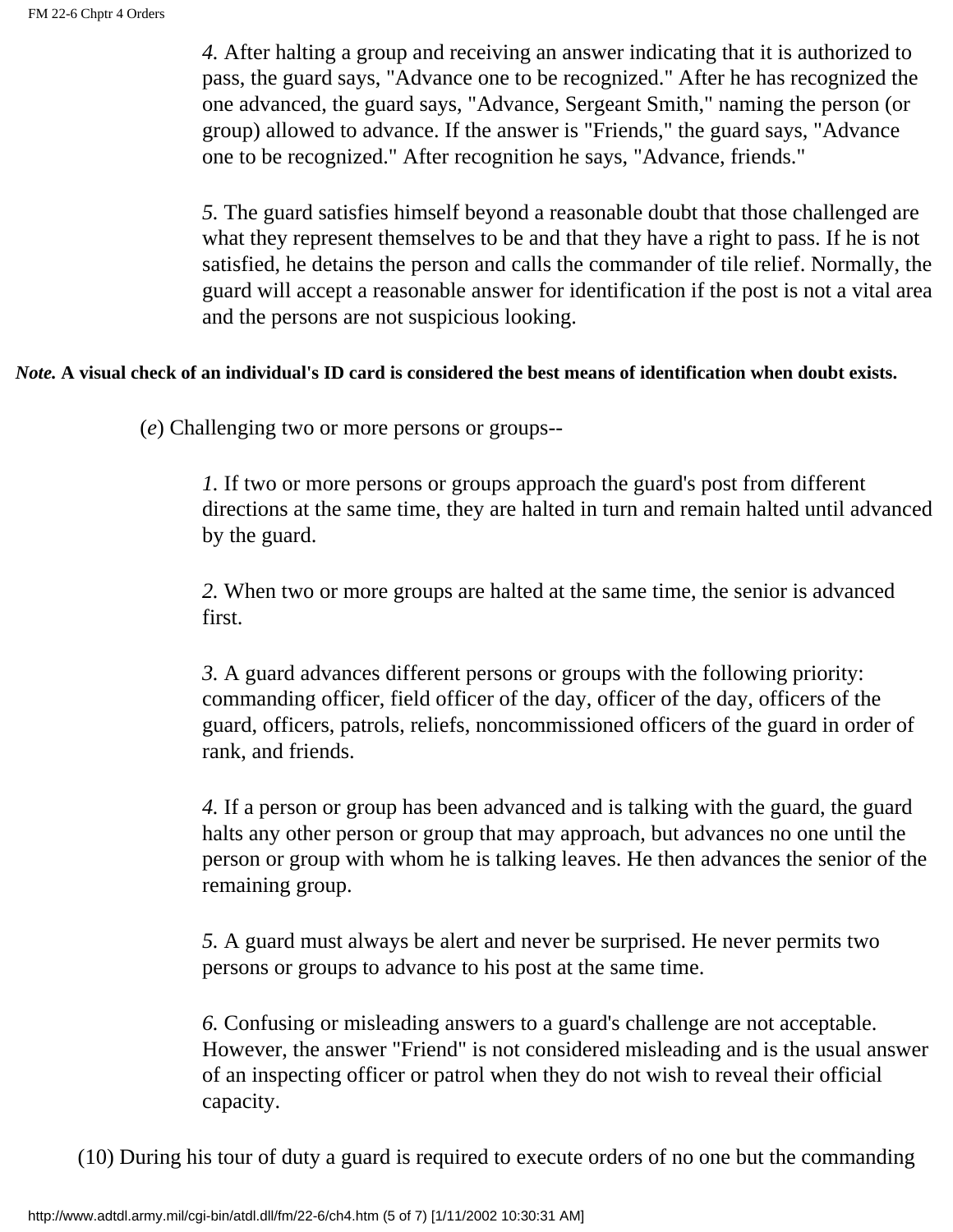officer, field officer of the day, officer of the day, and officers of the guard; however, any officer may investigate apparent violations of regulations by members of the guard. In the event of an inspecting officer, or any other person in the military service, finding an irresponsible guard on post (Art. 113, Uniform Code of Military Justice), it is his duty to notify the commander of the guard or a noncommissioned officer of the guard and stay on the post until a qualified guard is posted.

(11) A guard surrenders his weapon to, and only on order of, a person from whom he lawfully receives orders while on post. These persons should not order a guard to surrender his weapon for inspection or any other purpose unless an emergency exists.

*c. Number 3. I will report violations of my special orders, emergencies, and anything not covered in my instructions, to the commander of the relief.* 

(1) A guard reports all violations of his special orders to the commander of the relief. He apprehends the offender, if necessary.

(2) A guard reports all emergencies that occur on or near his post. The guard will take whatever action is prescribed by his special orders or guard instructions. Anytime the guard is in doubt as to what action to take, or it is not covered in his special orders, he will call the commander of the relief for instructions or assistance.

(3) In case of fire, occurring on or near his post, the guard calls, "Fire, Post Number (Two)." He alerts the occupants, if it is an occupied building. He gives the alarm or insures one has been given. If possible, he extinguishes the fire. He helps direct the fire fighting apparatus to the fire. He notifies the guardhouse of his actions as soon as possible.

(4) A guard reports any disorder occurring on or near his post. He takes police action as prescribed in his special orders or guard instructions. If assistance is required, he calls, "The Guard, Post Number (Four)."

(5) If the danger is great, he fires his weapon into the air three times in rapid succession before calling. When instructed to do so, guards give warnings of air, CBR, and other attacks. Guards should receive special training if they are to act as chemical, biological, and radiological (CBR) sentinels while on post.

#### **11. Special Orders**

*a.* Special orders are established by the commanding officer and differ for various posts depending upon the nature of the area being guarded. They are based on the following considerations:

(1) *Realism.* Special orders are designed for a particular post, since two posts on an installation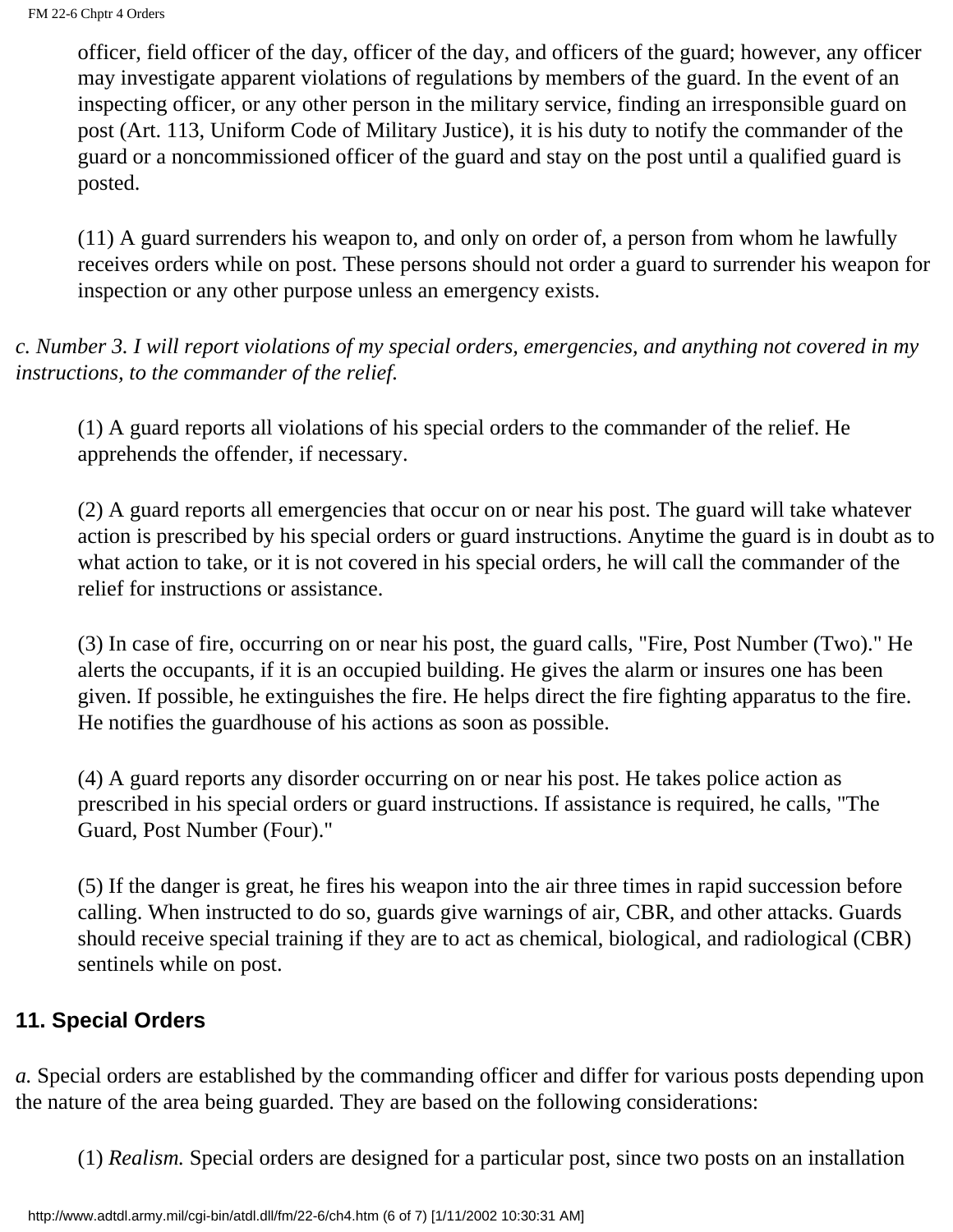are seldom identical. The orders for each post are devised to provide increased protection for the sentinel concerned by locating him behind natural or artificial obstacles which make surprise difficult. This calls for flexible and imaginative planning when drawing up special orders. For example: Ammunition dump security at a critical installation would be more elaborate and tactically oriented than security of a post exchange.

(2) *Clarity.* Special orders should be stated in plain language that can be clearly understood by the guard on post. The commander of the relief clarifies any doubt as to their meaning before posting a guard.

*b.* The commanding officer is responsible for keeping the special orders up to date and publishes any changes immediately.

*c.* Copies of special orders are continuously and conspicuously posted in the guardhouse for reference. A copy of the special orders may be posted on a fixed post or the guard may be required to carry a copy of the special orders with him while on duty.

*d.* The special orders for each guard post should explain (or diagram) the post location, boundaries, and any particular orders for the post, including those conditions under which force will be used.

*e.* Additional special orders received by a guard before going on guard and while on post are passed on to the guard who relieves him. These additional orders may be written or oral.

#### **12. Inspection of a Guard by an Officer**

When a guard is asked by an inspecting officer, "What are your orders?" the proper answer is: "Sir, my orders are of two classes, general and special. My general orders are: Number One: I will guard everything within the limits of my post and quit my post only when properly relieved. Number Two: . . ." and he continues to recite his general orders until he is stopped by the officer or until he has recited all of his general orders. He should be able to answer any question(s) pertaining to the special orders for his post.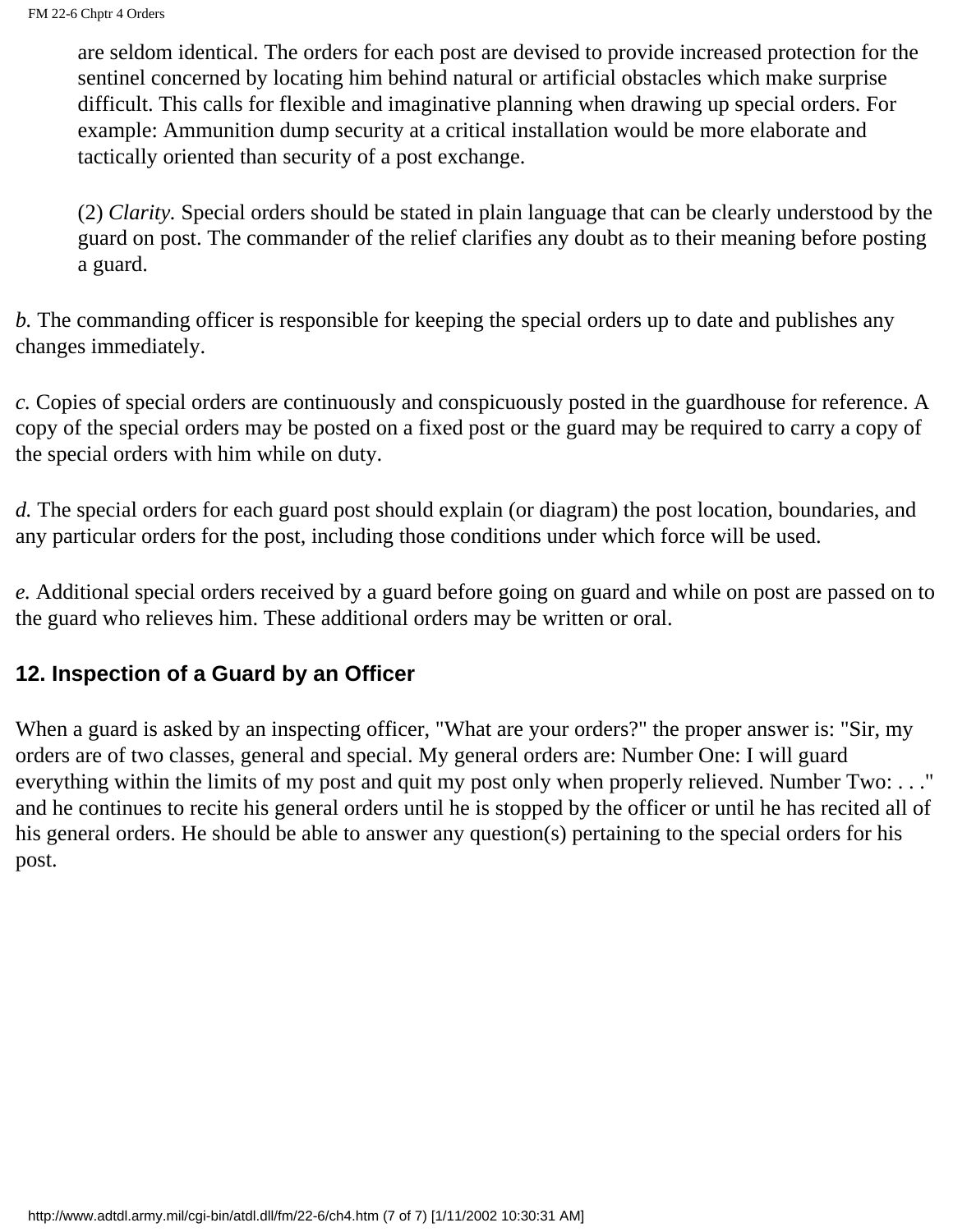

# **CHAPTER 5**

# **MAIN GUARD**

# **Section I. GENERAL**

#### **13. Composition**

The main guards consists of patrols, fixed posts, and a reserve. Either patrols or fixed posts, or a combination of the two, may be used. In any case, the main guard maintains a reserve (para. 27).

#### **14. Strength**

The main guard consists of one officer of the day; one or more commanders of the guard; one or more sergeants of the guard; a relief commander for each relief; and the necessary number of guards. The number of guards needed for routine daytime duty is ordinarily much smaller than the number required at night or on Sundays and holidays. When it is necessary to have increased supervision and control of a relief, an assistant commander of the guard and an assistant sergeant of the guard may be detailed.

#### **15. Arms and Equipment**

*a.* Guards are armed and equipped according to their particular duty. Rifles, carbines, pistols, shotguns ([FM 19-60](#page-69-3)), riot clubs [\(FM 19-5\)](#page-69-4), or other weapons are used. Guards must be qualified to use the weapon with which they are armed. If they are not armed with their individual weapon, they must be familiar with the weapon with which they are armed (shotguns, riot clubs).

*b.* Guards cover their posts on foot, in motor vehicles, or by other types of transportation; however, the exact method is prescribed by the commanding officer.

#### **Section II. DUTIES OF PERSONNEL**

#### **16. Commanding Officer**

http://www.adtdl.army.mil/cgi-bin/atdl.dll/fm/22-6/Ch5.htm (1 of 9) [1/11/2002 10:30:46 AM]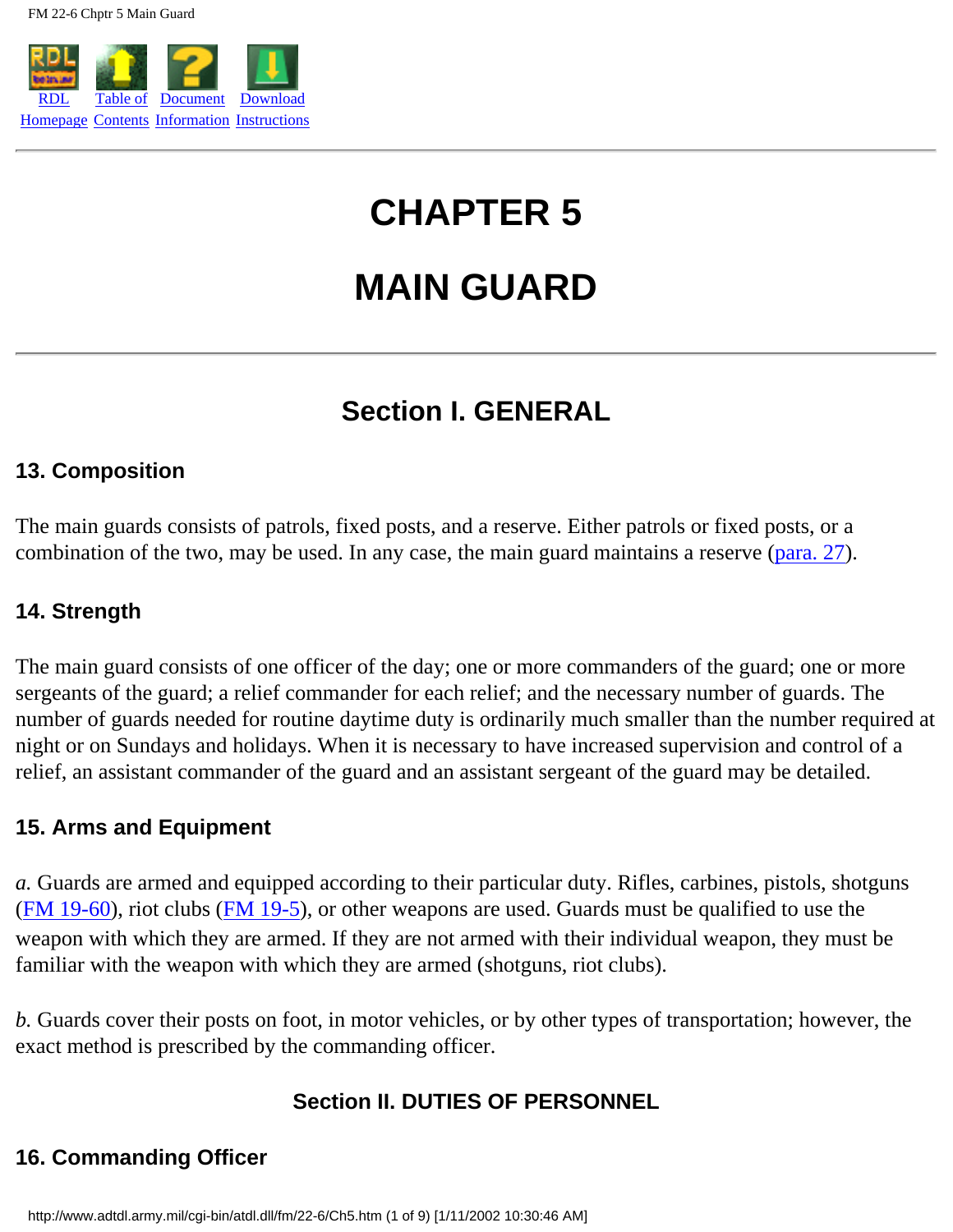*a.* The commanding officer details a guard sufficient to provide for the security of personnel, government property, and buildings within his jurisdiction. He requires a vigilant and thorough performance of guard duty. The commanding officer gives his orders, or has them given by his representative, to the officer of the day and prescribes regulations and special orders for the guard.

*b.* Daily, at a designated time and place, the commanding officer, or his representative, receives the reports of the officers of the day. He, or his representative, examines the guard report, relieves the old officer of the day, and gives the new officer of the day his instructions.

*c.* At those installations where confinement facilities are available, the commanding officer supervises the stockade and prisoners personally to insure compliance with the articles of the Uniform Code of Military Justice and **AR** 190-4. He specifies the duties of the correctional officer and the officer of the day with respect to prisoners.

*d.* The commanding officer's responsibility for safety regulations is given in [appendix D.](http://www.adtdl.army.mil/cgi-bin/atdl.dll/fm/22-6/APPD.HTM)

#### **17. Field Officer of the Day**

*a.* A field grade officer is detailed as field officer of the day. During his tour of duty he is the commanding officer's personal representative.

*b.* His tour begins when he reports to the commanding officer or his representative for duty and terminates when he is relieved by the same authority. The usual tour of duty for the field officer of the day is 24 hours.

*c.* He is assigned various duties pertaining to the security of the command depending upon local directives. Normally, one of these duties is to supervise the interior guard and parallels closely the responsibilities of the officer of the day (para. 18). His primary concern, in his role as a supervisor, is to see that the guard performs its assigned tasks.

#### **18. Officer of the Day**

*a.* The officer of the day is responsible for the proper performance of duty by the main guard and, when so directed, for other guards. He is charged with executing all orders of the commanding officer relating to guard duty.

*b.* His tour begins when he receives the instructions of the commanding officer and ends when he is relieved by the same authority. The usual tour is 24 hours.

*c.* In the absence of special instructions from the commanding officer, the officer of the day inspects the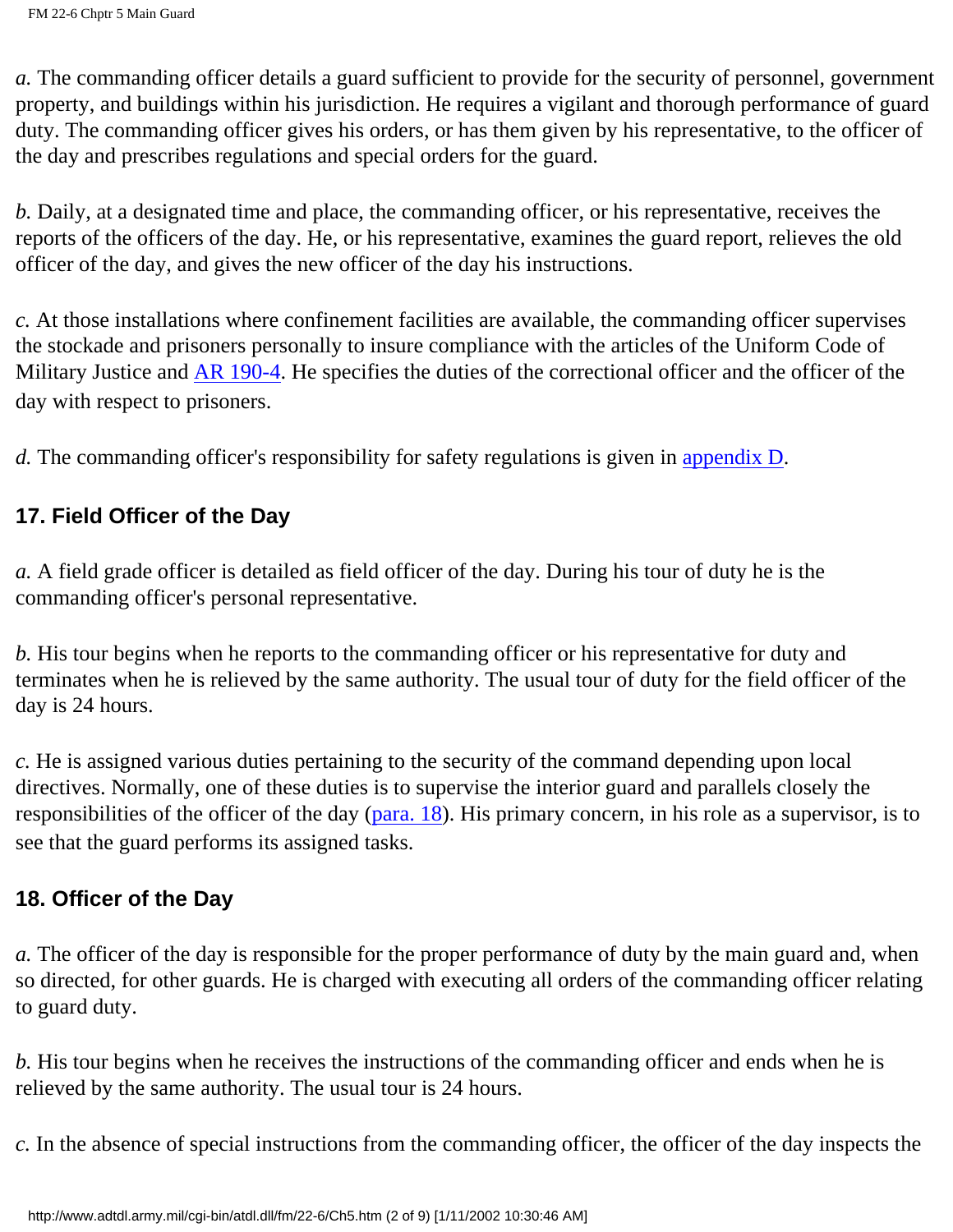guard and guards on post as often during the day and night as he considers necessary; however he inspects them at least once between midnight and daylight.

*d.* Whenever he considers it necessary, he directs the commander of the guard and noncommissioned officers of the guard to inspect the guards on post.

*e.* In case of alarm, he acts immediately to protect life and government property and to preserve order. If necessary, he uses the guard to assist him.

*f.* In the performance of his duties, he takes orders only from the commanding officer or field officer of the day however, during an emergency, when there is great danger, the senior officer present may give orders to the officer of the day for the use of the guard.

*g.* At those installations where confinement facilities are available, the officer of the day verifies the count of prisoners and inspects the stockade at premises as directed by the commanding officer. He makes at least one inspection between midnight and daylight.

*h.* He signs the guard report, adding to it his own remarks, and submits it daily to the commanding officer.

*i.* The old and new officers of the day report to the commanding officer, or his representative, immediately after guard mount. Upon presenting themselves, the old officer of the day stands on the right of the new and both salute. The old officer of the day salutes again and reports, "Sir, Captain Jones reports as old officer of the day," and presents the guard report. As soon as he is relieved, the old officer of the day salutes and leaves. The new officer of the day then salutes and reports, "Sir, Captain Smith reports as new officer of the day." After receiving his instructions, the new officer of the day salutes and leaves.

*j.* The officer of the day is responsible for the property of the guard. He conducts a joint inventory of property with the old officer of the day to determine the presence and serviceability of the guard property.

*k.* The officer of the day keeps the guard informed of his location at all times.

*l.* His responsibility for safety regulations appears in [appendix D.](http://www.adtdl.army.mil/cgi-bin/atdl.dll/fm/22-6/APPD.HTM)

#### **19. Commander of the Guard**

*a.* The commander of the guard is responsible for the instruction, discipline, and performance of the guard. He is also responsible for the security of ammunition and weapons of that part of the guard not on post.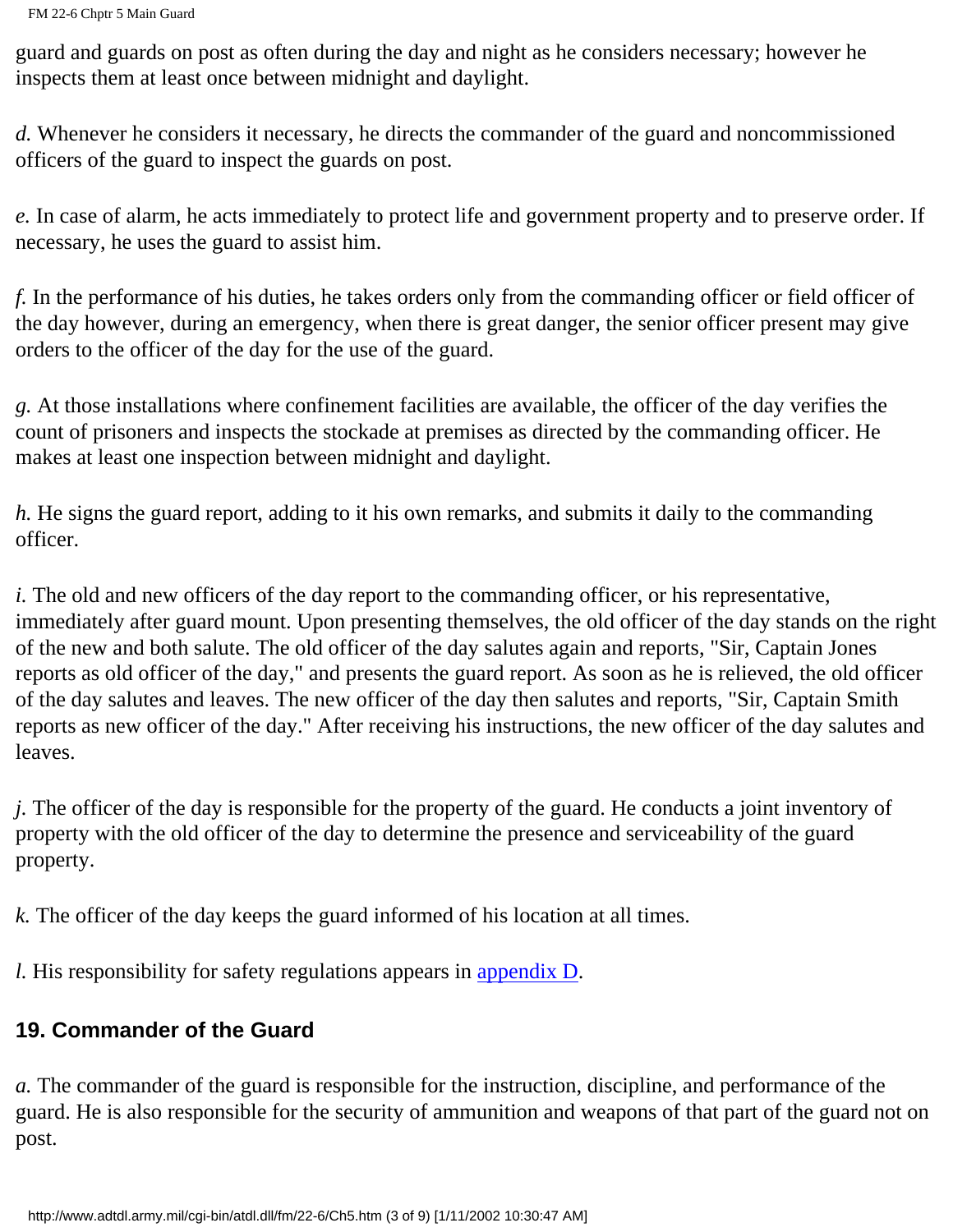*b.* He obeys the orders of the commanding officer, field officer of the day, and officer of the day. He reports to the officer of the day any additional orders given to the guard by himself or other authorized persons. He gives his successor all of the instructions and information about his duties.

*c.* The commander of the guard makes sure that all members of the guard are correctly instructed in their orders and duties and that they understand and properly perform them. He questions all members of the guard about the instructions they may have received, including the use of the countersign [\(chap 9](http://www.adtdl.army.mil/cgi-bin/atdl.dll/fm/22-6/CH9.HTM)).

*d.* He inspects the guard as directed by the office of the day, making certain that patrols and guard on fixed posts do their duties. He assures himself that the men, their arms, and their equipment are in proper condition. For inspections by other officers, the commander of the guard prepares the guard in each case as directed by the inspecting officer. He inspects each relief daily while it is on post and as often as prescribed by higher authority and makes at least one of these visits between midnight and daylight. He insures that the special orders for each post and member of the guard are posted in the guardhouse, and, if practicable, on each post.

*e.* When both old and new guards are at the guardhouse, the commander of the guard who is senior in rank is responsible for proper action in case of emergency.

*f.* When the commander of the guard leaves the guardhouse for any reason, he informs the next subordinate in command and the commander of the relief on post of his destination and probable time of return. Except in emergencies, the commander of the guard may divide night duty with the next in command; however, he retains his responsibility. The person on watch must be on the alert constantly.

*g.* When an alarm is raised, the commander of the guard forms the reserve as soon as practicable. If the situation is serious he notifies the officer of the day and commanding officer.

*h.* He makes certain that guard details for raising and lowering the flag at reveille and retreat, and for firing salute guns, are organized in time to carry out these duties. He sees that the flags are kept in the best possible condition and that they are never handled except in the performance of duty. When flags are not in a serviceable condition, he reports that fact to the officer of the day.

*i.* He makes sure that all guards are relieved on time.

*j.* Unless otherwise ordered, he may permit members of the guard to leave the guardhouse when not on post. This does not include the reserve.

*k.* He holds at the guardhouse all persons apprehended or taken into custody by members of the guard. He reports the circumstances to the officer of the day who decides what action to take.

*l.* When any person is apprehended by members of the guard, the commander of the guard insures that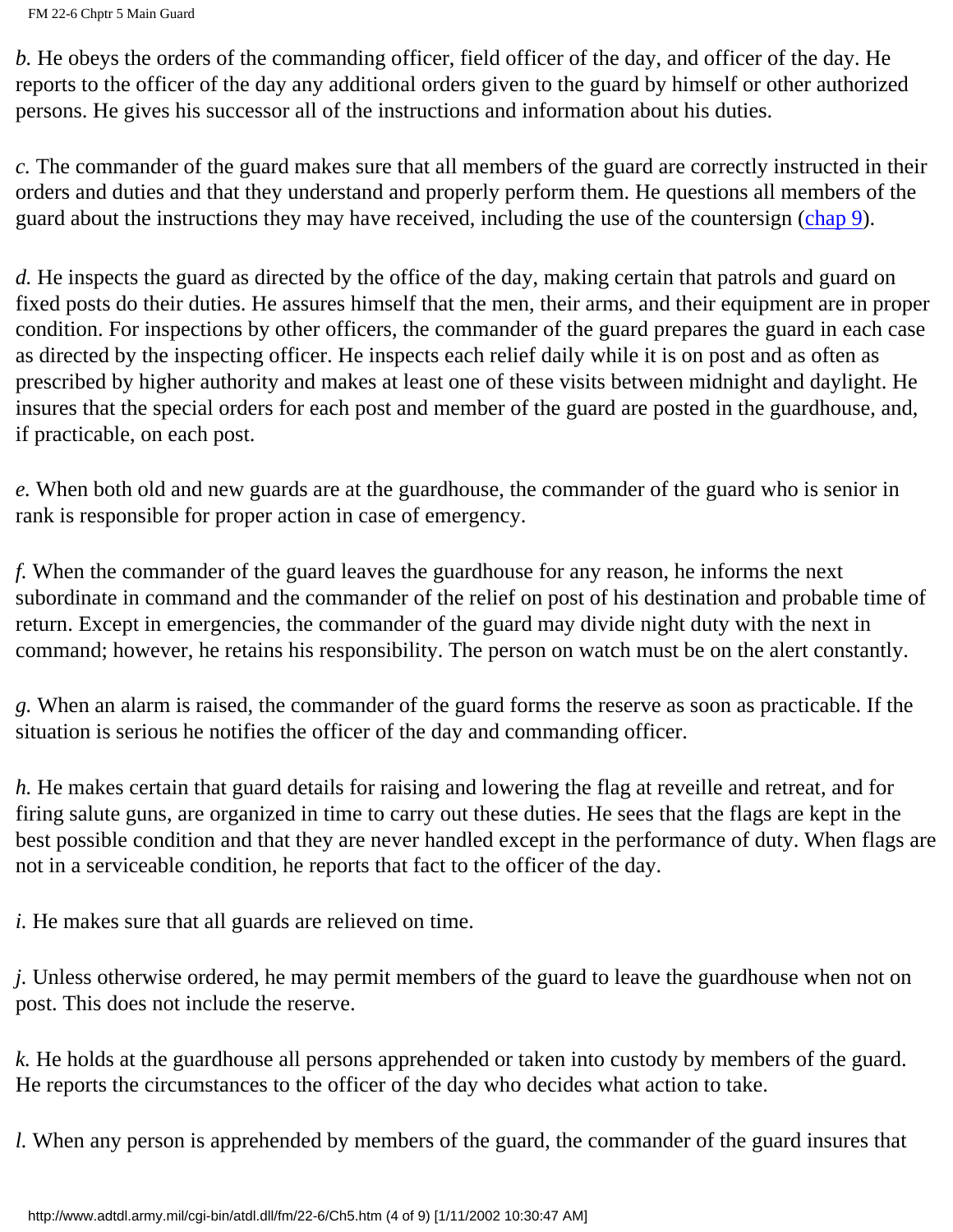the person has been searched for unauthorized articles and reports the facts to the officer of the day immediately.

*m.* He prepares the guard report and presents it daily to the officer of the day.

n. He prescribes the duties of the assistant commander of the guard when such an officer is detailed.

*o.* His responsibility for safe regulations appears in [appendix D.](http://www.adtdl.army.mil/cgi-bin/atdl.dll/fm/22-6/APPD.HTM)

#### **20. Sergeant of the Guard**

*a.* The sergeant of the guard is the senior noncommissioned officer of the guard. He performs the duties and assumes the responsibilities of the commander of the guard, if there has been no officer so detailed.

*b.* He supervises the other enlisted members of the guard, and is familiar with their orders and duties.

*c.* He insures that the property of the guard is properly cared for.

*d.* Each day he prepares duplicate lists of the names of the noncommissioned officers and sentinels of the guards, showing the reliefs and posts or duties of each. He keeps one list and gives the other to the commander of the guard.

*e.* He makes sure that all reliefs are turned out for posting at the proper time.

*f.* He checks to see that the relief commanders understand their duties thoroughly and carry them out promptly and efficiently.

*g.* He insures that other noncommissioned officers of the guard inspect the guard as prescribed.

*h.* When he is absent temporarily from the guard house, he directs the commander of the relief on duty to act as sergeant of the guard.

*i.* If the relief commander, whose relief is on post, is called away from the guardhouse, the sergeant of the guard replaces him temporarily or appoints another noncommissioned officer to carry out the duties of the absent relief commander (para 21).

*j.* He is responsible for the proper policing of the guardhouse and the grounds around the guardhouse.

*k.* He reports to the commander of the guard anything suspicious or unusual and notifies him of all persons apprehended by the guard.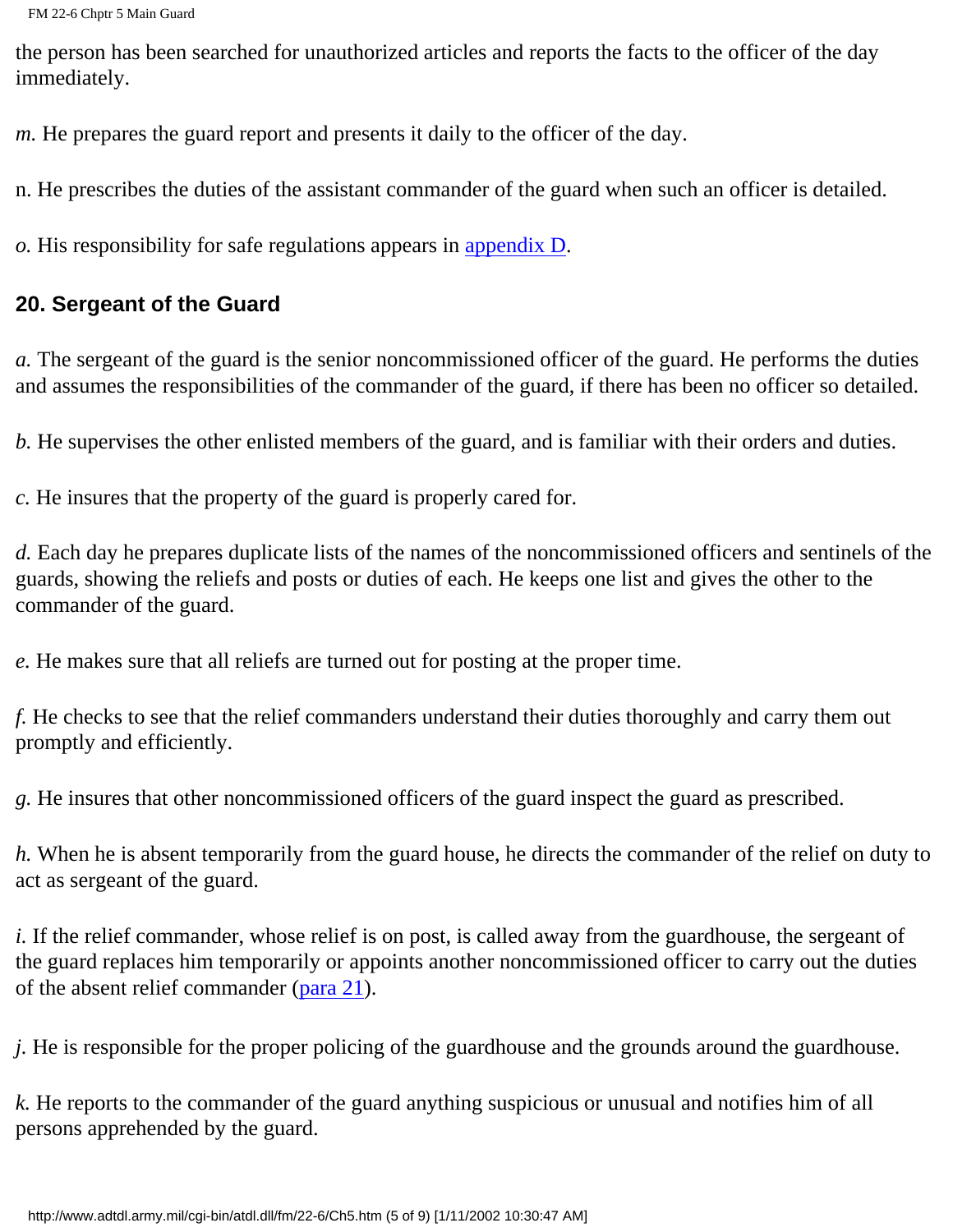*l.* He forms the guard whenever necessary.

*m.* His responsibility for safety regulations appears in [appendix D.](http://www.adtdl.army.mil/cgi-bin/atdl.dll/fm/22-6/APPD.HTM)

#### **21. Relief Commander**

*a.* Relief commanders are the next senior noncommissioned officers of the guard.

*b.* They receive and obey orders only from the commanding officer, field officer of the day, officer of the day, commander of the guard, and the sergeant of the guard.

*c.* Each relief commander assigns the members of his relief to posts. These assignments are not changed except by the commander of the guard or higher authority.

*d.* Daily, each relief commander makes a duplicate list of the members of his relief, including himself. He gives one copy to the sergeant of the guard and keeps the other. This list shows the number of the relief, the post to which each member is assigned, and the member's name and organization.

*e.* The commander of the relief instructs his relief as to their orders and duties and makes certain that each guard understands them. He familiarizes himself with the special duties of every guard on his relief.

*f.* He reports immediately to the sergeant of the guard all violations of regulations and unusual occurrences.

*g.* At least one noncommissioned officer is kept constantly on the alert at the guardhouse, usually the relief commander whose relief is on post. This noncommissioned officer takes his post (as prescribed) in the guardhouse and does not fall in with the guard when it is formed. He keeps his weapon constantly with him. When necessary for him to leave his post, he notifies the sergeant of the guard, who takes his place or designates another noncommissioned officer to do so. He makes sure that no person enters the guardhouse without authority.

*h.* He goes at once to any guard who calls for the commander of the relief.

*i.* He is responsible for calling his own relief and forming it promptly when the guard is turned out.

*j.* He makes sure that tents or bunks for his relief are located close together so that he can find all the members of his relief and turn them out quickly and without confusion.

*k.* He awakens the commander whose relief is next on post in time to form and post the relief at the proper hour ([para 50](http://www.adtdl.army.mil/cgi-bin/atdl.dll/fm/22-6/CH6.HTM#para50)).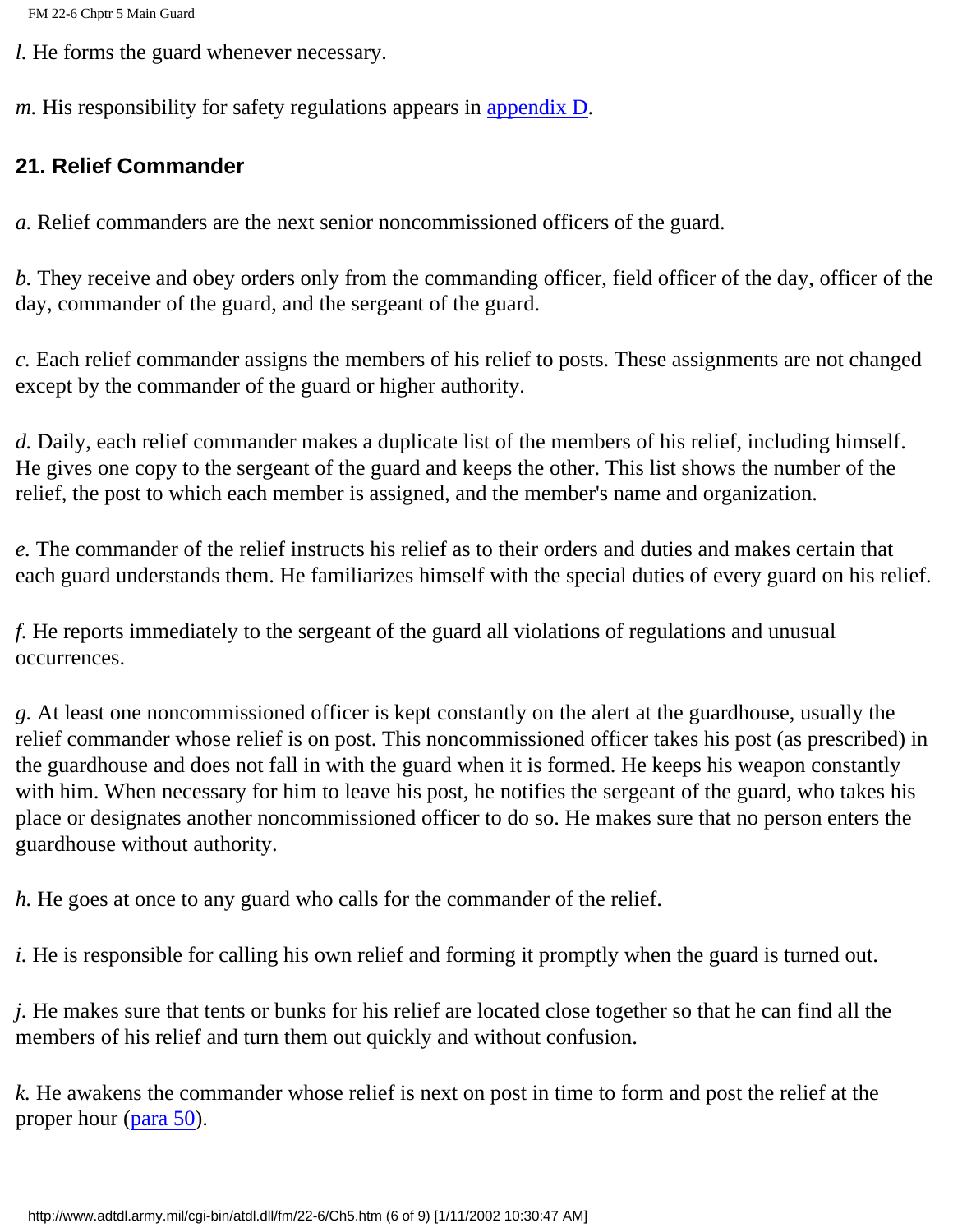FM 22-6 Chptr 5 Main Guard

*l.* During the time for challenging, he challenges all suspicious persons he may observe. He advances them using the method described for guards on post para  $10 b (3)$ ).

*m.* He examines persons halted and detained by a guard. If he doubts their authority to be there, he takes them to the sergeant of the guard or the commander of the guard.

*n.* He apprehends all suspicious persons, disturbers of the peace, and persons caught, or suspected of, committing a crime. Persons apprehended by the commander of the relief or by guards are taken to the commander of the guard at once.

*o.* His responsibility for safety regulations appears in [appendix D.](http://www.adtdl.army.mil/cgi-bin/atdl.dll/fm/22-6/APPD.HTM)

#### **22. Guards**

*a.* Privates and specialists are normally assigned posts. Noncommissioned officers may be assigned posts at the discretion of the commanding officer.

*b.* Guards are assigned to reliefs by the sergeant or the guard and to posts by the commander of their relief. Guards are not changed from one relief to another without authority.

*c.* They must memorize, understand, and comply with the general orders for guards. In addition, guards must understand and comply with special orders applying to their particular posts, including the use of the countersign and parole word ([chap 9](http://www.adtdl.army.mil/cgi-bin/atdl.dll/fm/22-6/CH9.HTM)), if they are in effect.

*d.* When a guard is posted at the guardhouse he is Guard No. 1. While on post, he has direct access to the commander of the relief. His general orders are the same as those for other guards.

*e.* The observance of safety regulations by guards is explained in [appendix D](http://www.adtdl.army.mil/cgi-bin/atdl.dll/fm/22-6/APPD.HTM).

#### **Color Guards**

When the colors are unfurled and posted outdoors, guards may be furnished. They are detailed and governed by the same regulations as other members of the main guard.

#### **Section III. PATROL SYSTEM**

#### **24. General**

*a.* The patrol system is used in the main guard wherever practicable and is most suitable when large areas are guarded. Motor transportation is used whenever possible. The functioning of patrols is checked by timeclocks or periodic reporting by telephone, in person, or by other means, and by frequent inspections.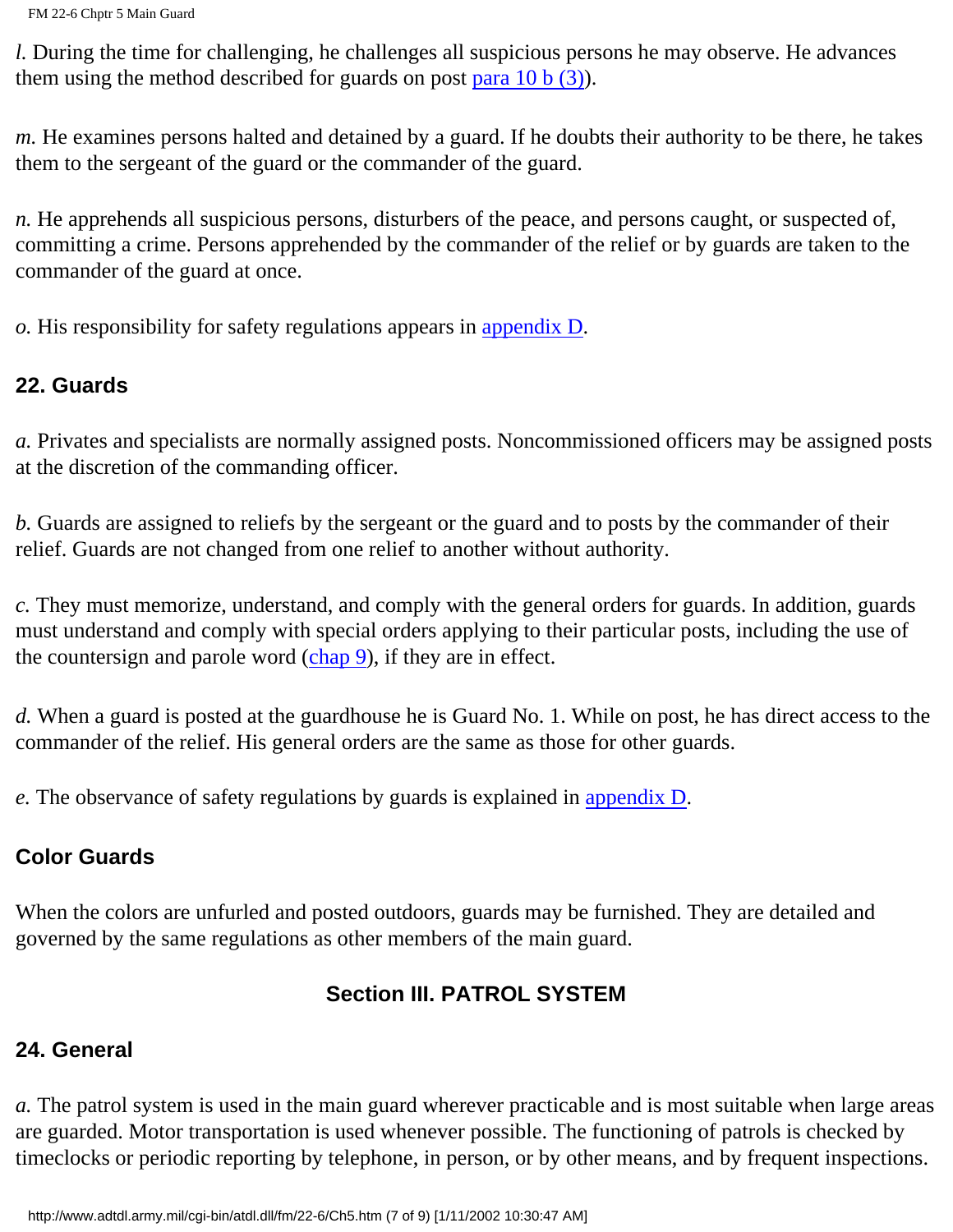If practicable, patrols are quartered together, generally at the guardhouse, and a system of wire or radio communication is provided between patrols and the guardhouse.

*b.* Regulations for the duties, conduct, strength, and posting of the patrol elements of the guard are published by the commanding officer to suit local conditions.

#### **25. Personnel**

The commanding officer determines the size of patrols. Certain key men may obtain guard duty permanently while the others may be detailed semi-permanently. Generally, each patrol consists of two guards.

#### **26. Reliefs**

The daily tour for each patrol is ordinarly from 6 to 8 hours, and each relief is inspected before going on duty. The patrols move directly to their post, from the guardhouse. One patrol relieves another by meeting at a particular point at a prearranged time. The patrol relieved reports back to the guardhouse immediately.

#### **27. Reserve**

A reserve large enough to meet any local emergency is maintained at the guardhouse. The commanding officer prescribes the strength and conduct of the reserve.

#### **Section IV. FIXED POST SYSTEM**

#### **28. General**

The fixed post system may be used to complement the patrol system. Normally, the fixed post guard is changed daily, and guards are relieved at their posts every 2 hours. Usually, posts are covered on foot in this system.

#### **29. Personnel**

The duties of all personnel in a fixed post system of interior guard duty are described in paragraphs 16 through 23.

#### **30. Fixed Post Reserve**

Normally, the reliefs not on post are the fixed post reserve. It is large enough to meet any local emergency and is maintained at the guardhouse. The commanding officer prescribes the strength and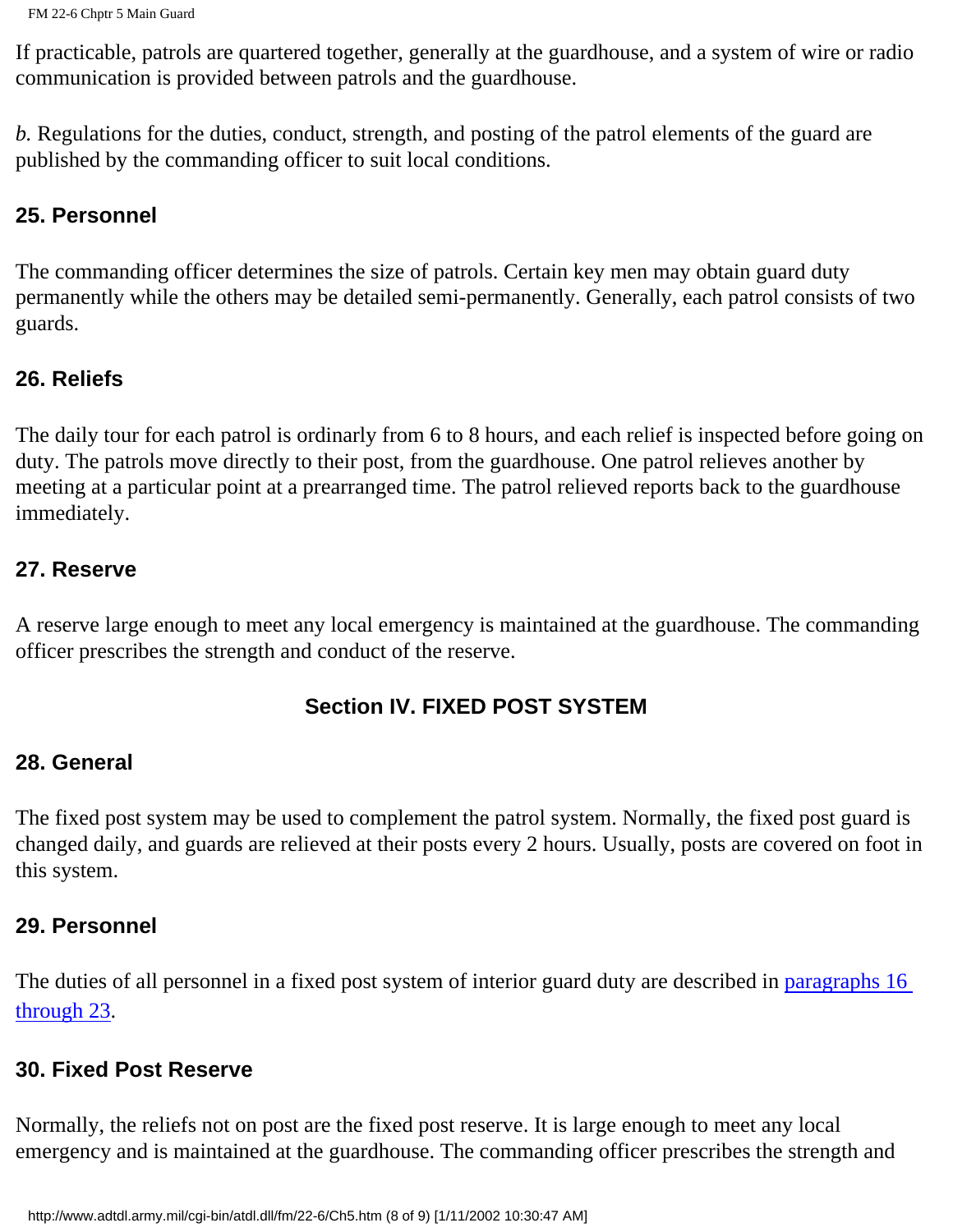FM 22-6 Chptr 5 Main Guard

conduct of the reserve.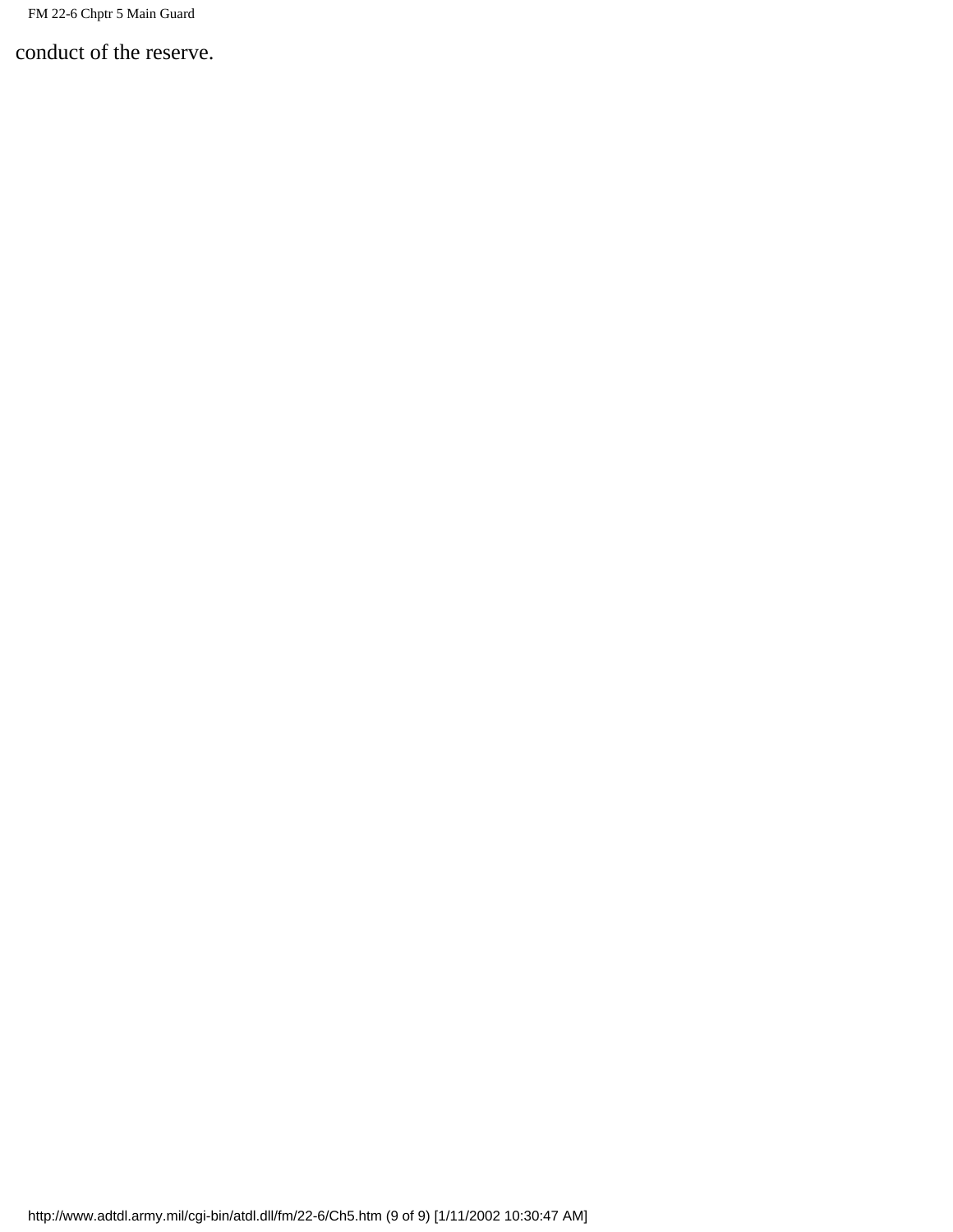

# **CHAPTER 6**

# **GUARD MOUNTING**

# **Section I. GENERAL**

#### <span id="page-27-0"></span>**31. Requirements**

Uniform, arms, and equipment for guard mounts are prescribed by the commanding officer. If armed, guards must have completed range firing (qualification or familiarization) or training [\(app D\)](http://www.adtdl.army.mil/cgi-bin/atdl.dll/fm/22-6/APPD.HTM) with the weapon they use on guard duty.

#### **32. Forming the Guard Detail**

<span id="page-27-1"></span>The first sergeants of the companies furnishing guard details form the guard detail in the company area. Each first sergeant verifies the detail to include verification that weapons qualification or familiarization requirements have been met, inspects it, replaces men who do not present a good appearance or have not qualified with their weapon, and order the senior member to march the detail to the assembly area.

# **Section II. GUARD MOUNT (INSPECTION ONLY)**

#### **33. General**

Guard mount may consist of an inspection only. This inspection is normally conducted in the vicinity of the guardhouse. The officers and noncommissioned officers of the guard are detailed for a specific duty by roster.

#### **34. Assembly of the Guard**

The senior member of the guard detail reports the detail to the sergeant of the guard when it arrives at the assembly area. The sergeant of the guard organizes the guard into three reliefs and appoints a relief commander for each relief. The commanders of the relief organize their reliefs into specific, numbered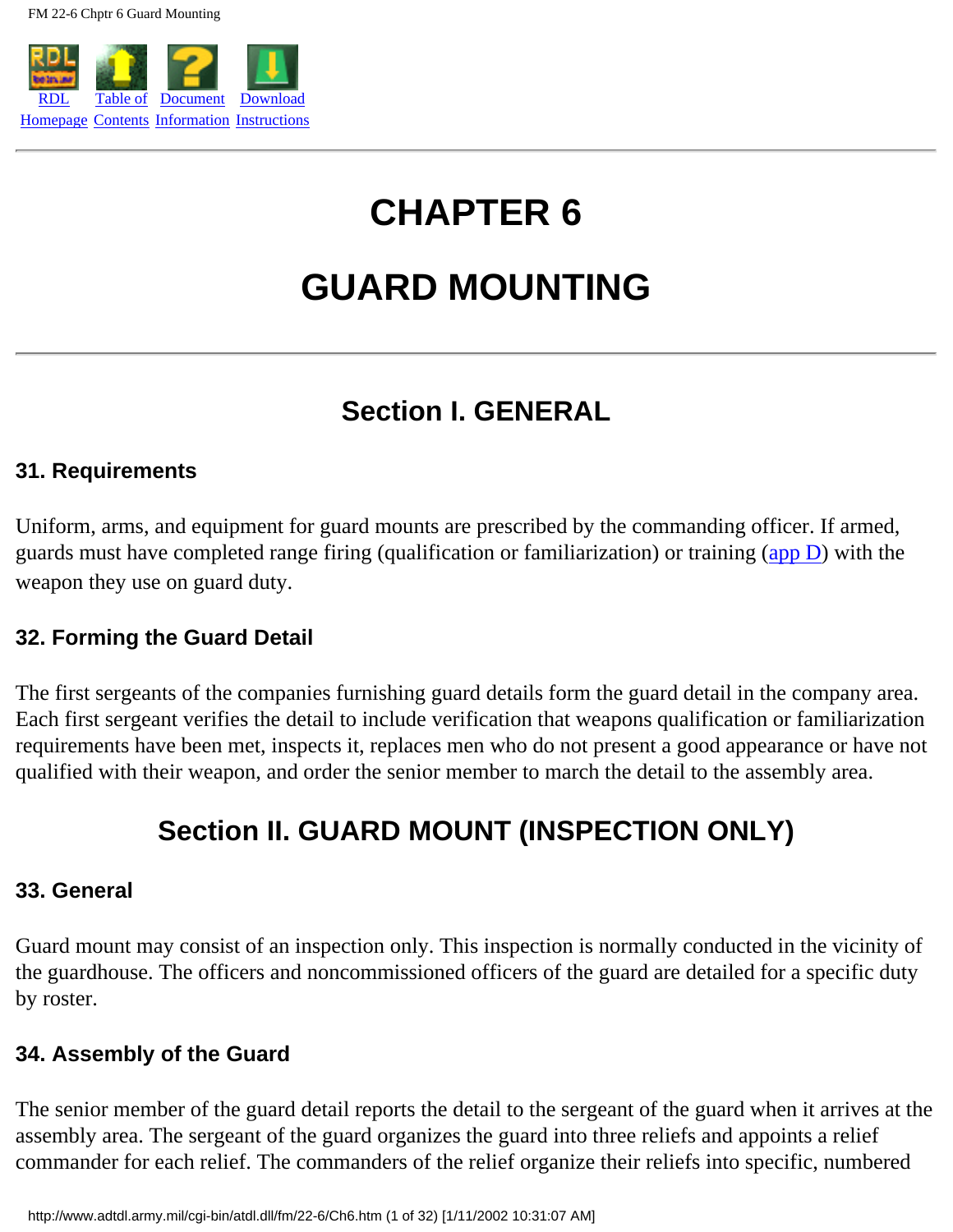posts. Supernumeraries form to the left of the designated relief. Where feasible, the guard is organized in a manner that maintains unit integrity; e. g., if one unit furnished the guard, members of the relief are from the same subelement; if more than one unit furnished the guard, reliefs are organized by unit (lst relief, Co A; 2d relief, Co B)

#### **35. Formation of the Guard**

*a.* The sergeant of the guard forms the guard by commanding **FALL IN.** The commander of the first relief fails in so that when his relief is formed at normal interval to his left, it will be three steps in front of and centered on the sergeant of the guard. The second and third reliefs form behind the first relief, each man covering the corresponding numbered man in the first relief. Supernumeraries form to the left of the designated relief at normal interval. The sergeant of the guard commands **INSPECTION**, ARMS, **READY, PORT, ARMS, ORDER, ARMS.** He then faces about.

**\****Note.* **If the commander of the guard is not in position the sergeant of the guard may face about and give the guards AT, EASE. Upon seeing the commander of the guard moving into position the sergeant of the guard will command the guards to attention and face about. The sergeant of the guard will remain at sling arms throughout the entire guard mount.**

**\****b.* The commander of the guard takes his post six steps in front of and centered on the guard. The sergeant of the guard renders the appropriate salute and reports, "Sir, all present," or "Sir, (so many) men absent." After the commander of the guard returns the salute, the sergeant of the guard faces to the right in marching, marches around the right flank of the guard and halts one step to the rear, centered on the guard, and executes a right face (fig 2).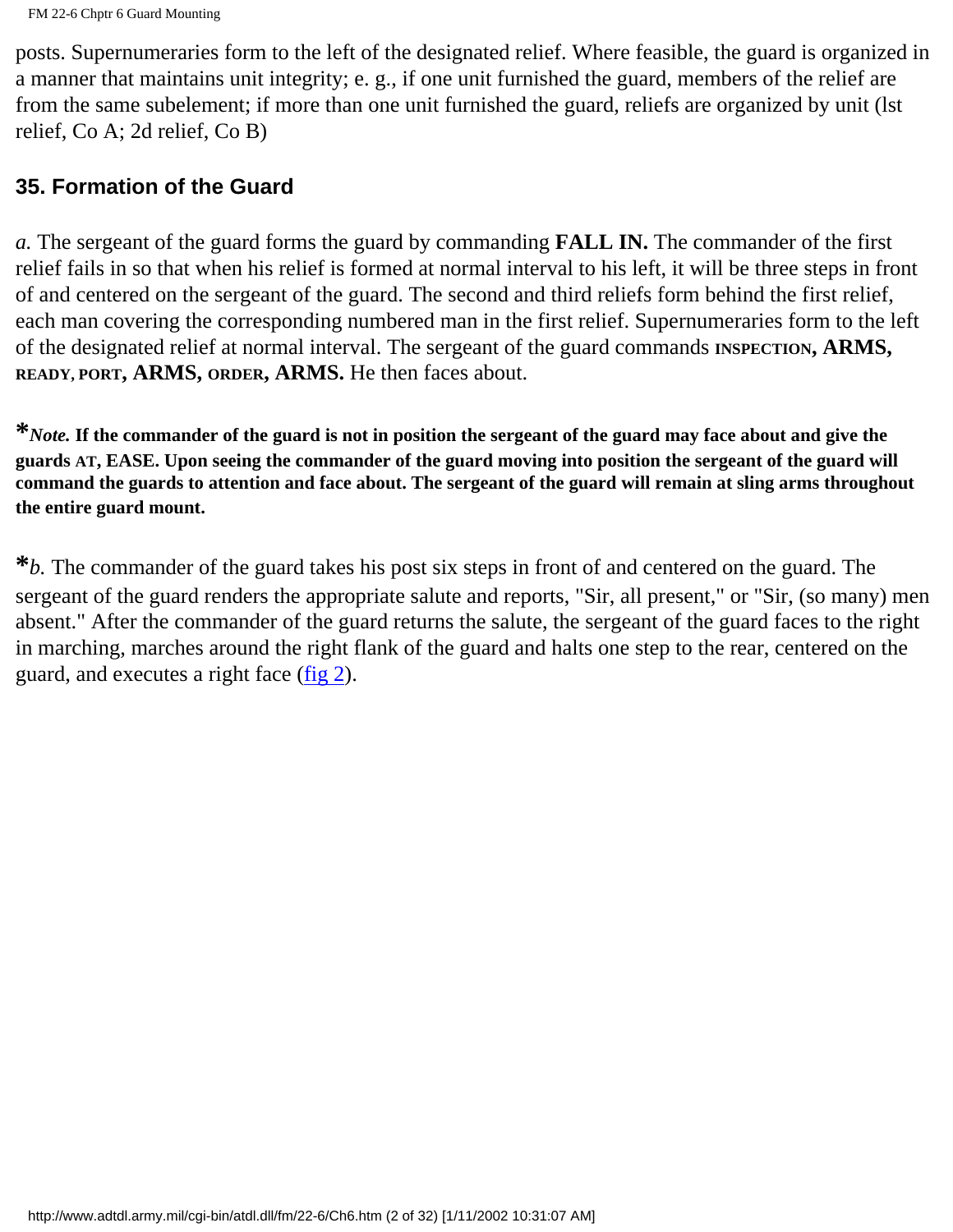

### Figure 2. Formation for informal guard mount.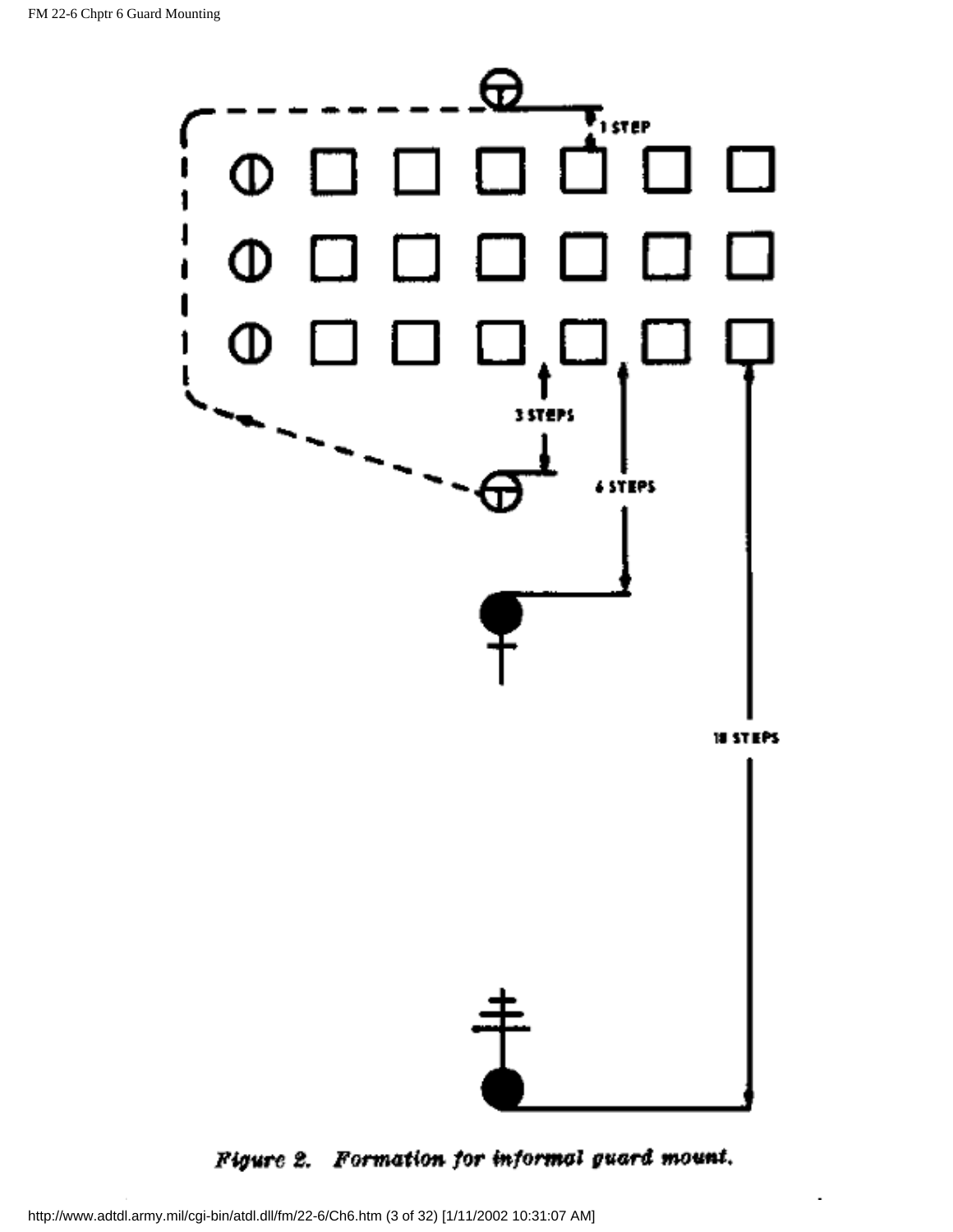*c.* The officer of the day takes his post 18 steps in front of and centered on the guard. The commander of the guard faces about, salutes and reports, "Sir, all present" or," Sir, (so many) men absent." The officer of the day returns the salute and directs **PREPARE FOR INSPECTION.**

#### **36. Preparing the Guard for Inspection**

**\****a.* On the directive **PREPARE FOR INSPECTION** the commander of the guard faces about without saluting, commands **OPEN RANKS, MARCH.** The guards open ranks march as outlined in [FM 22-5.](#page-69-2) After the guards have opened ranks the commander of the guard commands **DRESS RIGHT, DRESS,** alines the formation, returns to his original position facing the guards and commands **READY, FRONT.** He then faces about, salutes, and reports, "Sir, the guard is prepared for inspection." The officer of the day then inspects the guards. During the inspection the officer of the day order guards who are not satisfactory for guard to fall out to the rear of the formation and await further instructions from the sergeant of the guard. When a man is relieved the officer of the day commands **SUPERNUMERARY.** The supernumerary will move from his position to the post vacated. He takes his post by taking one step backward, faces to the right, and moves in the rear of the relief so that he will approach the vacated position from the rear. He halts, executes a left face, moves into position, halts and immediately comes to inspection arms. The officer of the day inspects the supernumerary then proceeds with the inspection. After inspecting the guard the officer of the day and the commander of the guard return to their original positions. The officer of the day halts 18 steps front of and centered on the guard. The command of the guard stops six steps in front of and centered on the guard and executes a right face.

*b.* If an orderly is to be selected, the officer of the day will announce his selection. He then commands TAKE CHARGE OF THE GUARD. Salutes are exchanged and the officer of the day departs.

*Note.* **During the inspection the officer of the day may direct that the reliefs not being inspected be given at ease. In this case, the commander of the guard, upon completion of the inspection, will call the guards to attention while moving around the right flank of the formation.**

The commander of the guard faces about and commands **CLOSE RANKS, MARCH.** The guard closes ranks the same as in platoon drill [\(FM 22-5\)](#page-69-2). The commander of the guard commands **FALL OUT.** The guards move into the guardhouse. The commander of the first relief prepares his relief to be posted. The orderly, if one was selected, reports to the commander of the guard for instructions.

*c.* If no officer is detailed as officer of the day, the commander of the guard assumes the duties of the officer of the day. If no officer of the day or commander of the guard is detailed, the sergeant of the guard prepares the guard for inspection and inspects it.

<span id="page-30-0"></span>*Note.* **The sergeant of the guard will assume the position of the commander of the guard.**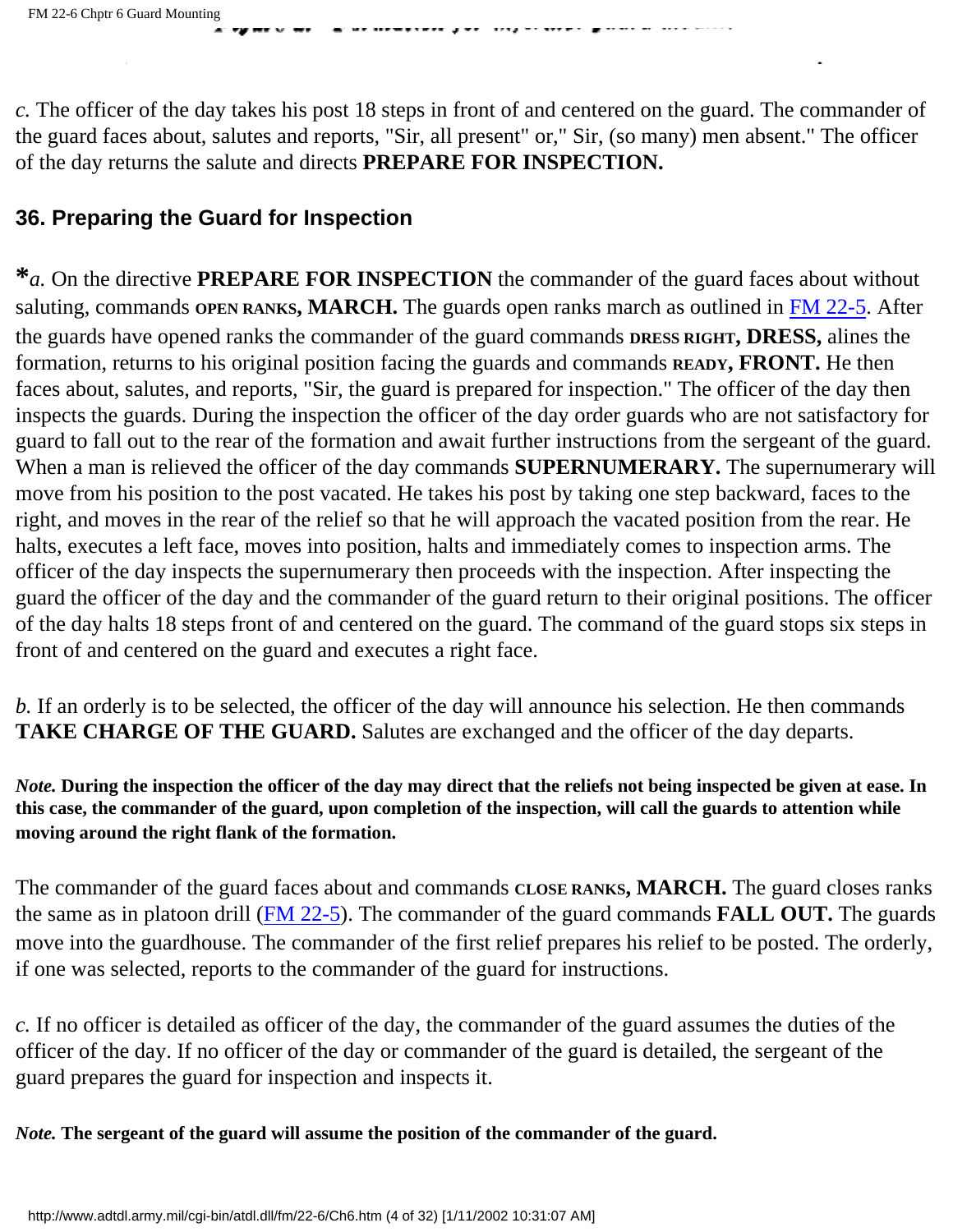## **Section III. INFORMAL GUARD MOUNTING**

#### **37. General**

Informal guard mounting is held on the parade ground of the organization from which the guard is detailed. When the guard is detailed from more than one organization, it is held wherever the commanding officer directs. When a noncommissioned officer commands the guard at guard mount, he takes the post of and performs the duties prescribed for an officer.

#### **38. Assembly of the Guard**

The guard is assembled as prescribed in paragraph 34.

#### **39. Formation of the Guard**

*a.* The guard is formed as prescribed in paragraph 35.

**\****b.* If an officer has been detailed as commander of the guard, the sergeant of the guard faces about, renders the appropriate salute and reports, "Sir, all present," or, "Sir, (so many) men absent." After the commander of the guard returns the salute the sergeant of the guard faces to the right in marching, marches around the right flank of the squad, and halts one step to the rear, centered on the guard, and executes a right face.

#### *Note.* **The sergeant of the guard will keep his weapon at sling arms throughout the entire guard mount.**

*c.* If an officer has has not been detailed as commander of the guard, the sergeant of the guard takes three steps forward and assumes the position of the commander of the guard (fig 2).

#### **40. Reporting to the Officer of the Day**

When the officer of the day arrives, the commander of the guard salutes and reports, "Sir, all present," or, "Sir, (so many) men absent."

#### **41. Marching to Center**

The officer of the day commands **OFFICER AND NONCOMMISSIONED OFFICERS CENTER, MARCH.** At the command of **MARCH**, the commander of the guard marches forward and halts three steps in front of the officer of the day (fig 3). On the command of **MARCH**, the commanders of the reliefs march forward and execute column left without command when on a line three steps to the rear of the commander of the guard. The third relief commander commands **NONCOMMISSIONED OFFICERS, HALT,** when they are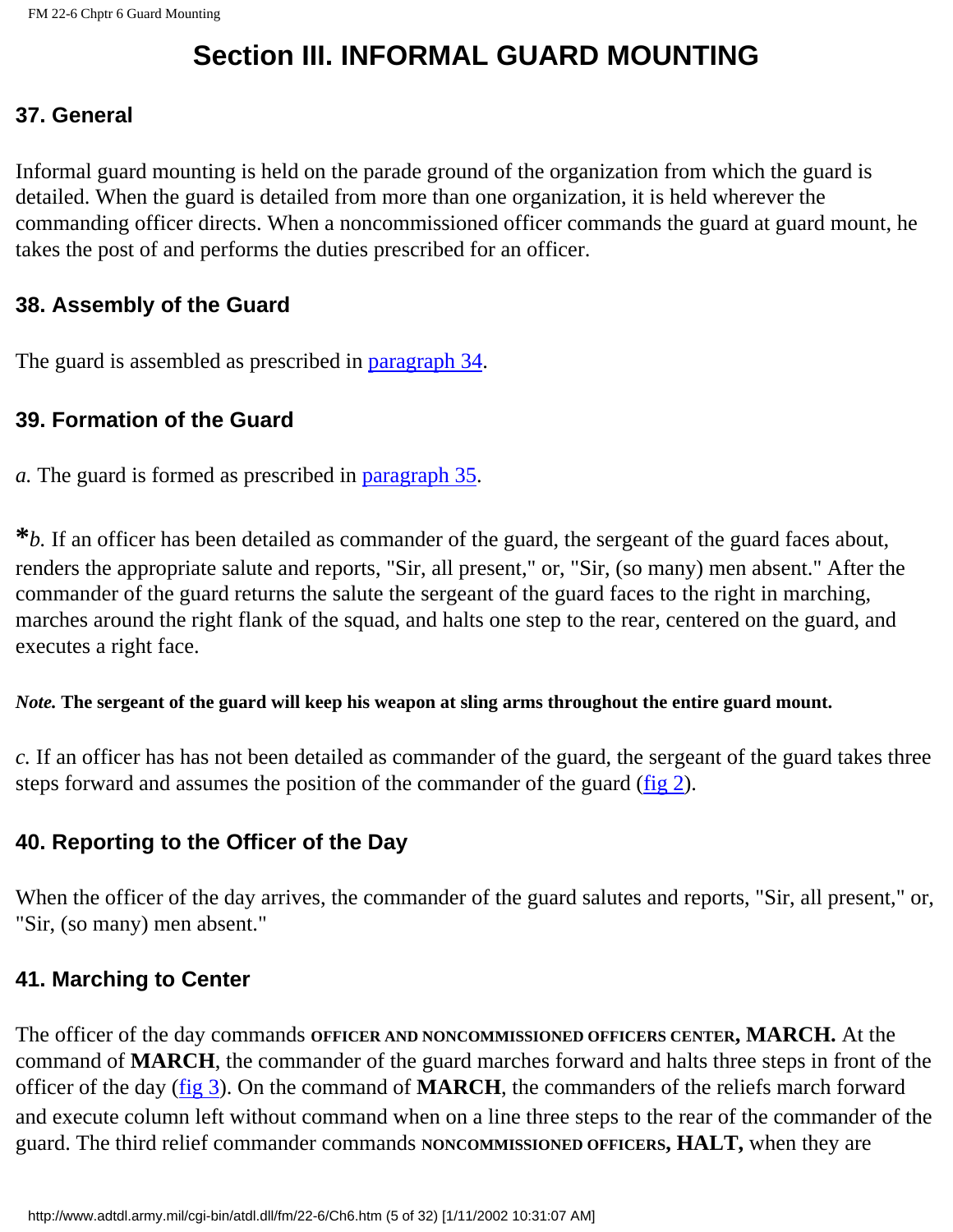centered on the commander of the guard. On the command of **MARCH**, the sergeant of the guard will move from his position around the right flank of the formation by the most direct route a position three steps behind the second relief commander (fig 3). Upon seeing the sergeant of the guard in position, the third relief commander commands **RIGHT, FACE** (fig 3).



http://www.adtdl.army.mil/cgi-bin/atdl.dll/fm/22-6/Ch6.htm (6 of 32) [1/11/2002 10:31:07 AM]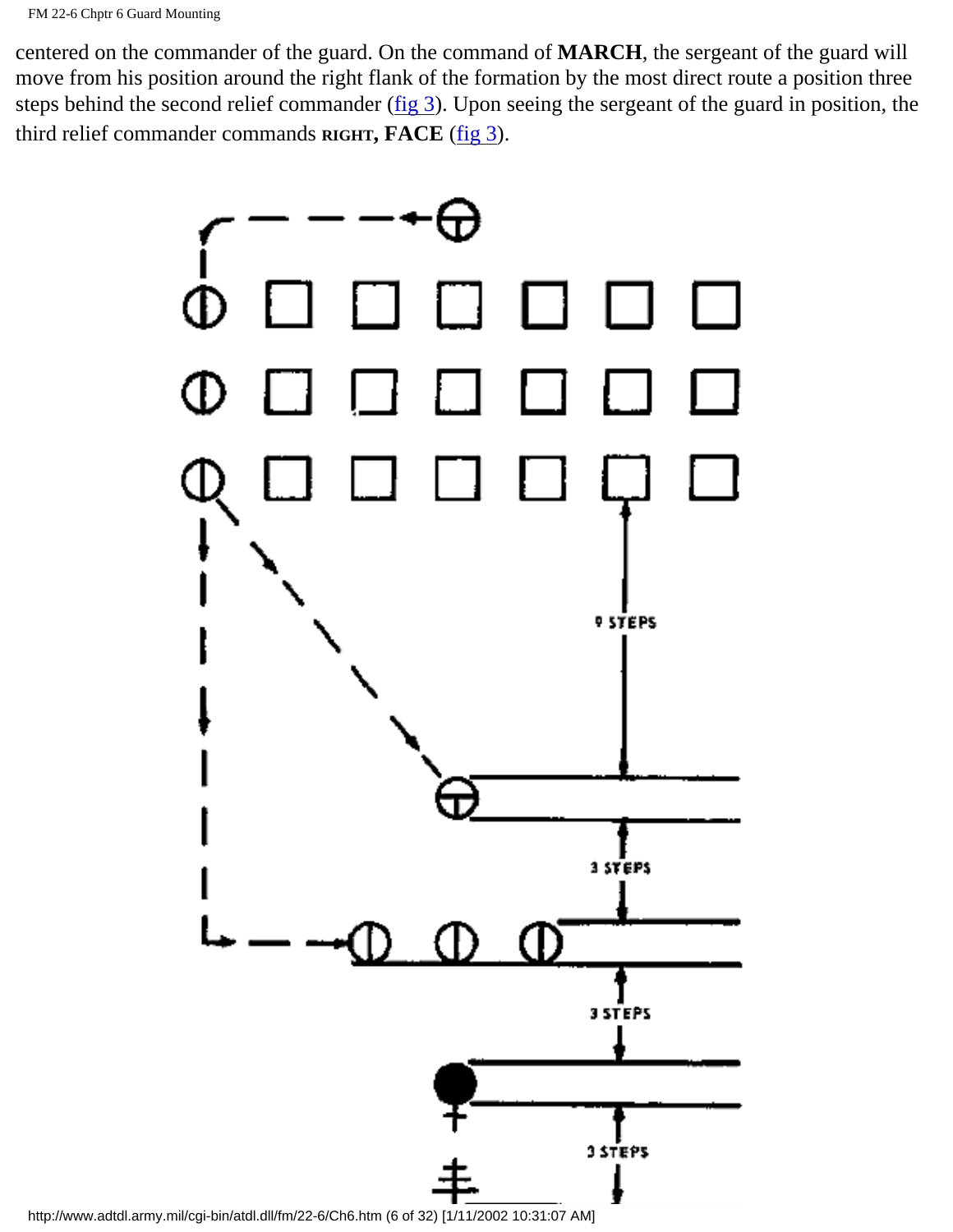

#### Figure 3. Marching to center.

*Note.* **The commanders of the reliefs move at the order arms position. After the commander of the guard and the noncommissioned officers are in position the officer of the day marches forward, halts at normal distance in front of the commander of the guard, and designates "Commander of the Guard." He then faces to the half left and moves by the most direct route into position in front of the right flank commander of the relief and designates "Commander, Third Relief." He then faces to the right in marching, takes two steps, halts, executes a left face and designates "Commander, Second Relief." He then faces to the right in marching, takes two steps, halts, executes a left face and designates "Commander, First Relief." He then faces to the right in marching and moves by the most direct route behind the commanders of the relief, halts in front of the sergeant of the guard, executes a right face and designates "Sergeant of the Guard." He then faces to the left in marching and moves by the most direct route around the right flank of the commanders of the reliefs to his original position, halts, executes a left face (fig 4).**



Designation of personnel. Figure 4.

#### **42. Return to Posts**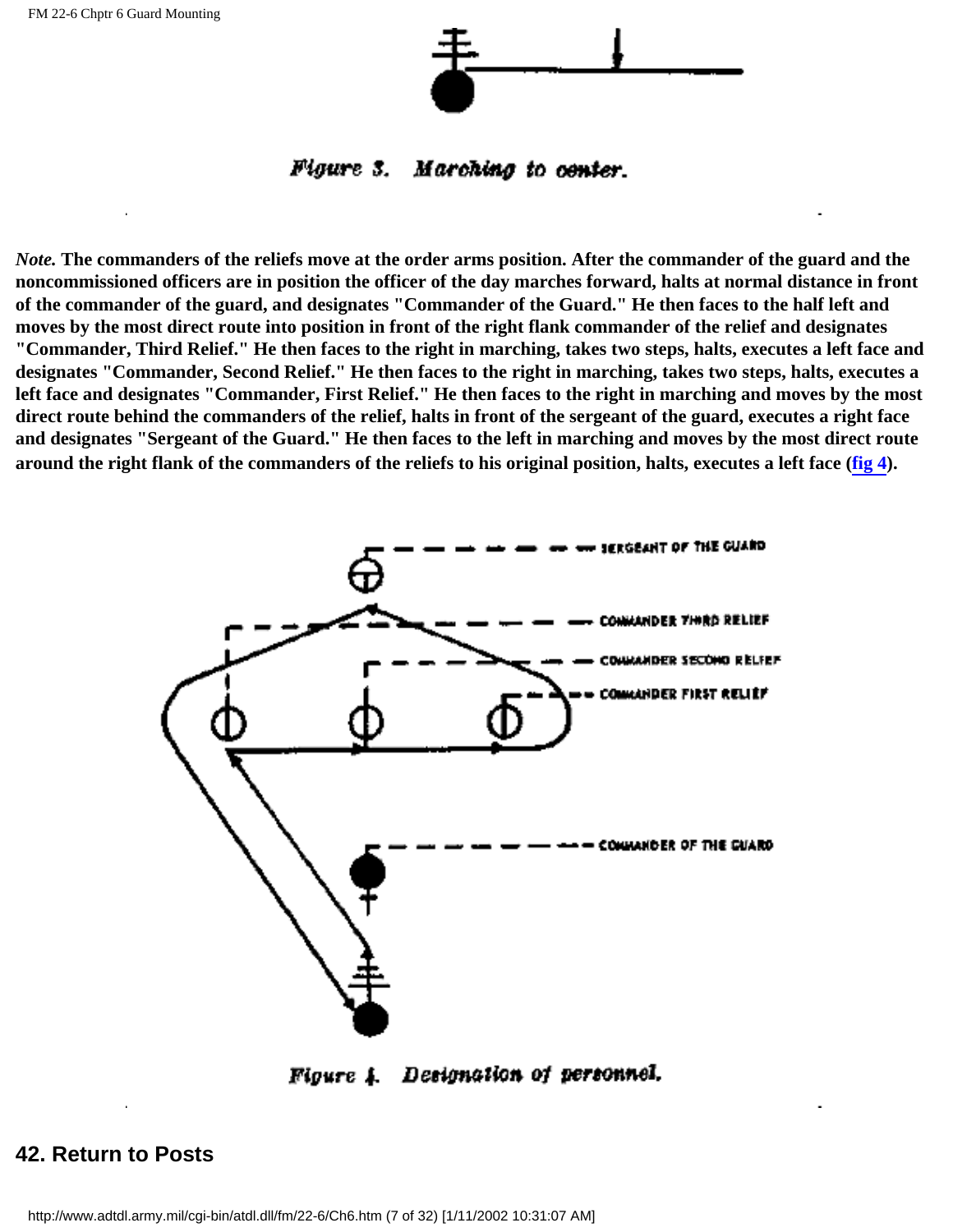The officer of the day commands **POST.** On this command, the commander of the guard and the sergeant of the guard face about and immediately step off, returning by the most direct route to their original positions. The commander of the guard is six steps in front and centered, facing the guards. The sergeant of the guard one step behind, centered on the guards. At the same time the commanders of the relief execute a right face and immediately step off returning to their original positions by the same route used to come center. They will execute the column movement without command and halt when they arrive at their positions without command. Upon arriving at his original position and seeing the sergeant of the guard back in position, the first relief commander will command, **ABOUT, FACE.** The relief commanders will execute about face. At the same time the sergeant of the guard will execute right face (fig 5). Upon seeing all NCO back in position the commander of the guard will execute about face.

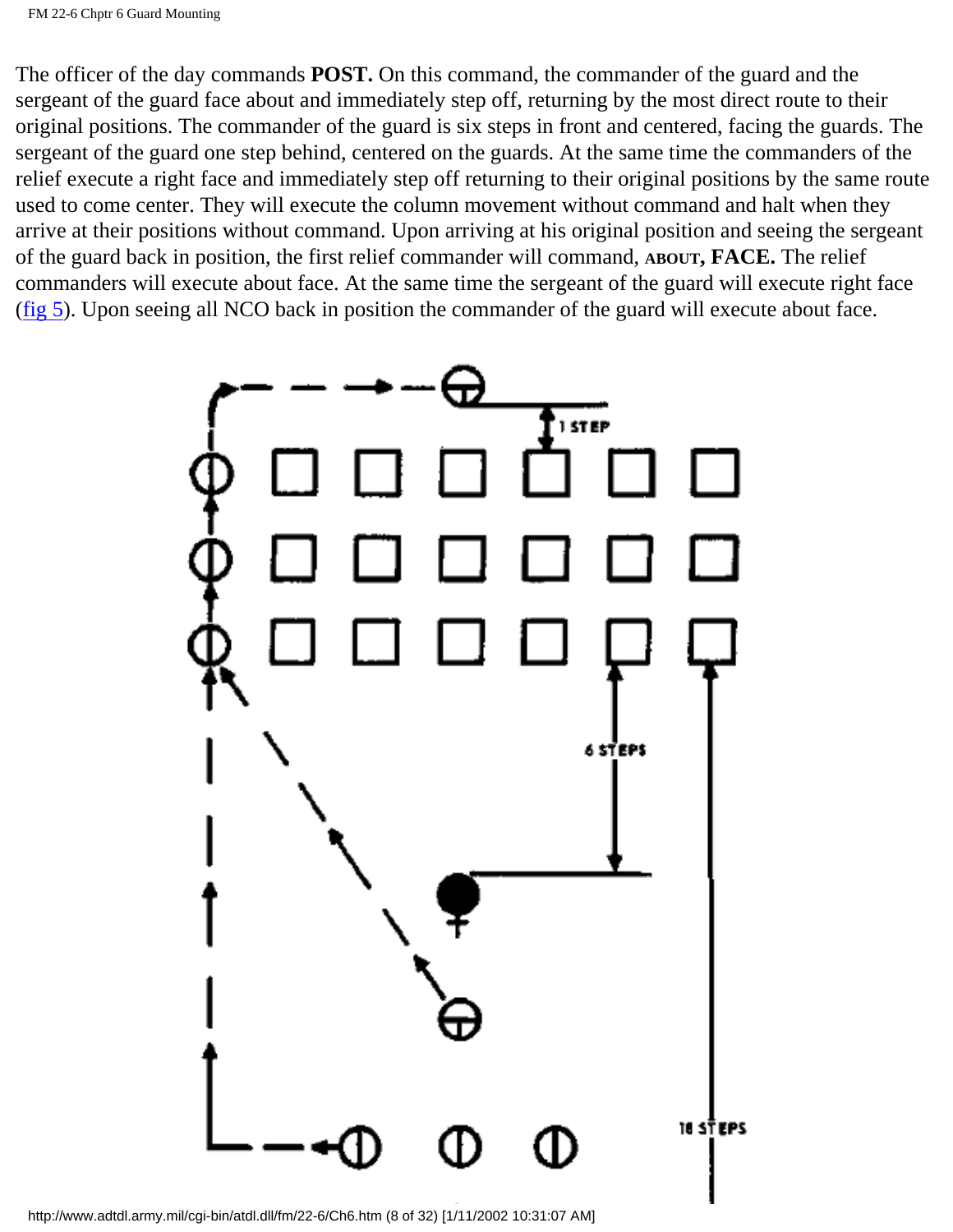

Return to poets. Fløure 5.

#### **43. Inspecting the Guard**

*a.* The officer of the day directs **PREPARE FOR INSPECTION.** The commander of the guard, without saluting, faces about and commands **OPEN RANKS MARCH.** Ranks are opened and alined as describe in platoon drill, [FM 22-5](#page-69-2).

#### *Note.* **The commander of the guard precedes the officer of the day on the inspection.**

*b.* The officer of the day orders guards who are not presentable for guard to fall out to the rear of the formation and await further instructions. Supernumeraries (if any ) replace the men who have fallen out. (The officer of the day reports discrepancies in personnel to the commanding officer, or his representative, when reporting for duty.)

*c.* After inspecting the guard, the officer of the day and the commander of the guard resume their original positions. The officer of the day commands **MARCH THE GUARD TO THE GUARD-HOUSE.** Salutes are exchanged. The commander of the guard faces about and commands **CLOSE RANK MARCH.** He commands **RIGHT, FACE,** then positions himself one step in front of the second relief commander. On the command of right face, the sergeant of the guard faces to the left in marching and moves by the most direct route to his position one step to the rear of the last man in the second relief.

## **Section IV. RELIEVING THE OLD GUARD**

#### <span id="page-35-0"></span>**44. Arrival of the New Guard at the Guardhouse**

Before the new guard arrives at the guardhouse, the old guard forms in a line formation with two or more reliefs. The commander of the old guard positions himself six steps in front of and centered on the guard. The new guard marches past (12 steps in front of) the old guard. When the new guard is six steps from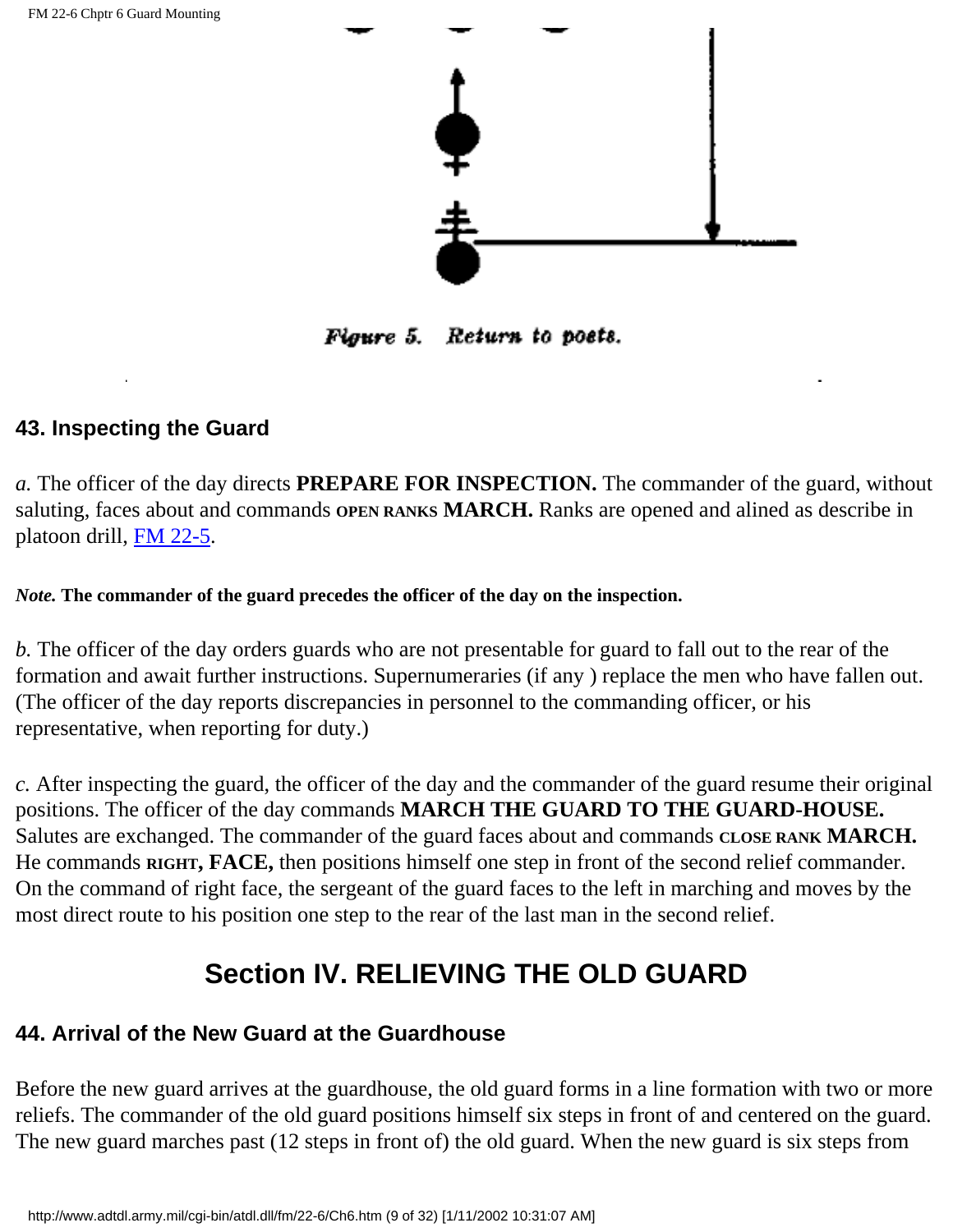FM 22-6 Chptr 6 Guard Mounting

the left flank of the old guard, the commander of the new guard commands **EYES, RIGHT.** The commander of the old guard faces about and commands **PRESENT, ARMS.** He faces back to the front and renders the proper salute. When the new guard has cleared the right flank of the old guard, the commander of the new guard commands **READY, FRONT.** The commander of the old guard faces about, commands **ORDER, ARMS,** and faces back to the front.

#### **45. Formation of the Old and New Guards at the Guardhouse**

*a.* After the new guard executes ready front, the commander of the new guard commands, **RIGHT FLANK, MARCH.** At the command **MARCH,** he steps out of the formation and positions himself six steps in the rear of and centered on his guard. He halts the new guard when it is on line with and six steps to the right of the old guard. Then he commands **ORDER, ARMS; ABOUT, FACE; LEFT FLANK MAN FIRST RELIEF VERIFY SIX STEP INTERVALS ; DRESS LEFT, DRESS** (fig 6).

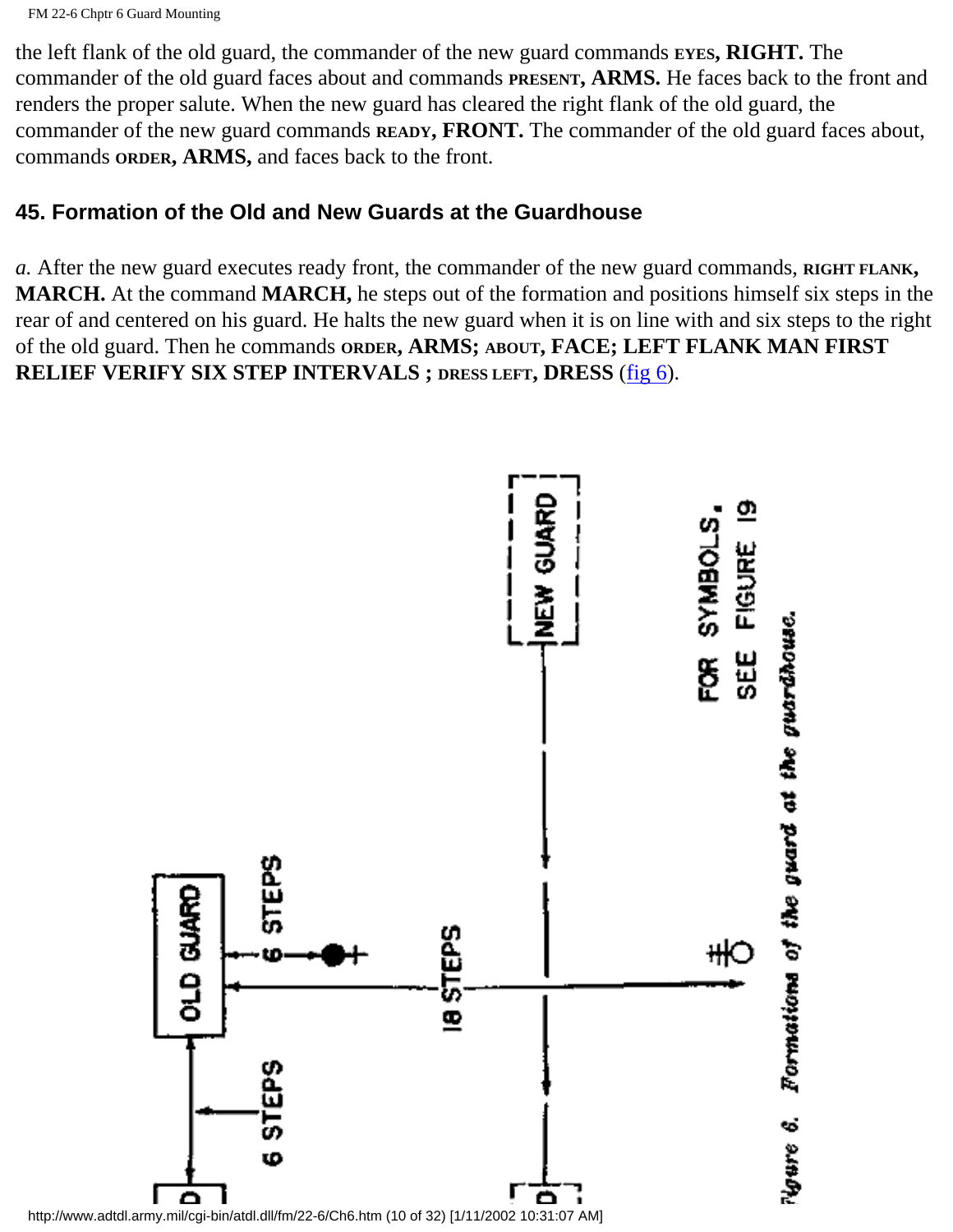

*b.* At the command **DRESS,** each man turns his head and eyes to the left (except the left flank men who look to the front) raises his left arm laterally, shoulder high, fingers extended and joined, and touches the man's shoulder to his immediate left. The left flank man of the first relief is the base for this movement. The first relief obtains the exact interval. Other reliefs obtain approximate interval and cover the same numbered man to their front.

*c.* At the command **DRESS**, the commander of the old guard marches by the most direct route to the right flank of the guard, halts facing the rear on line and one step to the right of the first relief commander. He faces to the right and alines the guard as described in platoon drill ([FM 22-5](#page-69-0)).

*d.* After alining the last relief, the commander of the guard faces to the right in marching and moves to his original position, six steps in front of, centered on, and facing the guards. He commands **READY**, **FRONT.** At the command **FRONT,** each man lowers his arm to his side and turns his head and eyes back to the front. The commander of the guard then faces about.

#### **46. Presenting New and Old Guards**

After the new guard is in position, the commanders of both guards face about and command **PRESENT, ARMS.** Then they face each other and exchange salutes, face toward their respective guards, command **ORDER, ARMS,** and face back to the front.

#### **47. Presenting the Guards to the Officer of the Day**

*a.* After the new guard has been presented to the old guard, the new and old officers of the day take their posts 18 steps in front of and centered on their respective guards. Commanders of both guards face about, command **PRESENT, ARMS,** face back to the front, and salute their respective officer of the day.

*b.* After salutes have been exchanged, both commanders face about, command **ORDER, ARMS,** and face back to the front. When both have faced back to the front, the officers of the day face each other. The new officer of the day salutes the old officer of the day. After salutes have been exchanged, both officers of the day face their respective guards.

#### **48. Disposition of the New and Old Guards**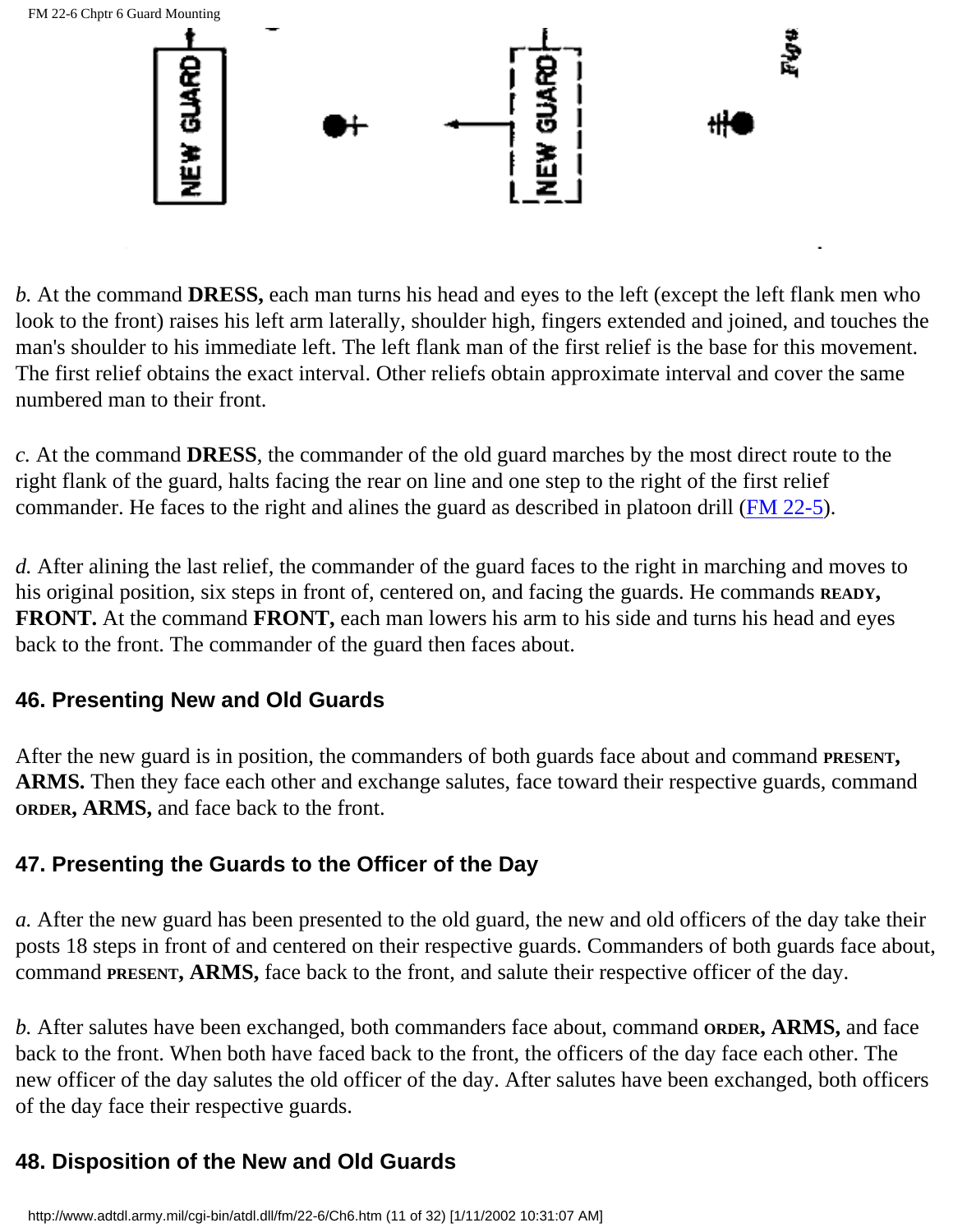**\****a.* After both officers of the day have faced their guards, the new officer of the day commands **POST THE FIRST RELIEF.** The new commander salutes the new officer of the day, faces about and commands **FALL OUT.** The guard reports to the guardhouse and the commander of the first relief reports to the commander of the guard for instructions on posting his relief.

*b.* The old officer of the day commands **DISMISS THE GUARD.** The old commander salutes the old officer of the day, faces about, and commands **REST.** He then contacts the new commander and conveys any instructions and orders.

<span id="page-38-0"></span>(1) If the old guard was furnished from one company, the commander of the old guard directs a noncommissioned officer of the guard to march the guard to the company area and dismiss it. The noncommissioned officer dismisses the guard by commanding **INSPECTION**, ARMS; READY, PORT, **ARMS; DISMISSED.**

(2) If the guard was furnished from more than one company, the old commander instructs the senior member of each company to march the guard detail to the company area and dismiss it. The guard is dismissed as described in ([1\)](#page-38-0) above.

(3) After the third relief of the old guard has been relieved, the commander of the relief reports to the commander of the new guard. The commander of the new guard inspects the relief and orders the relief commander to march the relief to the company area and dismiss it. Salutes are exchanged. The relief is dismissed in accordance with  $(1)$  $(1)$  above.

### **Section V. POSTING RELIEFS**

#### **49. General**

**\****a.* Before a relief goes on post, the commander of the relief assembles the guards and checks their appearances, fitness for duty, and the condition of their arms, if carried. He issues ammunition, supervises loading the weapons if required, and makes sure that the guards understand their instructions. When the relief is large, it may be more convenient to form the relief, call the roll, and inspect the guards in ranks.

*b.* The relief commander writes down the names of the guards, the numbers of their posts, the time he directed them to their post, and the time they report back to the guardhouse after being relieved. The commander of the guard keeps this record on file.

#### **50. Posting Guards**

*a.* The commander of the relief forms it by commanding **FALL IN.** The relief forms in two ranks, three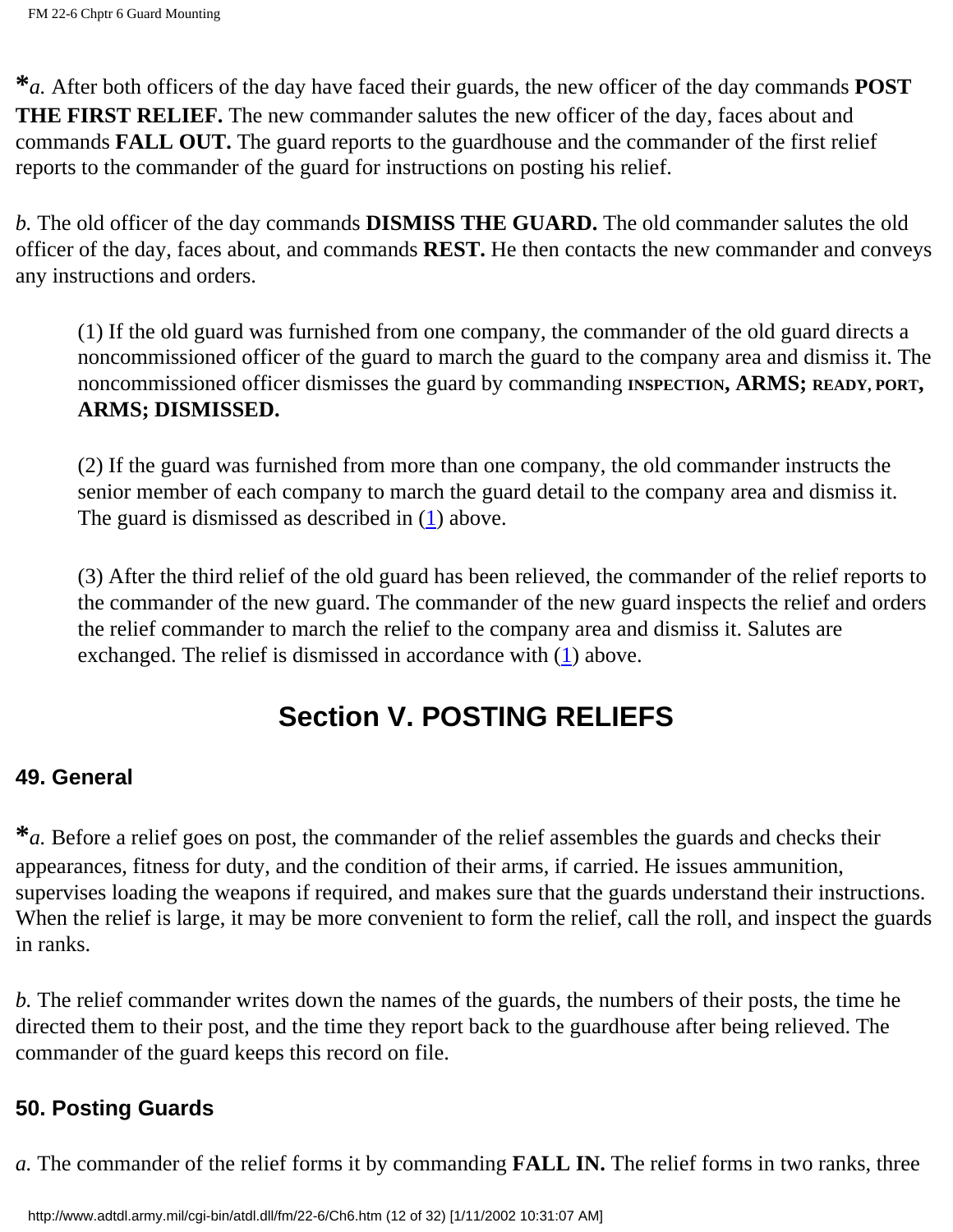steps in front of and centered on the relief commander. Guards assigned to even numbered posts (2, 4, 6, 8) form in the front rank. Guards assigned to odd numbered posts (1, 3, 5, 7) form in the rear rank. The commander of the old relief falls in at normal distance behind the guard for post No. 1 (fig 7).



Figure 7. Forming the relief.

<span id="page-39-0"></span>(1) The commander of the new relief commands **INSPECTION, ARMS** (if arms are to be loaded, he gives the necessary commands at this time and makes certain that safety procedures are carefully observed); **READY, PORT, ARMS; ORDER, ARMS.**

<span id="page-39-1"></span>(2) He commands **CALL, OFF.** The guards call off the number of their assigned posts, rear to front and from right to left.

<span id="page-39-2"></span>(3) He salutes and reports to the commander of the guard, "Sir, the (first) relief is present and ready to be posted," or, "Sir (so many) men absent." If the commander of the guard is a noncommissioned officer, the commander of the new relief salutes and reports, "Sergeant, the (first) relief is present and ready to be posted" or, "Sergeant, (so many) men absent."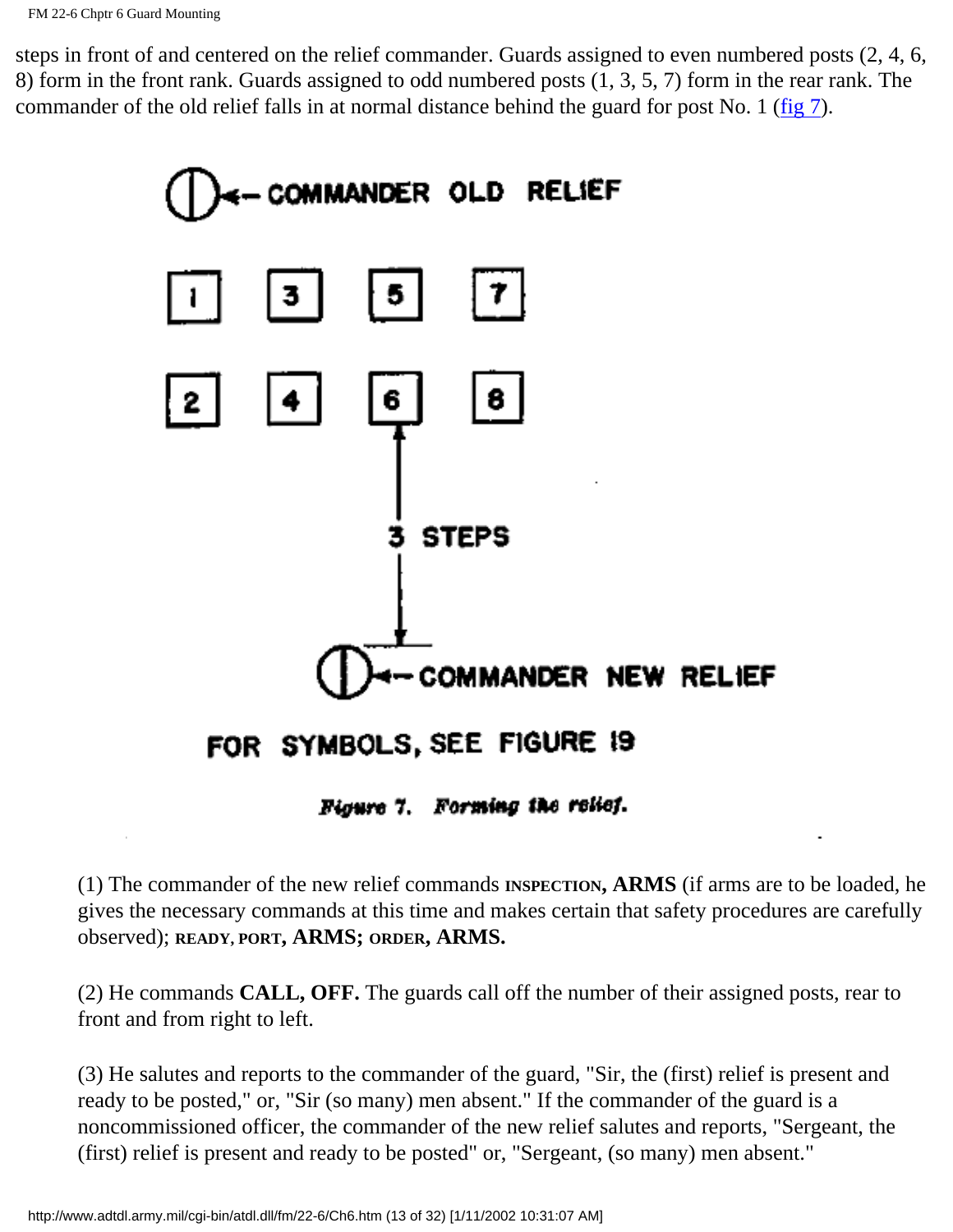(4) After the commander of the guard (sergeant, of the guard) commands **POST YOUR RELIEF,** salutes are again exchanged. The commander of the new relief commands **RIGHT, FACE; RIGHT SHOULDER, ARMS** (if appropriate) ; and **FORWARD, MARCH.** He marches to the left of the last man, left file, at normal interval while the commander of the old relief marches on the right of the first man, right file, at normal interval  $(1, fig 8)$ .



<span id="page-40-0"></span>**\****b.* During daylight hours, the commander of the new relief halts his relief six steps from the old guard and commands **NUMBER ONE (TWO, or THREE).** The *new* guard (called) marches forward and halts three steps in front of the old guard. If armed with the rifle, carbine, or shotgun he executes port arms. Both relief commanders advance and halt so that they are three steps apart and centered between the two guards. Then they execute a left (right) face and face each other  $(2, fig 8)$ . When the guard (called) marches forward, the other guards behind him in the formation move forward to fill his position.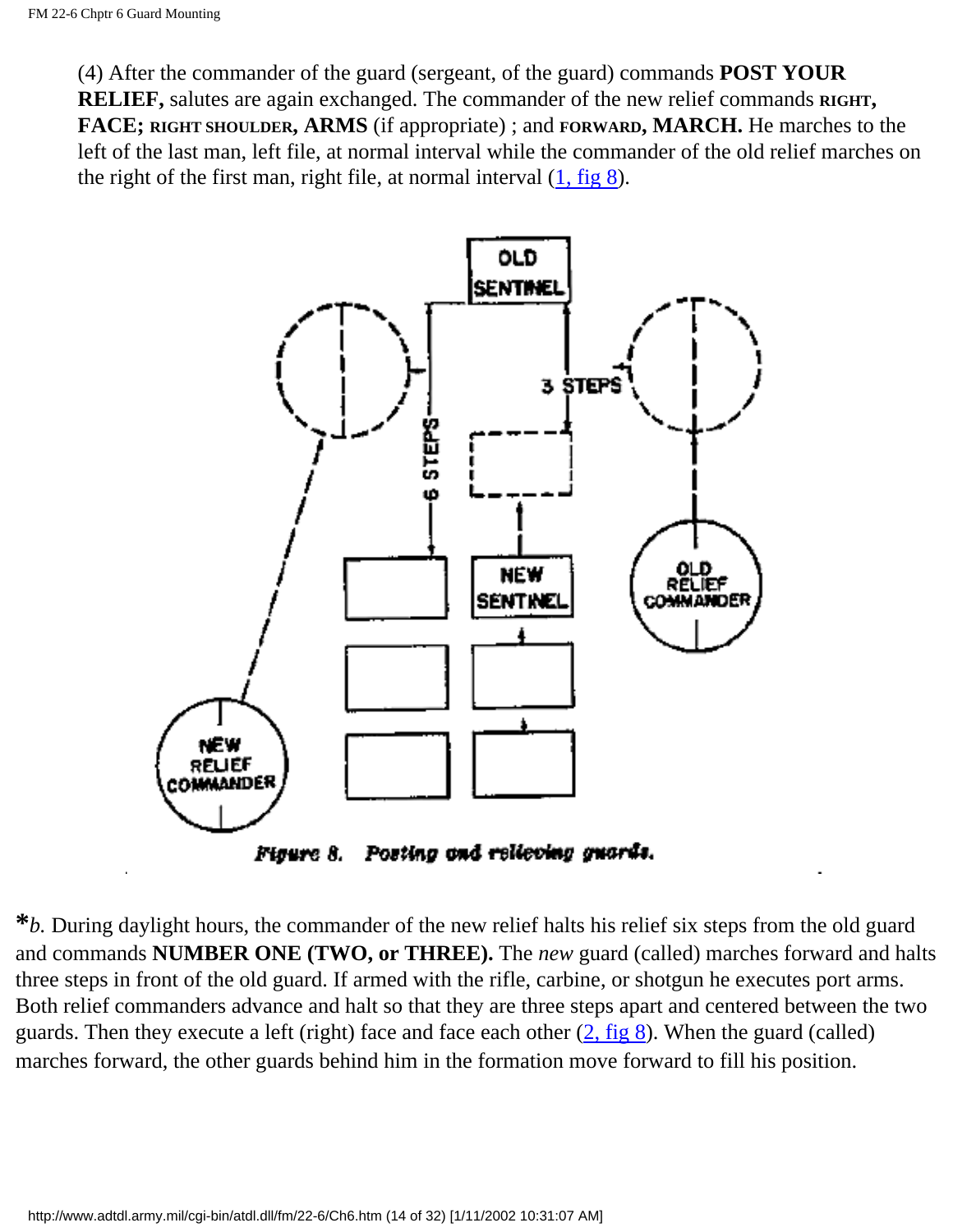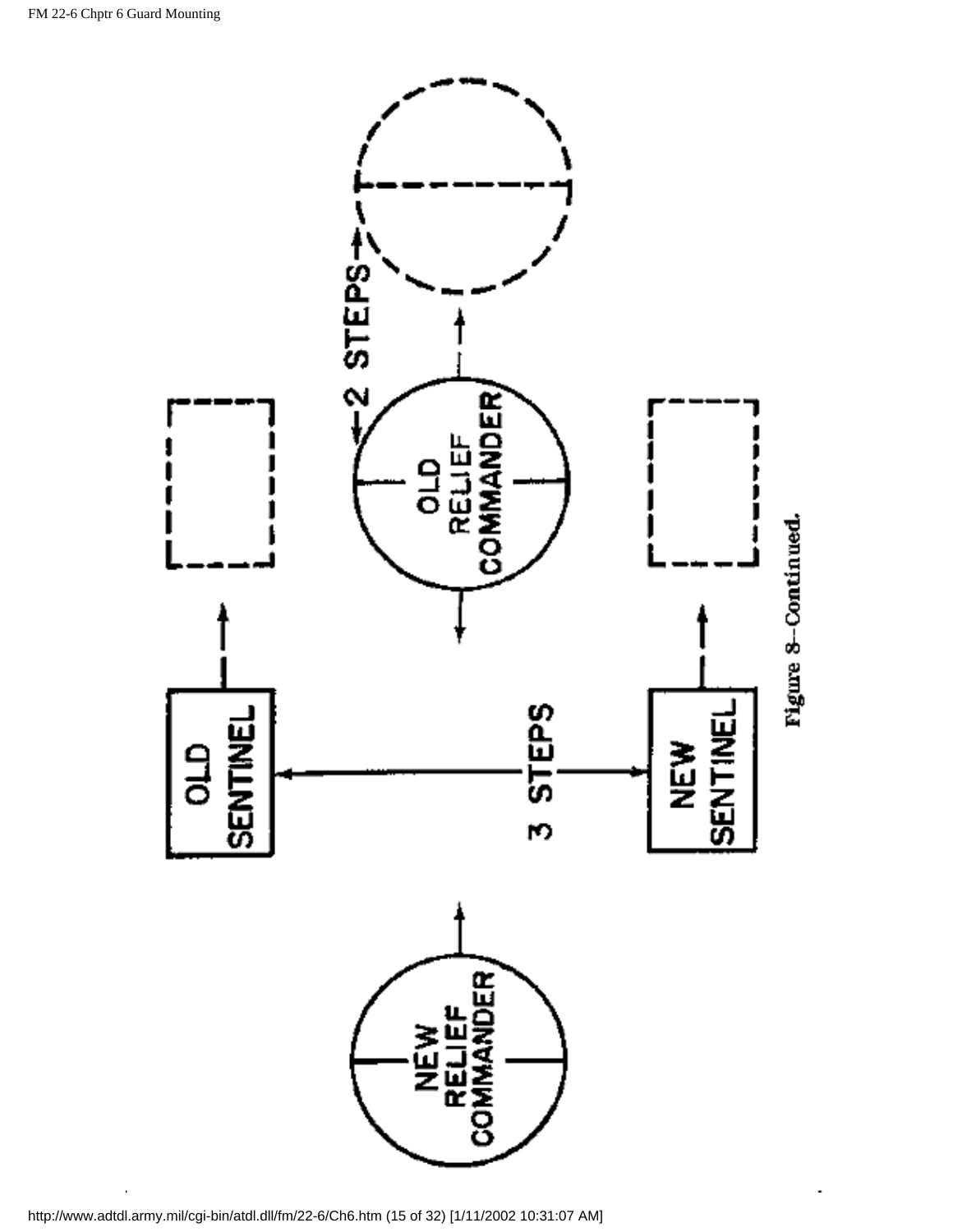**\***(1) The commander of the new relief commands **TRANSMIT YOUR ORDERS,** and the old guard transmits any changes in orders occurring during his tour or states, "Post and orders remain the same." The new relief commander then asks the new guard, "Do you understand your orders?" If the new guard understands his orders he replies, "Yes, I do." If not, **\***the new relief commander clarifies the order or has the old guard explain.

**\***(2) The commander of the new relief commands **GUARDS, POST.** At the command **POST,** both guards resume right shoulder arms, or sling arms if appropriate, face the new commander, and march backward until they are on line with the commander of the old relief.

*c.* The commander of the new relief commands to his relief **FORWARD, MARCH.** The commander of the old relief takes two steps backward to clear the old guards (2, fig 8). The relief marches between the relief commanders and the relief commanders take their original positions as it passes them.

(1) The old guard takes his place at the rear of the relief as it passes him.

(2) The new guard stands fast until the relief has passed six steps beyond him and then he walks his post, or takes his prescribed position.

**\****d.* The commander of the old relief takes command when his last guard has been relieved.

(1) The commander of the new relief has the guard transmit his orders then commands **RELIEF COMMANDERS, POST.** Both commanders exchange positions by passing each other right shoulder to right shoulder, halting, and facing about. Both guards stand fast (3, fig 8).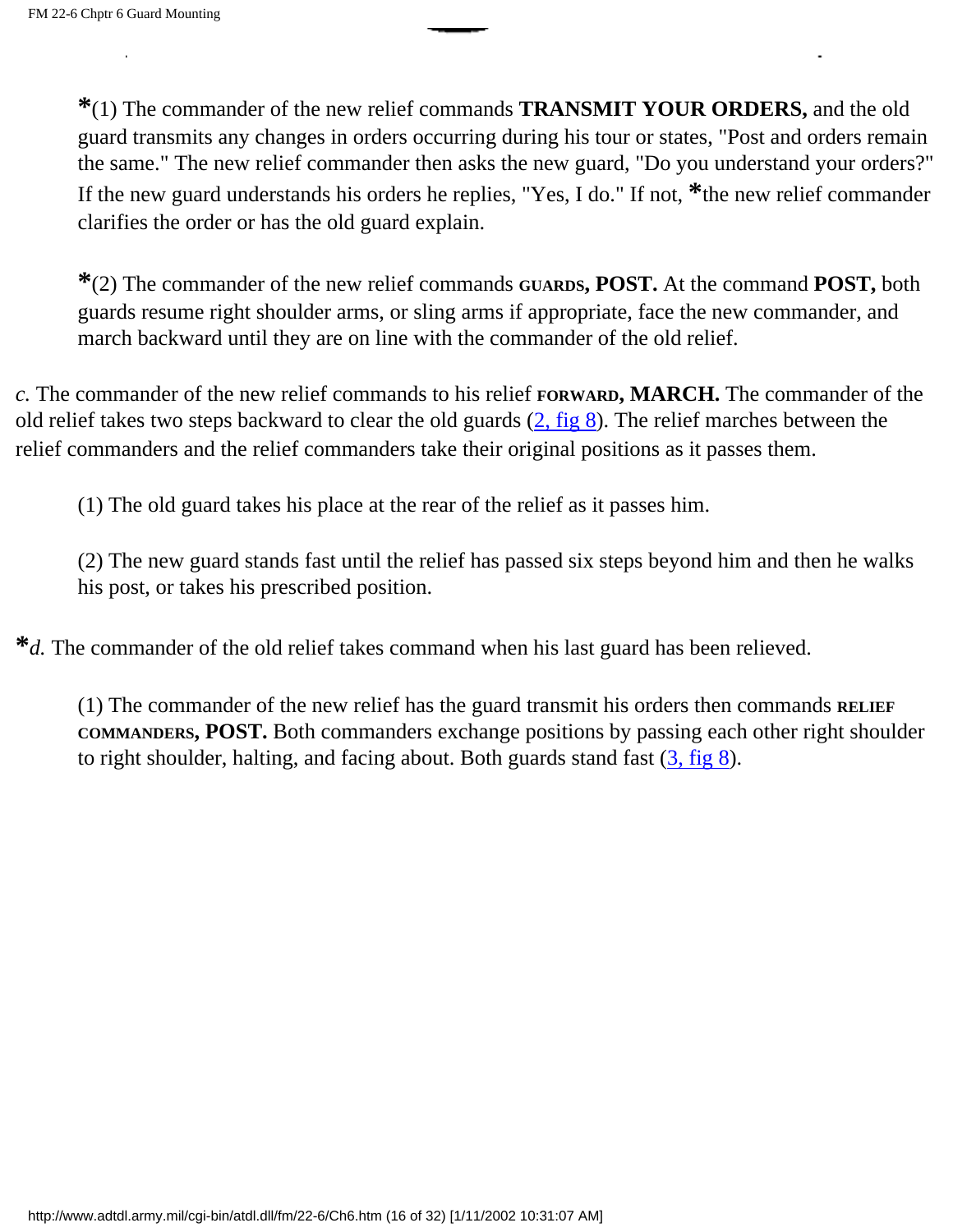

Figure 8-Continued.

(2) After the relief commanders face about, the commander of the old relief commands **GUARDS, POST.** At the command **POST,** both guards resume right shoulder arms, or sling arms if appropriate, face the commander of the old relief, and march backward until they are on line with the commander of the new relief.

(*a*) The commander of the old relief commands (to his relief), **FORWARD, MARCH.**

(*b*) The commander of the new relief takes two steps backward to clear the old guard. The relief advances, the relief commanders take their new positions, and the old guard takes his place at the rear of the relief as it passes him.

*e.* When the old relief returns to the guardhouse, the commander of the old relief commands **RELIEF, HALT,** and the commander of the new relief falls out and takes his post in the guardhouse.

(1) The commander of the old relief commands **INSPECTION, ARMS** (if weapons are loaded, they are unloaded at this time and safety procedures are carefully observed); **READY, PORT, ARMS; DISMISSED.** He reports to the commander of the guard that his relief has been relieved and is present in the guardhouse.

(2) If the old relief was the third relief of the old guard, the relief commander dismisses his relief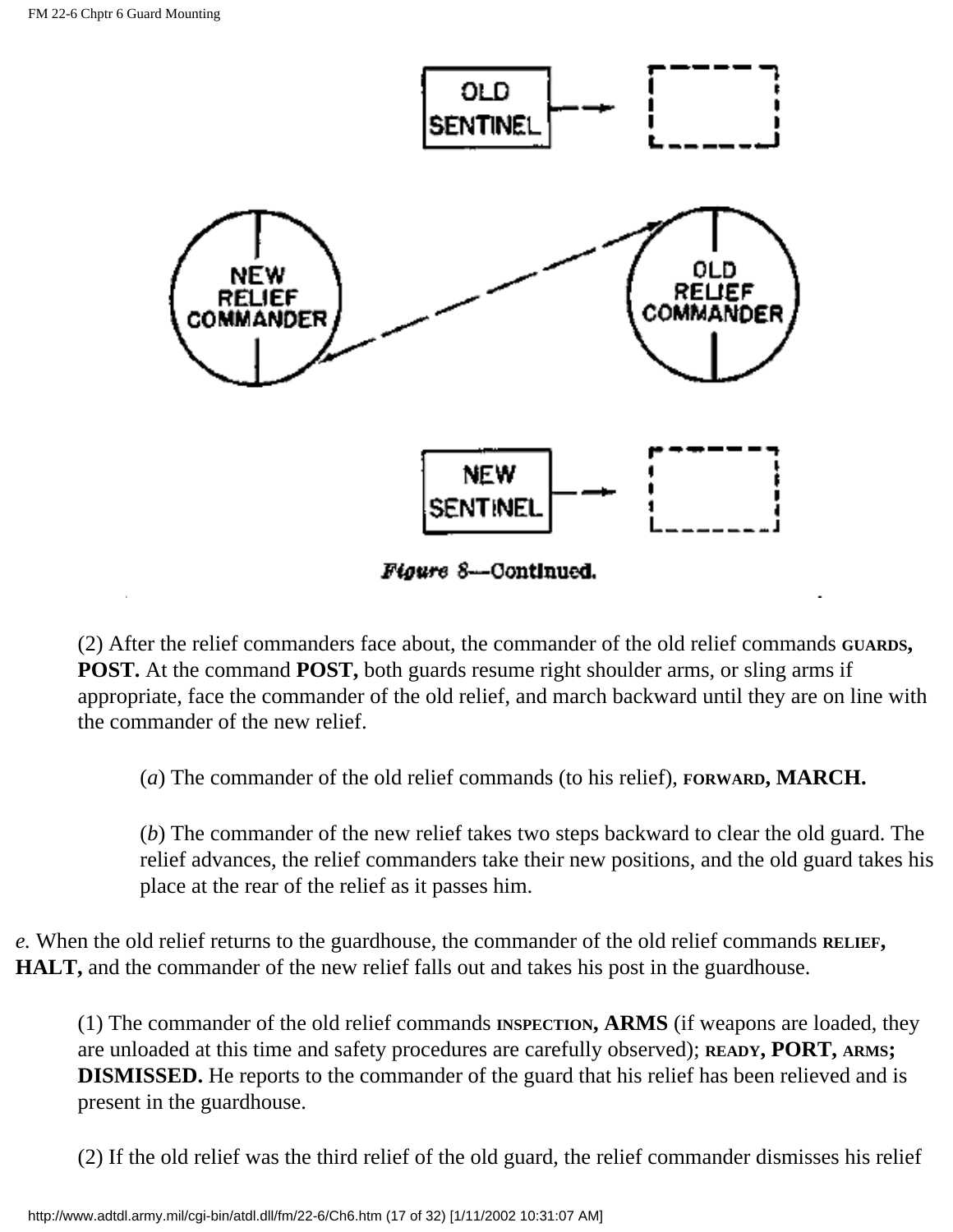in accordance with paragraph 48b (3).

<span id="page-44-0"></span>*f.* During the hours of challenging, the commander of the new relief halts the relief when the guard challenges, **"HALT!" "WHO IS THERE?"** The commander answers, "Relief." The guard commands, **"ADVANCE OLD RELIEF COMMANDER TO BE RECOGNIZED."** The old relief commander advances until the guard commands **HALT!** After he recognizes the relief commander, he commands **ADVANCE RELIEF**. The new relief commander marches the relief forward and halts it six steps from the old guard. The procedure for relieving the old guard is the same as in *[b](#page-40-0)* above, except that when a new guard is armed with a pistol he comes to raise pistol after halting and when posted returns his pistol.

*g.* If transportation is utilized to post the relief, the guards are posted and relieved using the procedure descri[b](#page-40-0)ed in *b* or *[f](#page-44-0)*, above. The old and new relief commanders and the guard to be posted are the only members of the relief who dismount.

#### **51. Posting Other Reliefs**

*a.* To post a relief when there is no guard on the post, the commander forms his relief as prescribed in paragraphs  $50a(1)$ ,  $(2)$  $(2)$ , and  $(3)$  $(3)$ .

(1) He halts the relief six steps from the limits of the post concerned and commands **NUMBER ONE (TWO OR THREE).** The guard called takes three steps forward, halts, executes port arms if armed with the rifle or carbine, and faces to the left. The commander advances three steps in front of the relief, halts, and faces to the right, facing the guard. The guard, if armed with a pistol, executes raise pistol after facing to the left.

(2) The relief commander asks, "Do you understand your orders?" If he understands the order the guard replies, "Yes, I do." If not, the commander explains as necessary.

(3) The relief commander commands **POST.** The guard executes right shoulder, sling arms, or return pistol, as appropriate, marches backward far enough to clear the relief, and walks his post when the relief is six steps beyond him.

(4) The commander commands to the relief **FORWARD, MARCH,** and resumes his original position as the relief passes him.

*b.* The officer of the day can authorize the reliefs to be divided into small groups, placing each group under a noncommissioned officer for posting, have guards posted individually, or, use a combination of these two methods.

(1) If guards are posted individually, the relief commander orders, "Guard, take your post."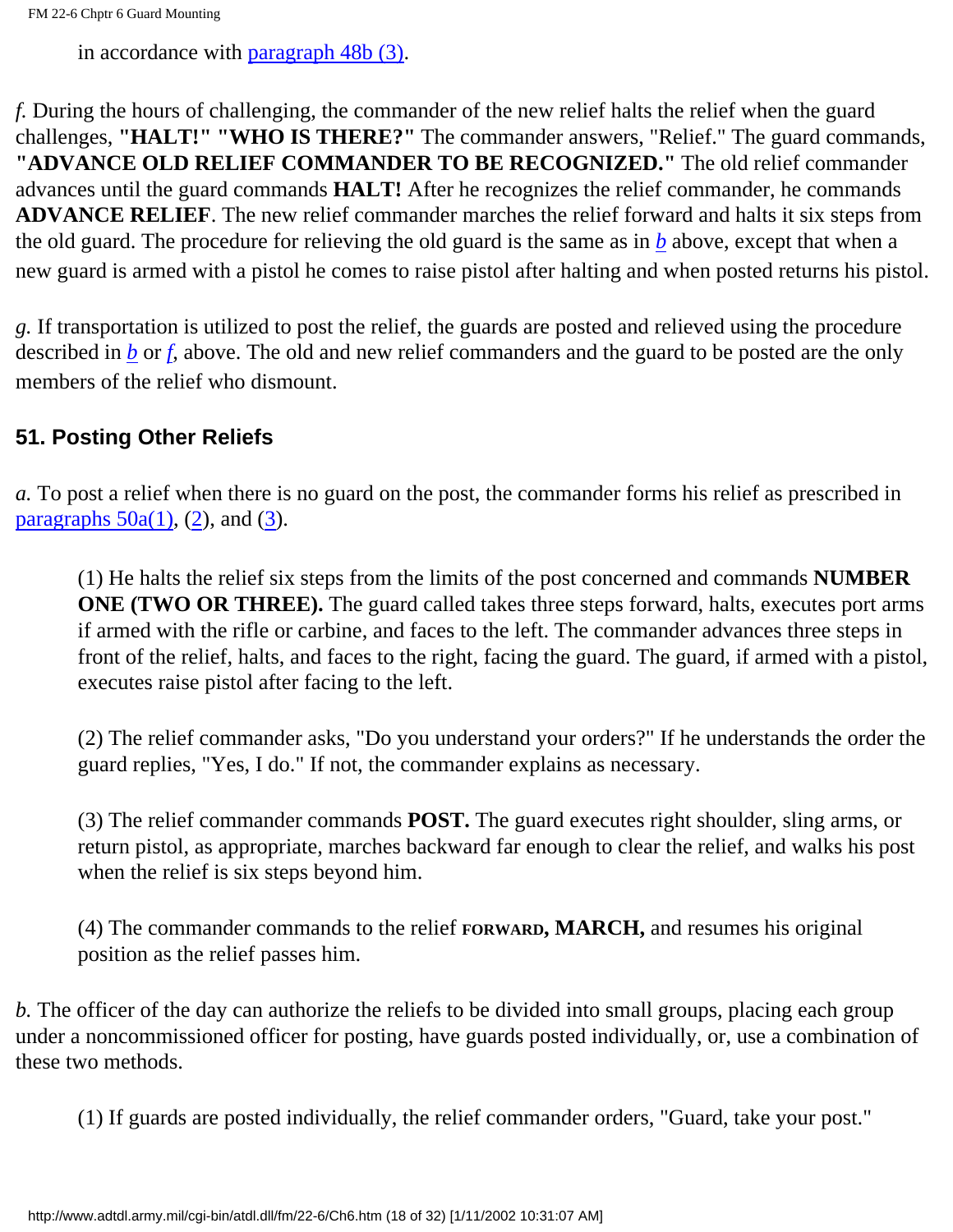(2) If guards are posted as a group, the relief commander orders, "Take your posts." Each guard then proceeds directly to his post. Guards relieve each other at a specified point and transmit changes in orders.

(3) A guard relieved individually proceeds directly to the guardhouse and reports to the commander of the old relief. The last guard on a post from which he will not be relieved by another guard proceeds directly to the guardhouse at a designated time.

*c.* The relief may be posted by only the new relief commander. The procedure is as described above except the old relief commander is not present. The new relief commander marches the old relief back to the guardhouse and dismisses them  $(\text{para } 48 \text{ } (3))$ .

#### **Section VI. FORMAL GUARD MOUNTING**

#### **52. General**

*a.* Uniforms, arms, and equipment for formal guard mounts are prescribed by the commanding officer.

*b.* Formal guard mounting requires a band and is held on the parade ground of the organization from which the guard is detailed.

#### **53. Assembly of Band**

The band takes its place on the parade ground at a point where its left flank is 12 steps to the right flank of where the guard will be (fig 9). The adjutant makes certain the guard is ready to be marched onto the parade ground (the guard has been faced to the right) and then signals the band to sound *Adjutant's Call.*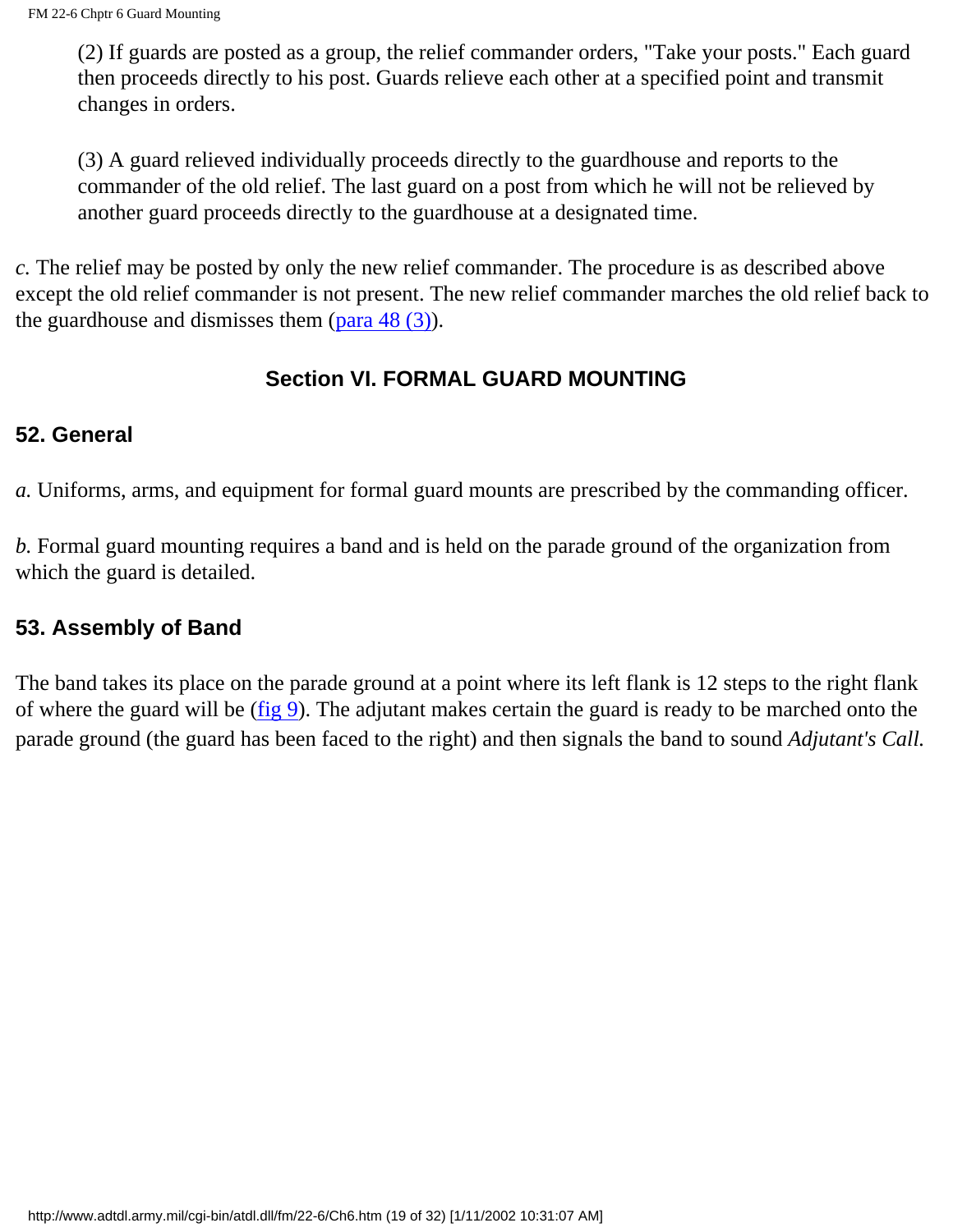

#### **54. Assembly and Forming the Guard**

*a.* The guard details are formed as prescribed in paragraph 32. When the band sounds assembly, each guard detail is marched to the point of assembly, off the parade ground, and reported to the sergeant of the guard.

*b.* The guard details are assembled and formed into a platoon as prescribed in paragraph 35. If there are more than 14 men per rank, the guard is divided into two platoons.

*c.* The assistant sergeant of the guard takes his post three steps in front of and centered on the second platoon. Any remaining noncommissioned officers form on the left flank to equalize the number of men in each rank. After the platoons are formed, the sergeant of the guard faces the guard to the right and awaits the band to sound *Adjutant's Call* (figs 9 and 10).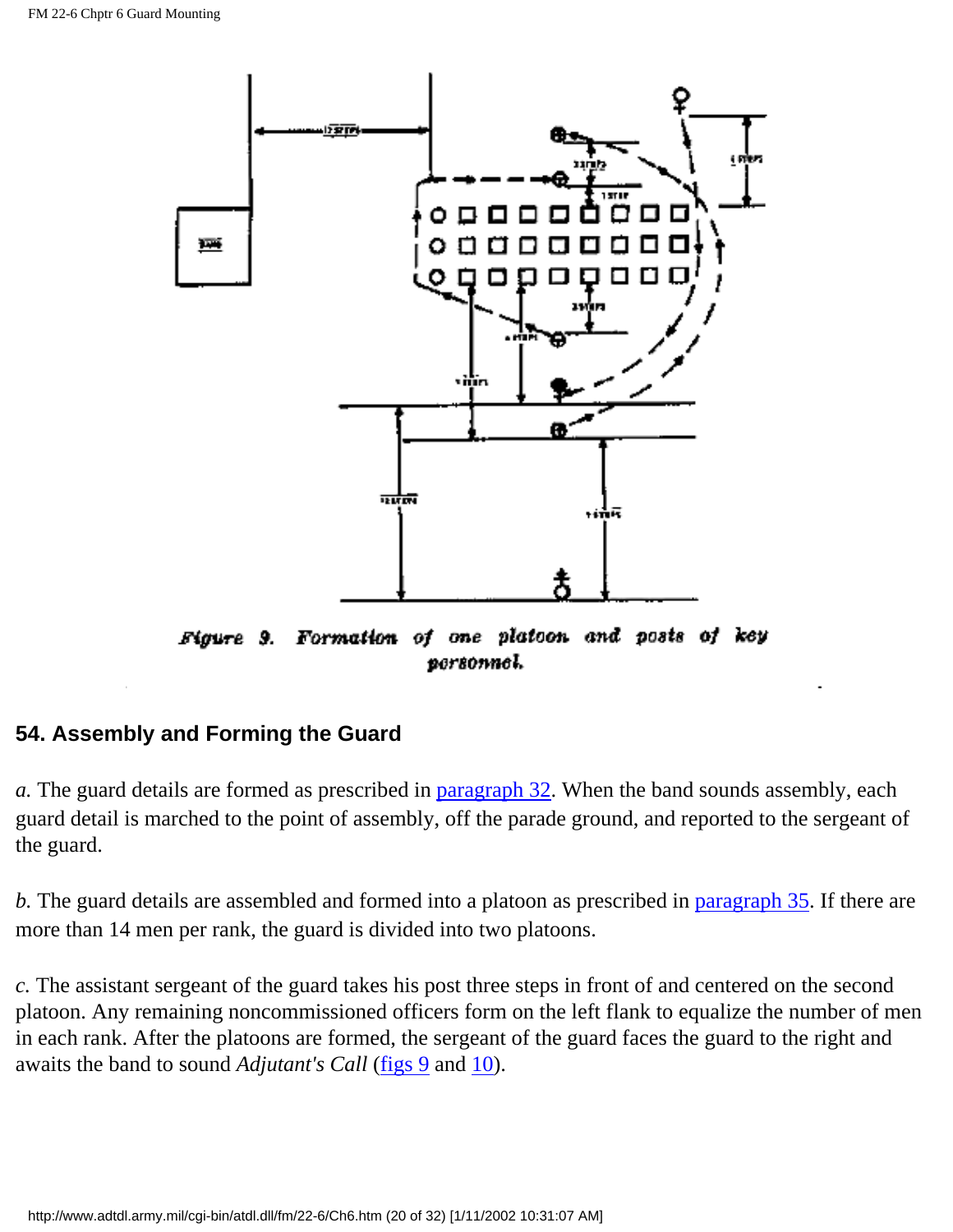

http://www.adtdl.army.mil/cgi-bin/atdl.dll/fm/22-6/Ch6.htm (21 of 32) [1/11/2002 10:31:07 AM]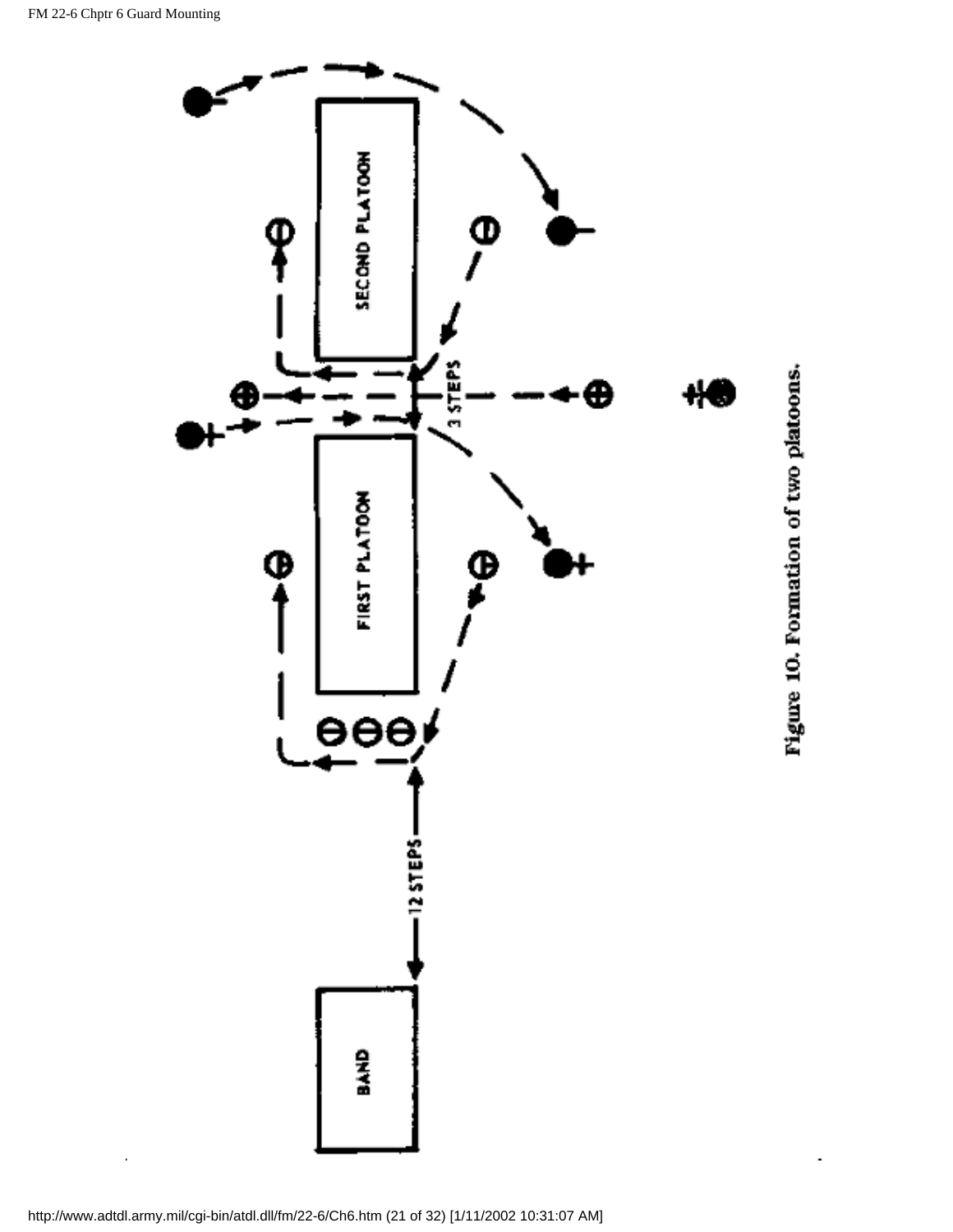#### **55. Marching the Guard to the Parade Ground**

*a.* Immediately following *Adjutant's Call,* the band plays march music. The adjutant, with the sergeant major on his left, marches forward on the first note of march music. The adjutant halts at his post 18 steps in front of and facing the center of where the guard will be. The sergeant major continues forward and halts so as to take his post nine steps in front of and facing the center of where the guard will be.

*b.* The sergeant of the guard takes his post three steps to the left of the left file and centered on the guard. If two platoons are present he centers himself on the first platoon with the assistant sergeant of the guard centered on the second platoon. Immediately following *Adjutant's Call,* he marches the guard in column onto the parade ground. He approaches the parade ground from a direction near the final line on which the guard will form. He halts the guard when the head of the column is 12 steps from the left flank of the band and centered on the sergeant major. If there are two platoons the assistant sergeant of the guard will halt the second platoon three steps to the rear of the first platoon. At this time, the band stops playing. The sergeant of the guard (assistant sergeant of the guard) faces to the right and commands (**ORDER, ARMS,** if appropriate), **LEFT, FACE** (figs 9 and 10).

#### **56. To Aline the Guard**

The sergeant of the guard and the assistant sergeant of the guard, if there are two platoons, aline the guard as prescribed in [FM 22-5](#page-69-0).

#### **57. Sergeant of the Guard Report**

<span id="page-48-0"></span>*a.* The sergeant of the guard (assistant sergeant of the guard) moves to his position three steps in front, centered, and facing the guard and command **READY, FRONT.** On the command **FRONT,** the commander of the guard takes a position six steps behind the left flankman of the third relief. If there are two platoons the assistant commander of the guard takes his post behind the second platoon in the same position as prescribed for the commander of the guard. The sergeant of the guard faces about and renders the report, "All present" or "(so many) men absent," to the sergeant major. Salutes are exchanged and the sergeant major commands **POST.** The sergeant of the guard faces to the right in marching and moves by the most direct route around the right flank to his position one step to the rear and centered on the guard (fig 9).

*b.* If there is an assistant sergeant of the guard present, he executes the movements as in *[a](#page-48-0)* above. At the command **POST,** he moves to his position behind the second platoon (fig 10).

#### **58. Sergeant Major's Report**

*a.* After the command **POST,** when the sergeant of the guard (assistant sergeant of the guard) is in position, the sergeant major faces about and reports to the adjutant, "Sir, all present," or "Sir (so many)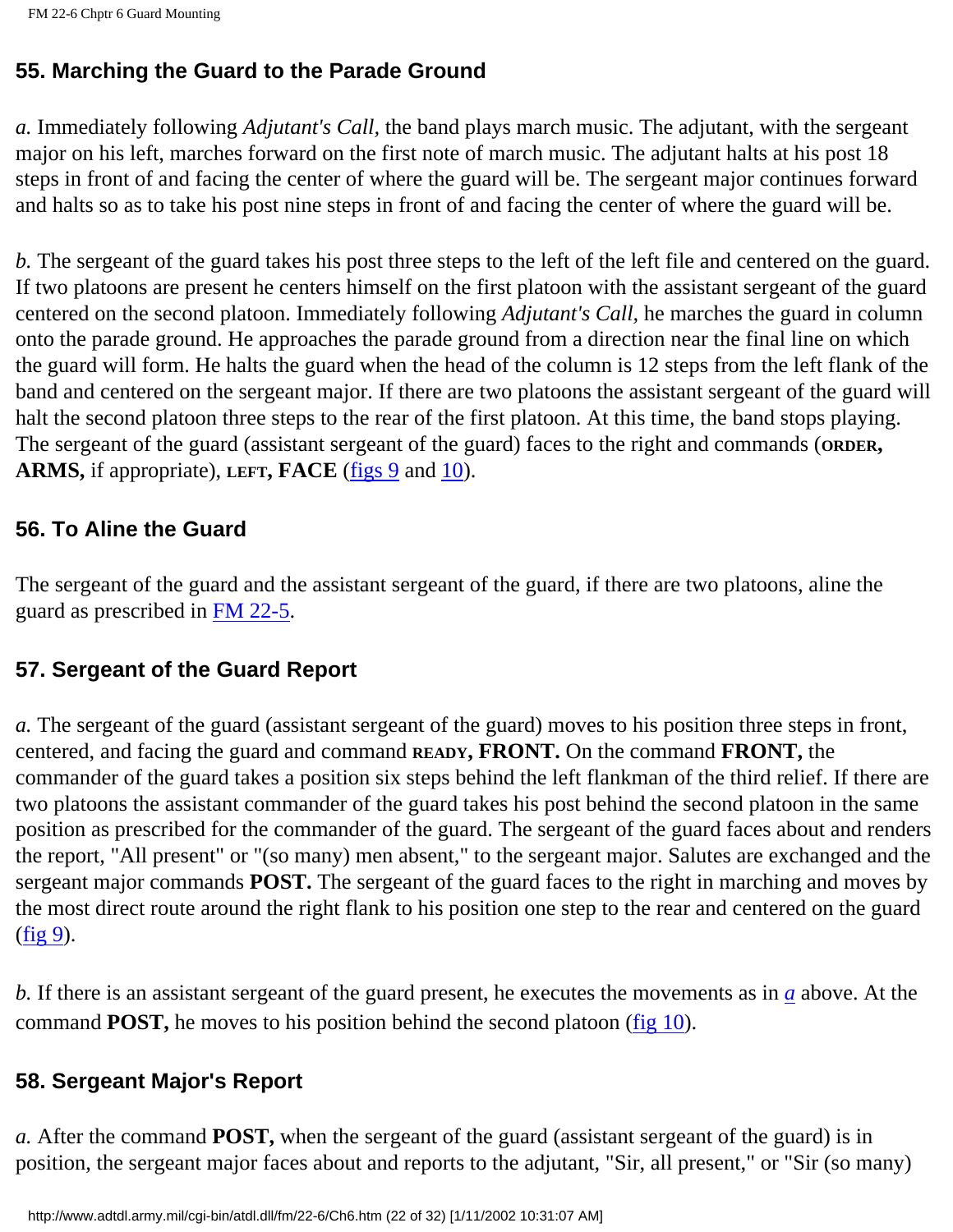men absent." Salutes are exchanged. The sergeant major faces about, marches to his post, three steps to the rear of and centered on the sergeant of the guard, halts and faces to the left. If there are two platoons, he positions himself three steps to the rear and centered on the guard (fig 10).

*b.* After the sergeant major has completed his report and faced about, the commander of the guard marches from his position in the rear of the guard, around the right flank, to his post six steps in front of and centered on the guard. If there are two platoons, the assistant commander of the guard, if present, takes his post in front of the second platoon (fig 10).

#### **59. Marching to the Center**

*a.* The adjutant commands **OFFICER** (or Officers) **AND NONCOMMISSIONED OFFICERS CENTER, MARCH.** The procedure for marching to the center is the same as in paragraph 41, except when there are two commanders of guard, the senior is designated "commander of the guard" and the junior "assistant commander of the guard."

*b.* If there are two sergeants of the guard, the senior is designated "sergeant of the guard" and the junior, "assistant sergeant of the guard." The post of the assistant sergeant of the guard is to the left of the sergeant of the guard at normal interval.

*c*. When two platoons are present, the commanders march to the center and form as shown in <u>figure 11</u>.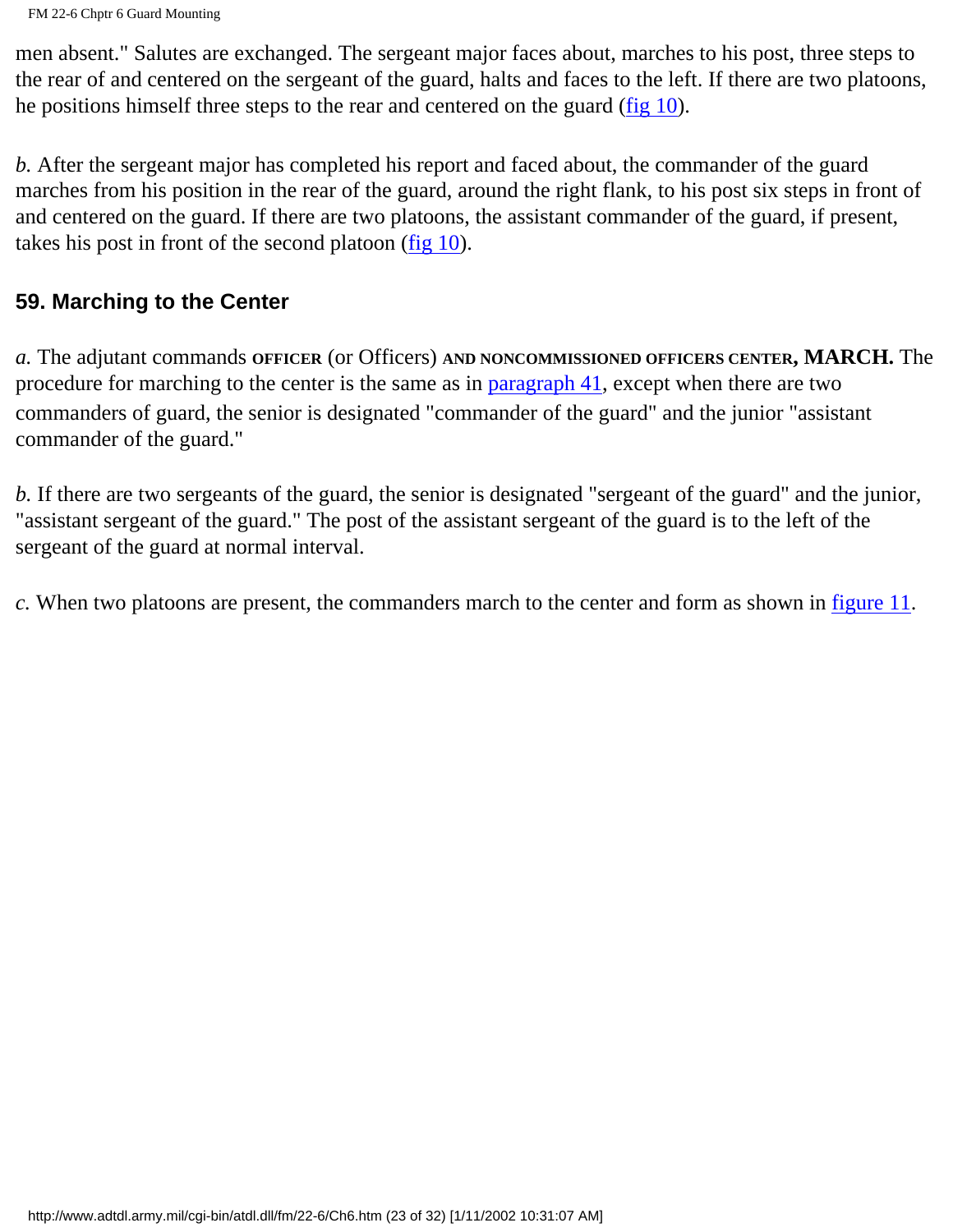

Figure 11. Officers and noncommissioned officers taking their posts.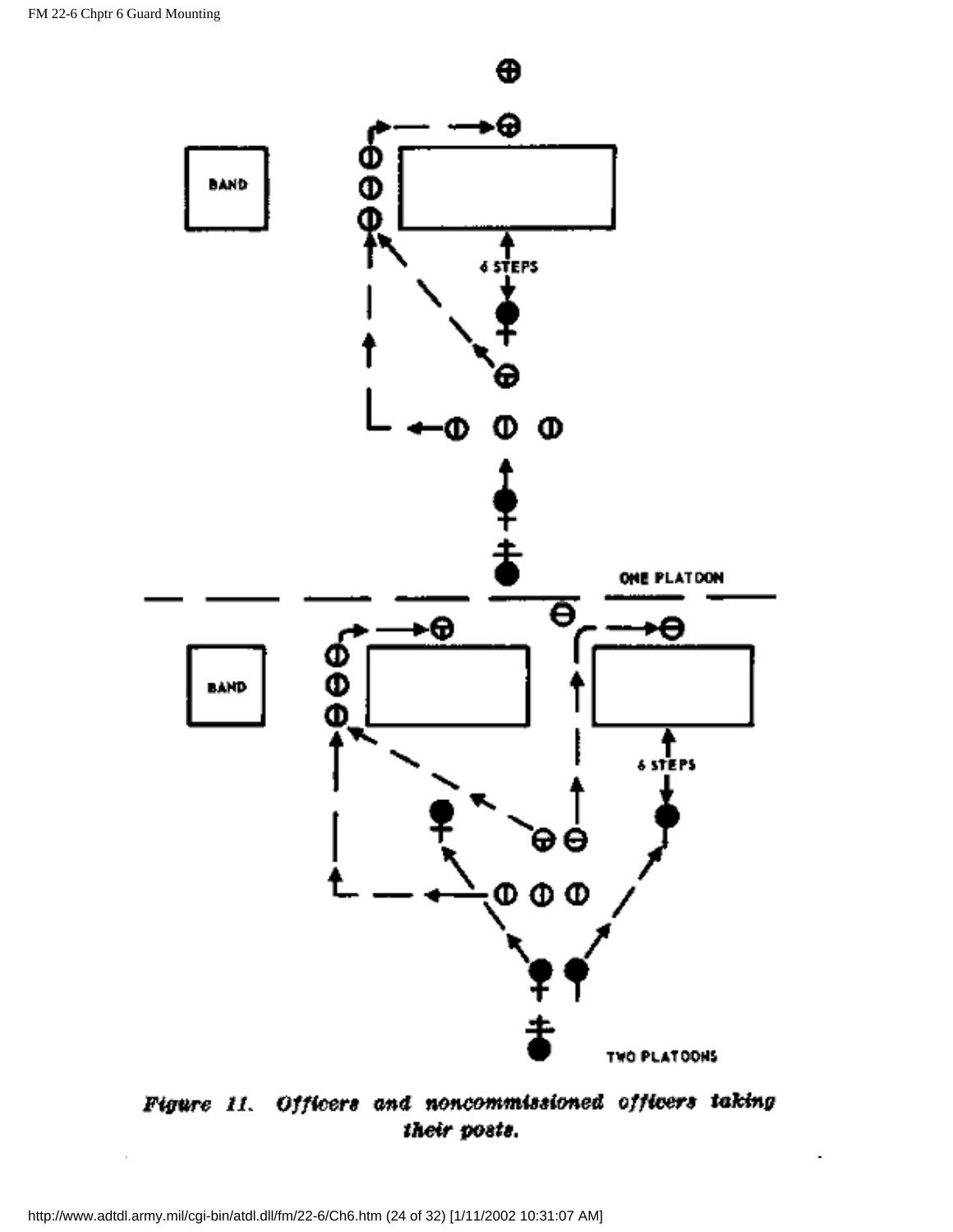#### **60. Returning to Posts**

*a.* After designating the duties, the adjutant returns to his post and commands **POST.** When one platoon is present, posts are taken as described in paragraph 42 (fig 11).

*b.* When two patoons are present the assistant commander of the guard and assistant sergeant of the guard execute about face and move by the most direct route to their respective positions.

#### **61. Inspection of the Guard**

*a.* During formal guard mount the adjutant, instead of the officer of the day, inspects the guard.

*b.* After the officer (or officers) and noncommissioned officers have taken their posts, the adjutant commands **PREPARE FOR INSPECTION.** The guard is prepared for inspection as described in [FM](#page-69-0)  [22-5.](#page-69-0)

*c.* During the inspection, he selects the orderly and color guards and orders men who are not prepared for guard to fall out and return to their organization. Substitutes for men who have fallen out report to the commander of the guard at the guardhouse.

*d.* The band plays during the inspection.

#### **62. Closing Ranks**

*a.* After the inspection, the commander of the guard orders the guard to close ranks and then he returns to his original post. If there is an assistant commander of the guard, he orders the second platoon to close ranks after it has been inspected. He then returns to his post in front of the second platoon ([FM 22-5\)](#page-69-0).

*b.* The adjutant takes his post 35 steps in front of, centered on, and facing the guard.

*c.* The new officer of the day posts himself 36 steps to the rear of the adjutant.

*d.* The old officer of the day posts himself three steps to the right of the new officer of the day.

#### **63. Sound Off**

*a.* The adjutant commands **GUARD, ATTENTION; PARADE, REST; SOUND OFF,** and then executes parade rest. (The commander of the guard and the assistant commander of the guard do not give supplementary commands.)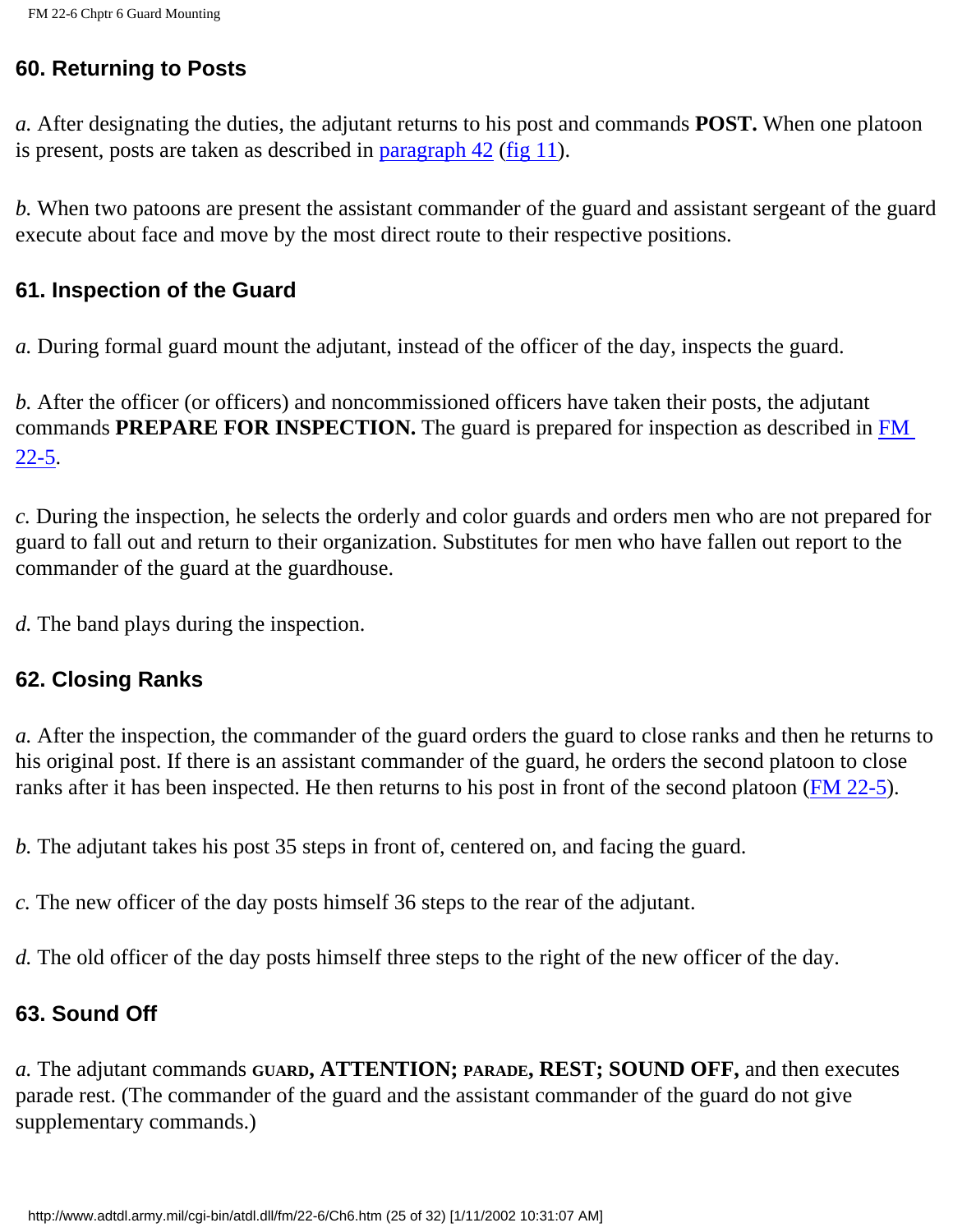*b.* At the command **SOUND OFF,** the band sounds off then moves forward playing. It passes to the left of the line between the commanders of the guard and the adjutant and then back to its position on the right where it halts and sounds off again (fig 12).



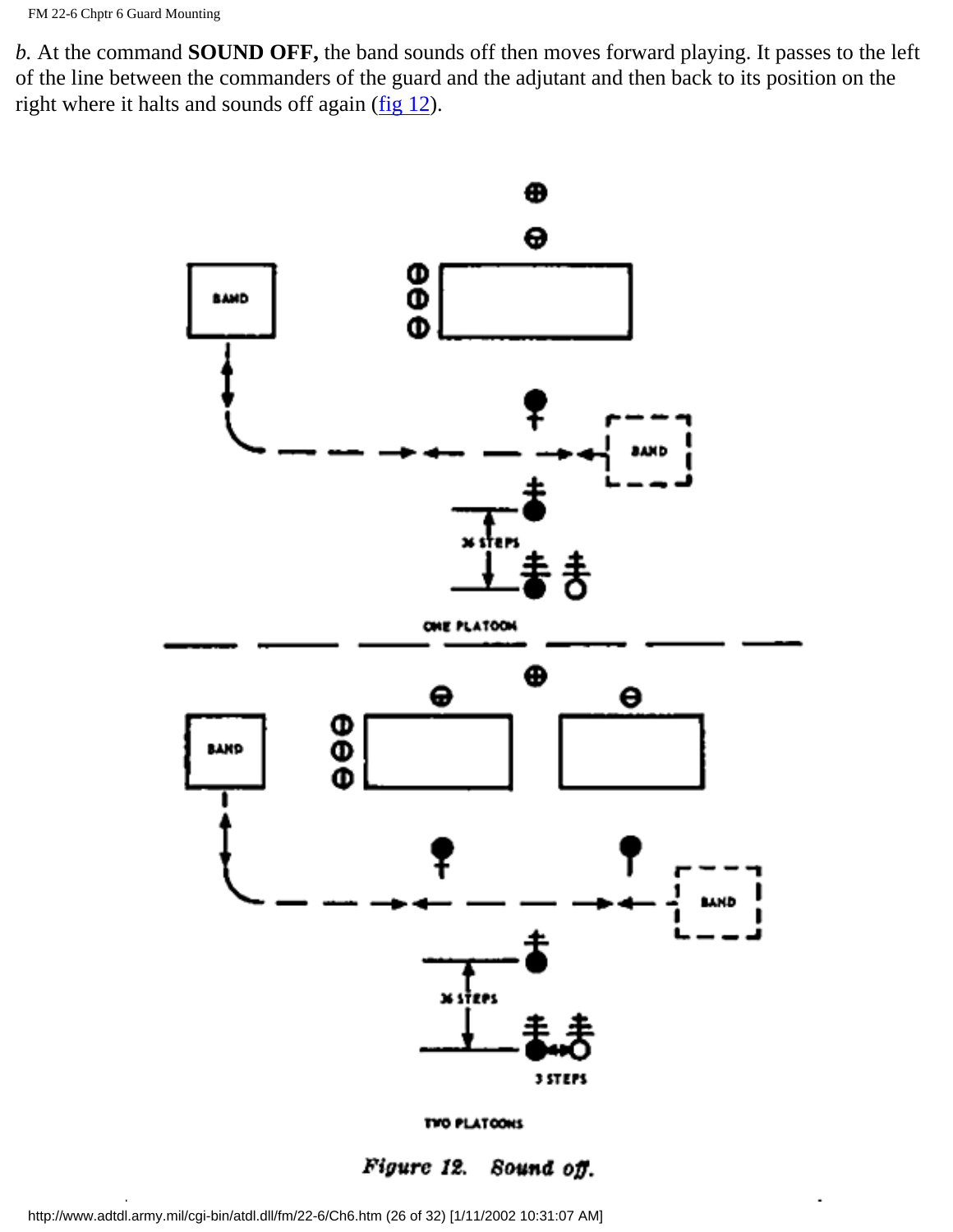*c.* While the band troops the line, the officers of the day stand at attention.

#### **64. The Adjutant's Report**

The adjutant commands **PRESENT, ARMS,** faces about toward the new officer of the day, salutes and reports, "Sir, the guard is formed."

#### **65. Marching in Review**

**\****a.* The new officer of the day returns the salute and directs the adjutant, **MARCH THE GUARD IN REVIEW, SIR.** The adjutant faces about and commands **ORDER, ARMS; RIGHT, FACE.** At the command **FACE,** the guard and the band face to the right. The band marches to a position where its rear rank is approximately 24 steps in front of the leading platoon, halts, and faces to the left [\(FM 22-5\)](#page-69-0). The commander of the guard assumes the position of platoon leader of a platoon in column. If present, the assistant commander of the guard assumes the same position in front of the second platoon. The adjutant takes a post three steps in front of the leader of the first platoon (commander of the guard). The sergeant of the guard takes a position one step behind, centered on the guard. If two platoons are present he assumes his position behind the first platoon. The assistant sergeant of the guard takes his position behind the second platoon. The sergeant major maintains his post until the last man of the last platoon clears his position and then falls in three steps behind and centered on the last platoon.

*b.* The adjutant commands **FORWARD, MARCH,** after giving the necessary manual of arms command.

*c.* The band begins playing on the command **MARCH.** The band and the guard march past the officer of the day (fig 13). The commander of the guard (first platoon leader) maintains a 24-step distance behind the band during the march in review.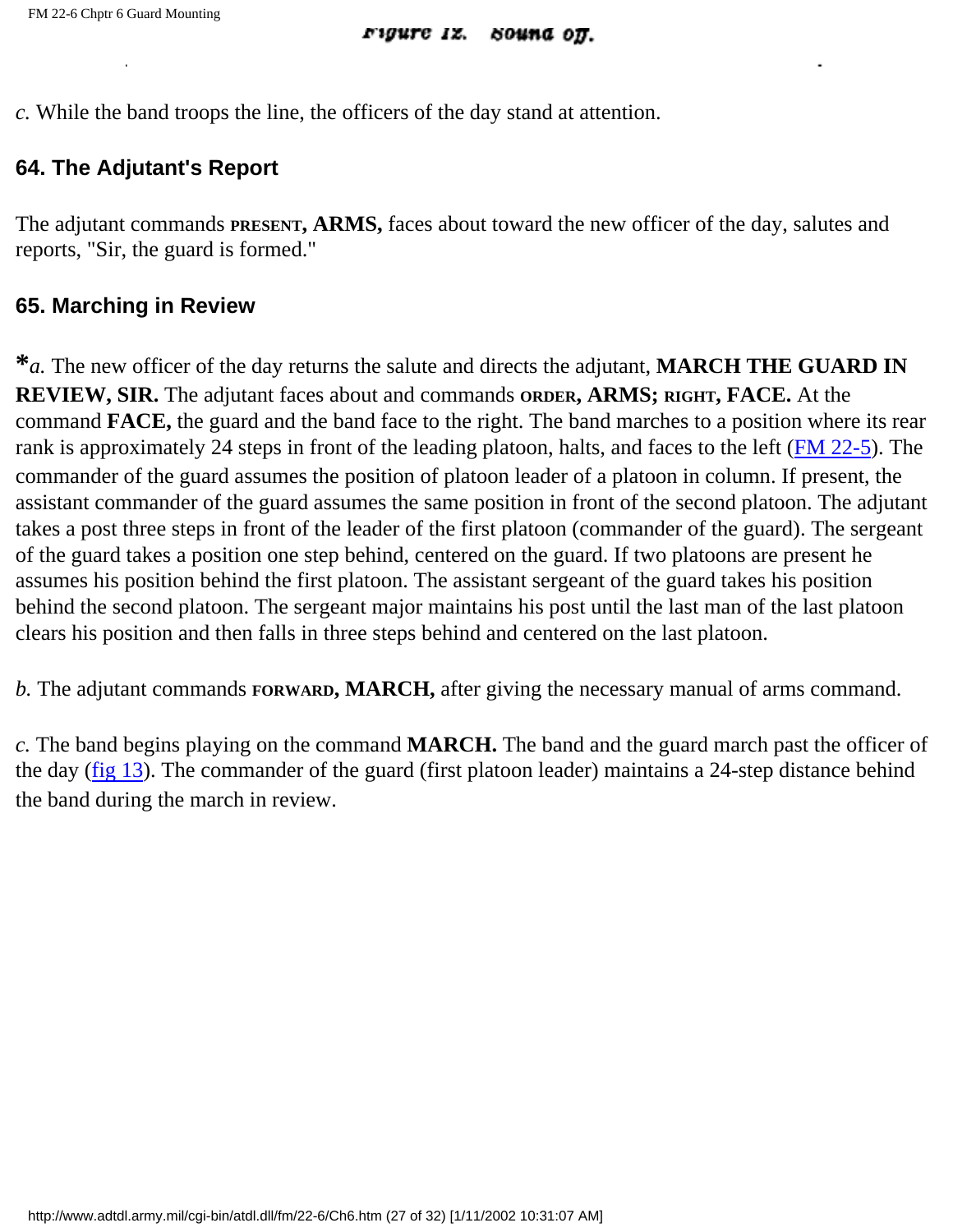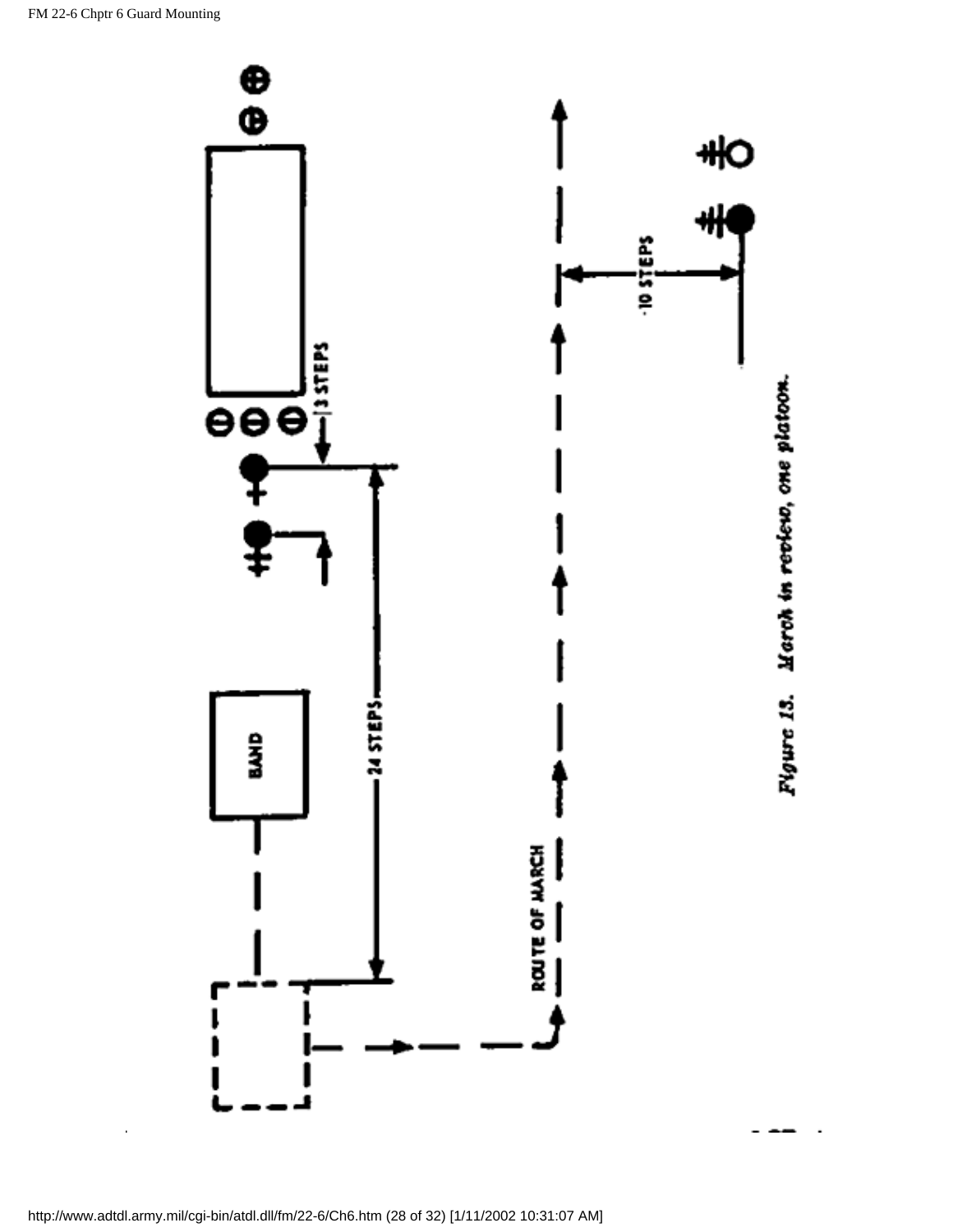*d.* When the adjutant is six steps from the office of the day, he commands, **EYES, RIGHT.**

(1) When there is one platoon, the officer of the guard, the adjutant, and the sergeant major execute the hand salute on the command **EYES, RIGHT.** When the sergeant major is six steps beyond the officer of the day, the adjutant commands, **READY, FRONT** (fig 13).

(2) When there are two platoons (fig 14), the adjutant commands **EYES, RIGHT,** for the first platoon. He commands **READY, FRONT,** for the first platoon when the last rank is six steps beyond the officer of the day. The assistant commander of the guard commands **EYES, RIGHT,** for the second platoon when he is six steps from the officer of the day, and **READY, FRONT,** when the sergeant major is six steps beyond the officer of the day. The adjutant and commander of the guard salute with the first platoon; the assistant commander of the guard and the sergeant major salute with the second platoon.

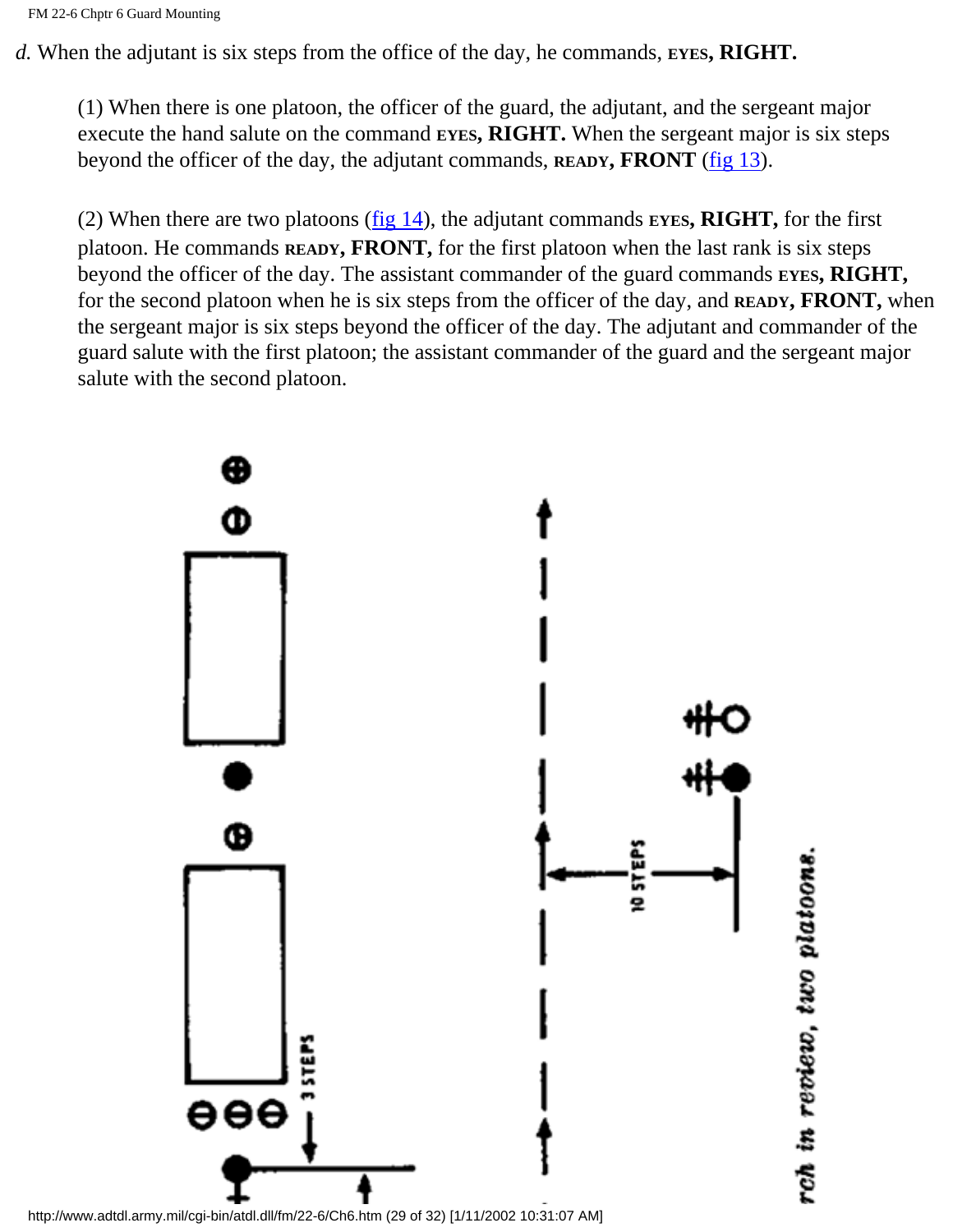

*e.* When the guard is marching in review, the officers of the day stand at attention.

**\***(1) The new officer of the day returns the salutes of the adjutant and the commander of the guard. He salutes only once because the adjutant and the commander of the guard salute together.

(2) When there are two platoons, he does not return the salute of the assistant commander of the guard.

*f.* After the band passes the officer of the day, it turns out of column to the left and places itself in front of and facing the officer of the day, 18 steps from where the left flank of the guard passes. It continues to play until the guard leaves the parade ground.

*g.* The adjutant steps out of column and halts when he is 25 steps beyond the officer of the day. The sergeant major steps out of column and halts abreast of the adjutant and three steps to the left. The adjutant and the sergeant major then face each other, salute, and leave.

*h.* The commander of the guard marches the guard to the guardhouse without changing his position in the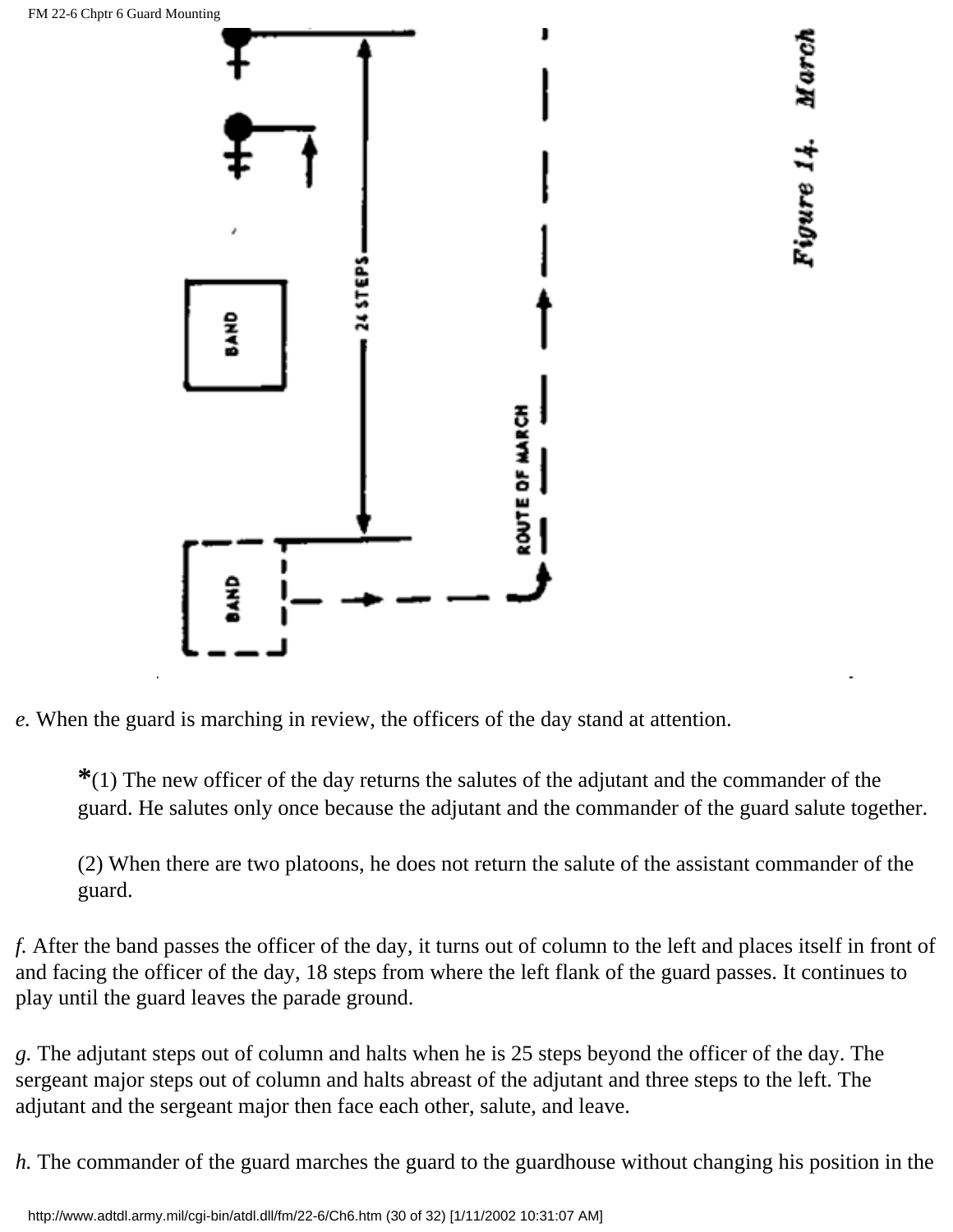formation.

*i.* If the guard consists of two platoons, the commander of the guard halts it and forms it into one platoon. The assistant commander of the guard marches three steps to the rear centered on the guard. The assistant sergeant of the guard marches at normal interval to the left of the assistant commander of the guard.

*j.* The officers of the day face each other and salute. The old officer of the day gives his orders to the new officer of the day.

#### **66. Formation of the New and Old Guard at the Guardhouse**

*a*. The old guard is formed at the guardhouse as prescribed in paragraph 45 (1, fig 15). (If field music has been authorized, the band forms three steps to the right of the old guard. The band of the new guard forms three steps to the right of the new guard  $(2, fig 15)$ .

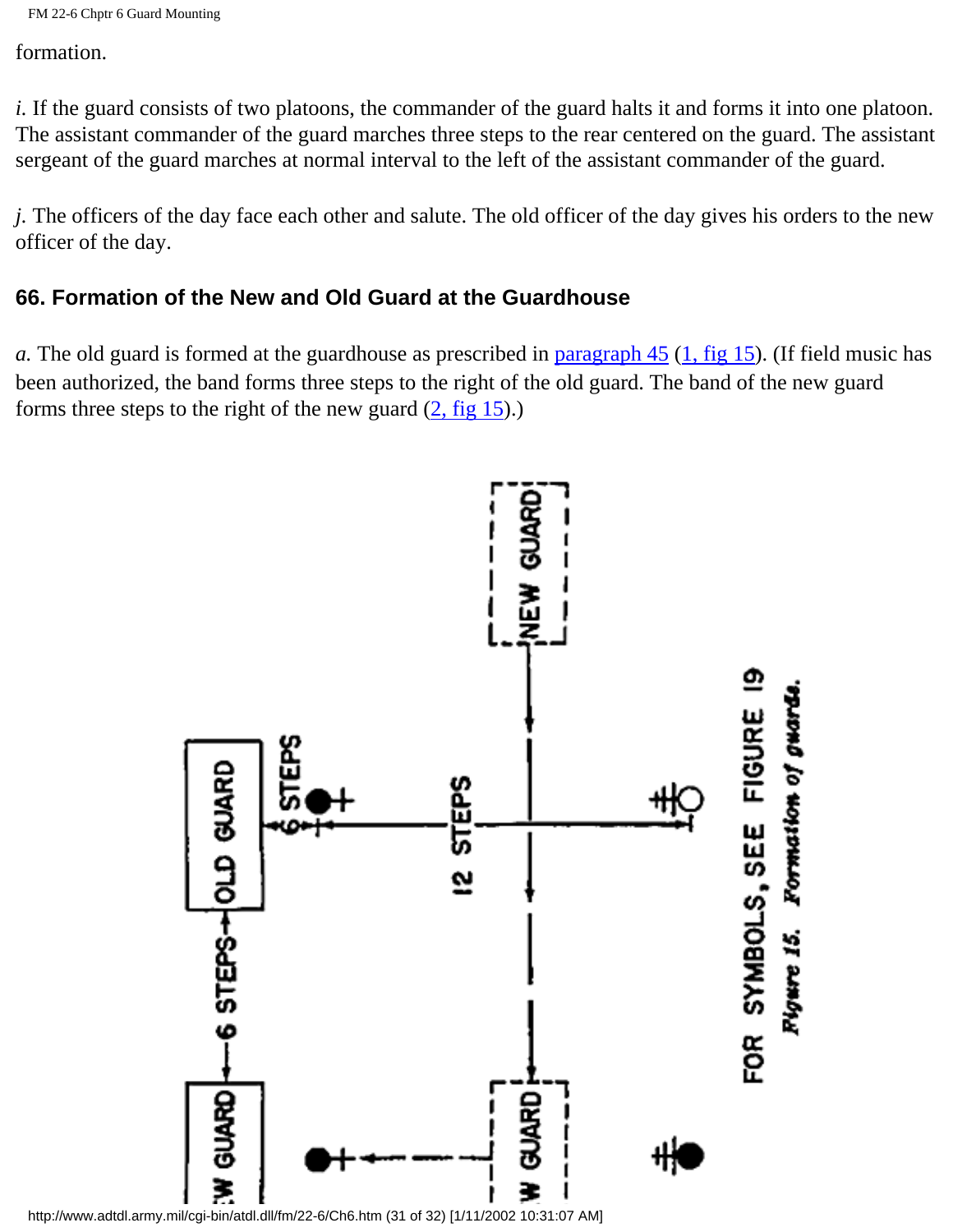

*b.* Relieving the old guard at the guardhouse is in accordance with paragraphs 44 through 48.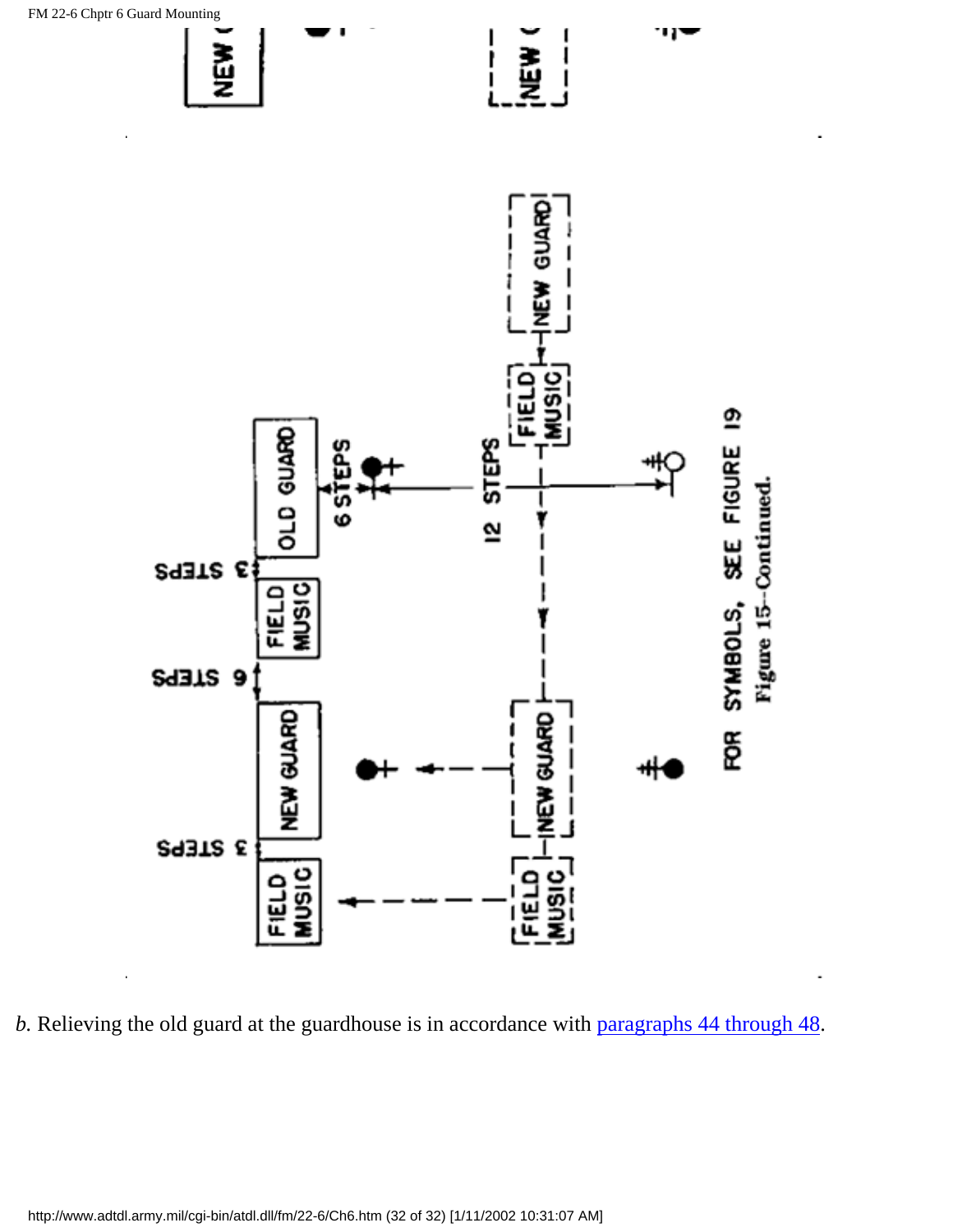

## **CHAPTER 7**

## **SPECIAL GUARDS**

### **Section I. GENERAL**

#### **67. When Detailed**

Special guards are detailed when it is impractical to use members of the main guard to guard property or an area. Ordinarily they are governed by the same general principles as the main guard. Special guards follow safety procedures outlined in [appendix D.](http://www.adtdl.army.mil/cgi-bin/atdl.dll/fm/22-6/APPD.HTM)

#### **68. Purpose**

Special guards protect vehicles, buildings, equipment, supplies, and other property not protected by the main guard. They enforce special regulations in regard to parks or other property being guarded.

### **Section II. PARK GUARDS**

#### **69. General**

Motor parks and tank parks are usually guarded by elements of the main guard. When this is impractical, special park guards are posted.

#### **70. Duties**

**\****a.* Neither the noncommissioned officer nor members of the park guard absent themselves from the vicinity of the park unless so ordered.

*b.* Park guards are not employed for police and fatigue duties at the park except in an emergency.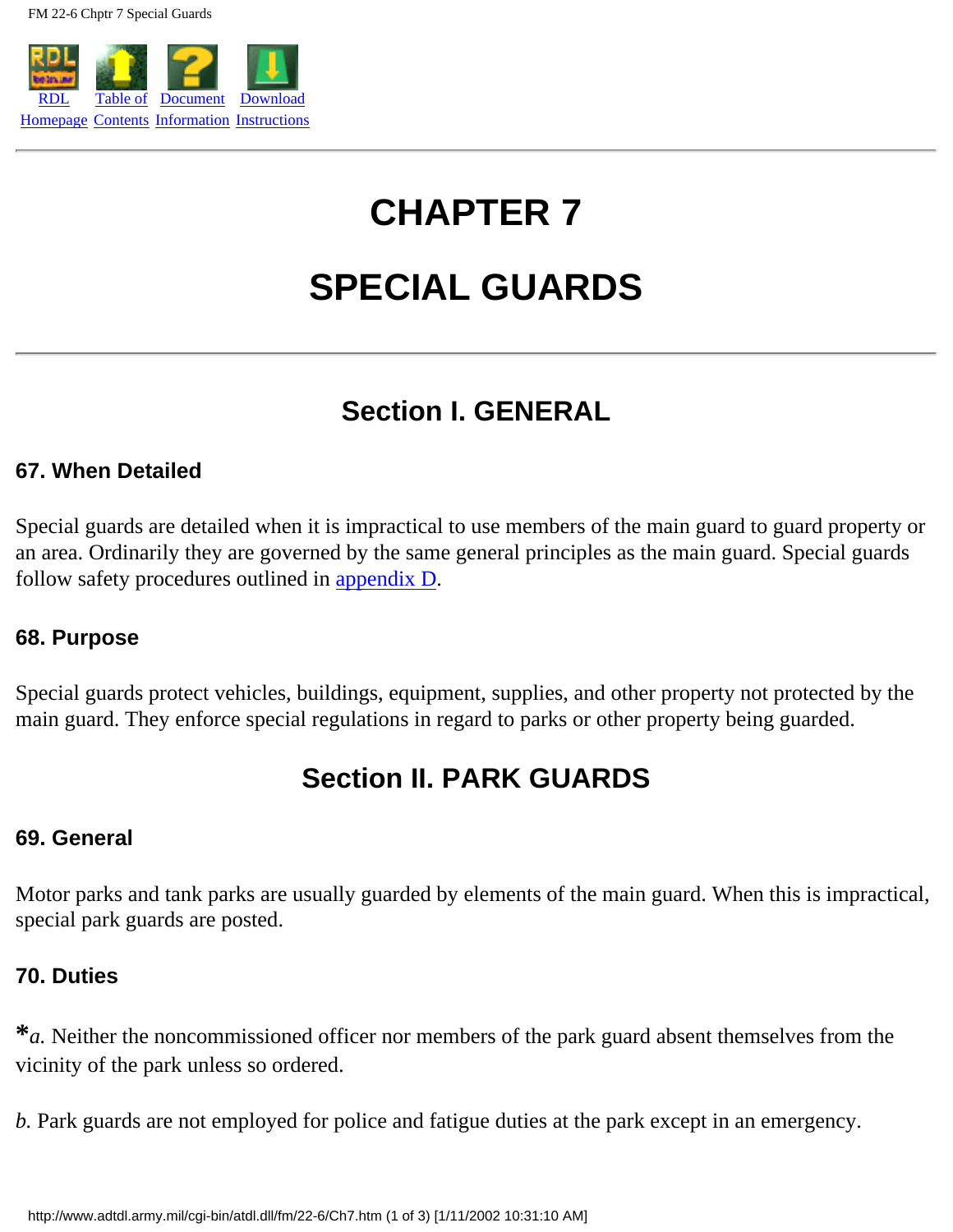#### **71. Control of Park Guards**

Park guards are under the immediate control of their commanders.

#### **72. Noncommissioned Officers of the Park Guard**

*a.* The noncommissioned officer receives orders from his company commander. When relieved, he turns over all orders to his successor. He instructs his guards in their general and special duties, including safety procedures; exercises general supervision over his entire guard; insures that the guardroom is orderly and clean; and checks the motor vehicles, equipment, and property which he is to protect. Immediately upon going on duty he inspects the area for fire hazards and insures that keys are in vehicles so that they may be moved in case of fire. Before relieving his predecessor, the noncommissioned officer examines all locks, windows, and doors; if any are found insecure, he reports that fact to his company commander when reporting for orders. He personally posts and relieves each guard, taking care to verify the property responsibility of the guard who comes off post. He sees that the guard who goes on post knows the property for which he is responsible.

*b.* All vehicle returning to the motor park are reported to the noncommissioned officer of the park guard so that he may have knowledge of his added responsibility. He notifies the guard on post of any changes in the number of vehicles.

*c.* Other duties of the noncommissioned officer of the park guard include--

(1) Promptly reporting to the company commander any unusual occurrence and any abuse of vehicles or property.

(2) Answering guard calls promptly.

(3) In case of fire, insuring that all firefighting measures, as outlined in paragraph 73, are promptly carried out.

(4) Permitting no vehicles or equipment to be taken from the park except by proper authority.

(5) Designating another member of the guard to take charge and assume responsibility for the post whenever it becomes necessary for him to leave the post.

#### **73. Park Guards**

*a.* Park guards are governed by the regulations for guards on main guard duty.

*b.* They receive orders only from the commanding officer, the park commander (the officer of the day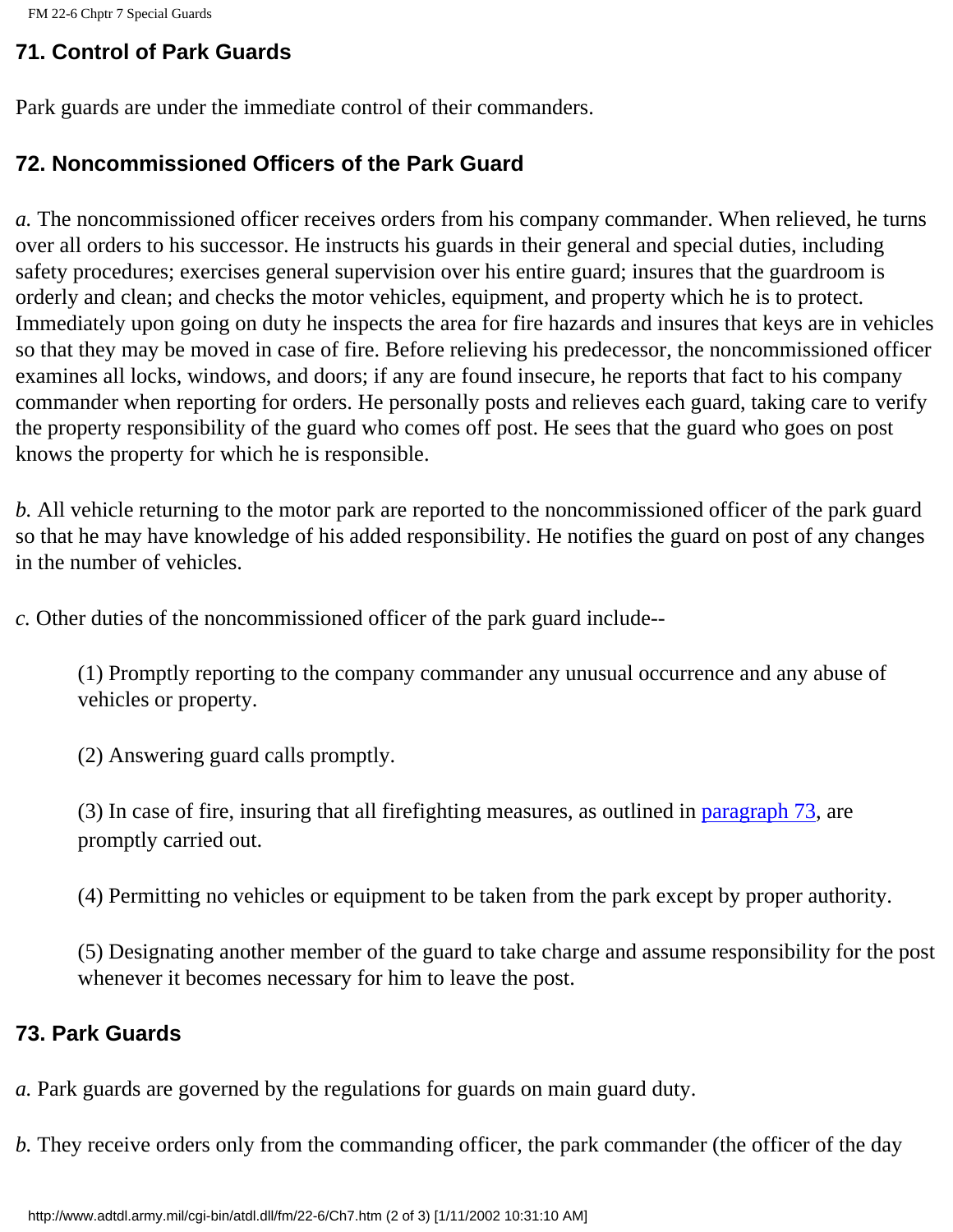and officers and noncommissioned officers of the guard when the guard is part of the main guard), and the noncommissioned officer of the park guard.

*c.* In the field or when so directed by proper authority, the guard, upon being posted, verifies the number of motor vehicles and/or equipment for which he is responsible, and, upon being relieved, gives that number to his successor.

*d.* In case of fire, the guard sounds the alarm as prescribed in his special orders. Upon sounding the alarm the guard takes such action as is deemed necessary to prevent the spreading of the fire.

### **Section III. OTHER SPECIAL GUARDS**

#### **74. General**

Train guards, boat guards, and other guards are detailed as special guards when it is impractical for the main guard to guard the areas or property involved.

#### **75. Duties**

The duties of special guards are prescribed by the commanding officer to fit the specific needs.

#### **76. Civilian Guards**

Civilian guards are used when authorized by proper authority. They receive their orders and perform their duties as the installation commander may direct.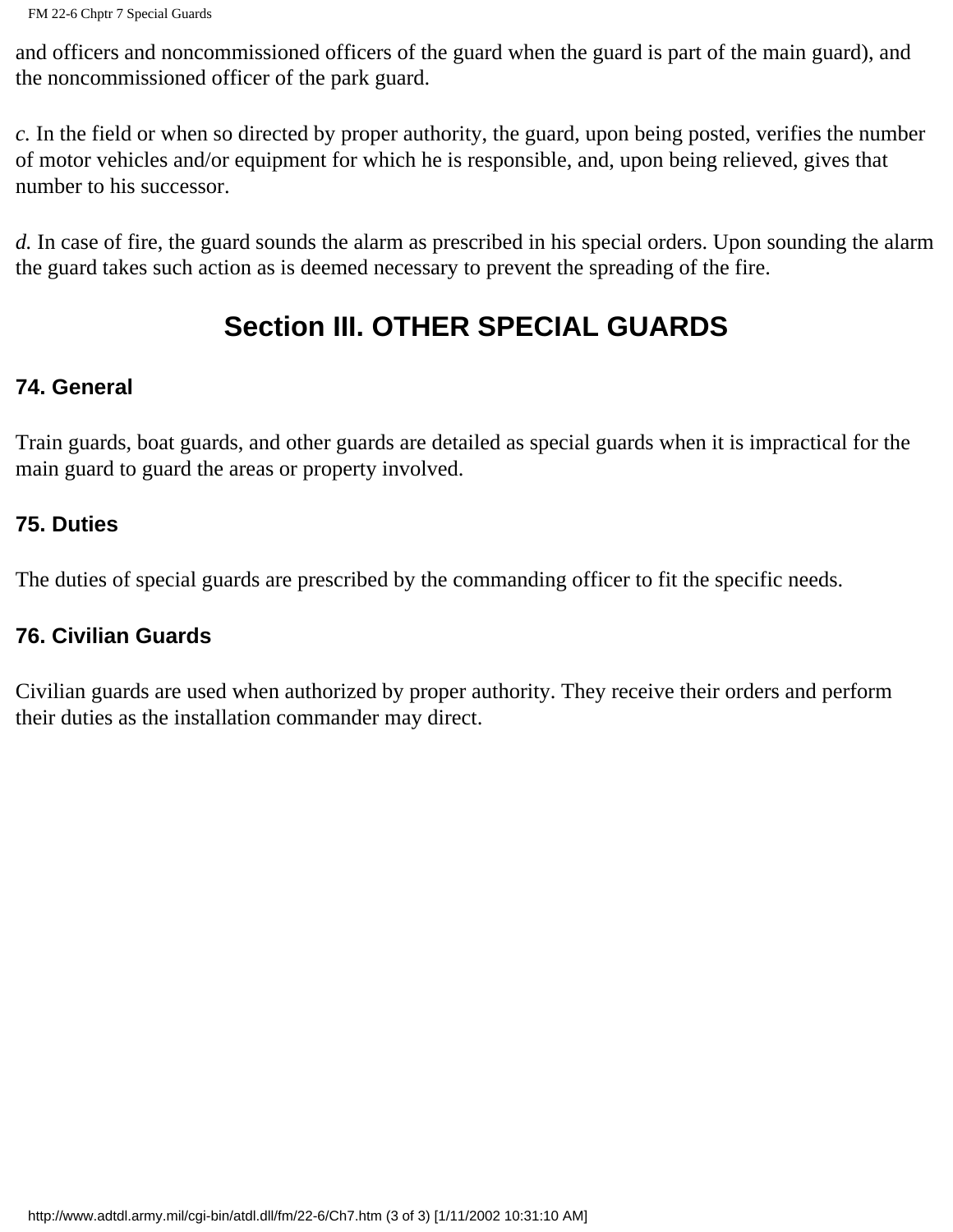

# **PART THREE EXTERIOR GUARD**

### **CHAPTER 8**

### **FUNCTIONS OF THE EXTERIOR GUARD**

#### **77. General**

Exterior guard is a term used in this manual to classify those guards outside of a military installation, guards in a combat area, guards in hostile or unfriendly territory, and guards (located anywhere) who have to perform their duties in such a manner that the general orders prescribed for interior guard are not applicable or practicable. The conduct and actions of exterior guards are limited only by the desires and instructions of the commanders and small unit leaders and by the training and initiative of the guards themselves. This manual is not intended to limit or dictate the actions of exterior guards but to familiarize the individual soldier with some of the responsibilities and actions of exterior guards. The situation and mission will be the deciding factor when the commander plans for the security of his unit and the actions of his exterior guards.

#### **78. Composition**

The composition of an exterior guard is in no way related to that of an interior guard. No commanders are detailed for that specific duty. The guards are appointed or selected from small units and function under the control and supervision of the small unit leaders (chain of command). The actions and responsibilities of the guards are prescribed by instructions from their leaders, SOPs, and by appropriate field manuals.

#### **79. Responsibilities**

A unit must be protected at all times from surprise. Exterior guards are utilized to protect a unit from surprise and to give the unit time to prepare to counter any threat. Guards must be alert for surprise by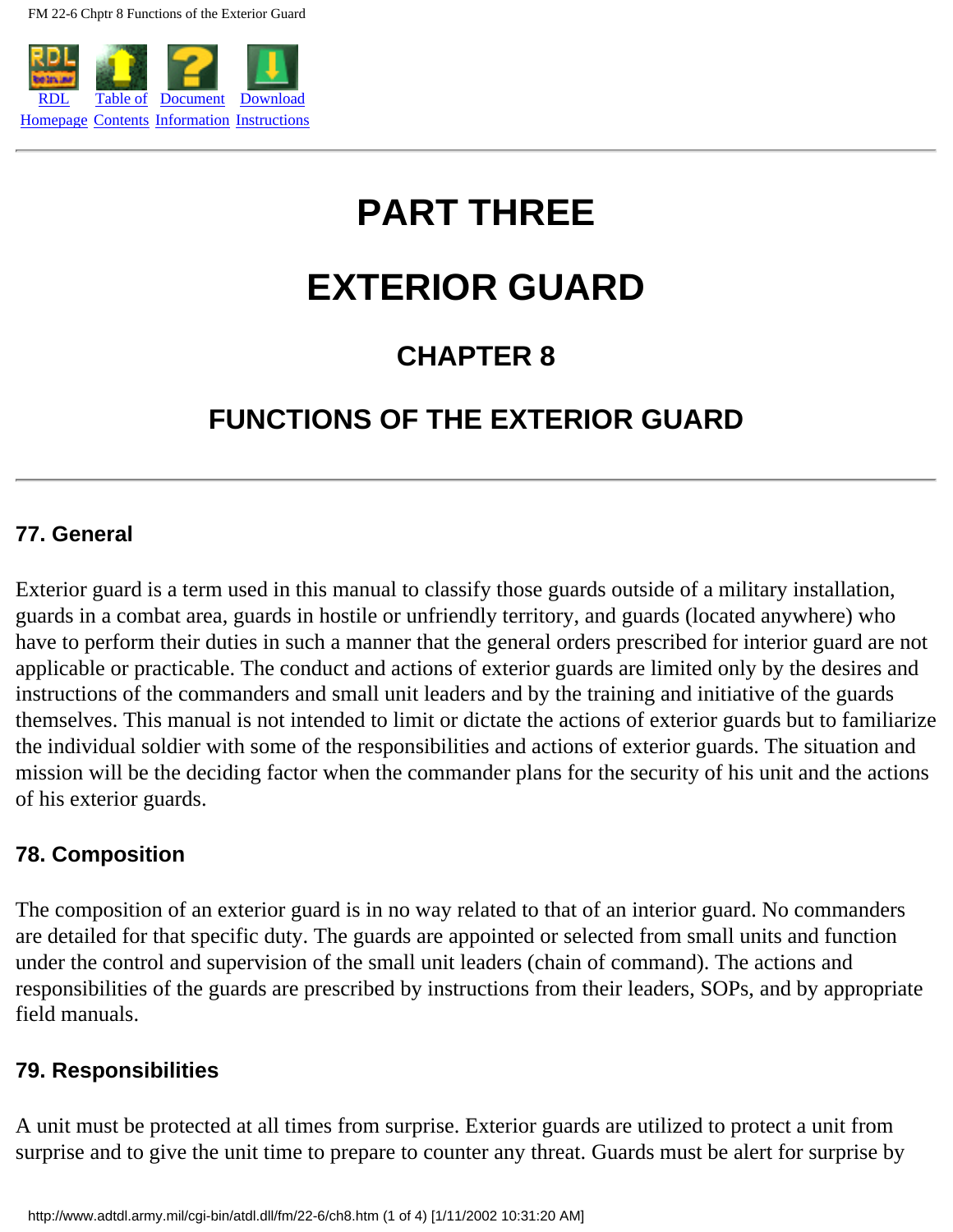ground, airborne, and air attacks; to provide early warning of chemical, biological, radiological (CBR) attack or contamination; and to protect supplies and supply installations. If the unit is moving, security may vary from observation to the use of security patrols. During short halts, guards, small security detachments, and forward patrols are used to provide all-round security. For stationary positions in combat or hostile areas, unit commanders use exterior guards to establish a surveillance system to operate day and night throughout the unit area. The commander may use guards, listening posts, observation posts, patrols, aerial observers, and any other available means. The guards may have any number of special devices to assist them in performing their duties. These may include CBR detection devices, electronic detection devices, infrared or other night vision devices, trip flares and antipersonnel mines, noisemaking devices or any other device to provide early warning to the guard and unit.

#### **80. Patrols**

Patrols may be used to cover an area not otherwise under surveillance or gaps between units. To avoid establishing a pattern of operation, these patrols operate at irregular intervals over a variety of routes.

#### **81. Communications**

All exterior guards must have an adequate communications system. Special orders or instructions will govern the type of communications. These may be radio, wire, arm-and-hand signals, sounds, or any method specified by the commander or leaders.

#### **82. Areas of Unconventional Operation**

Providing adequate and effective guards in areas threatened by a guerrilla force is probably the most difficult task to accomplish in unconventional operations. To increase their effectiveness against guerrillas, all soldiers must be trained in tactics to be used against guerrilla forces. All members of the unit must be thoroughly briefed on known or suspected guerrilla forces. The commanders and guards must use all combat security measures when operating in areas threatened by guerrilla forces. Guards must be particularly alert when in seemingly safe areas, especially when in friendly rear areas. The guerrilla is usually a highly motivated and an able fighter whose actions are characterized by surprise, rapid movement, deception, secrecy, and stealth. This demands commanders and leaders to exercise methodical supervision and checks on the exterior guard and overall security discipline. The routine means of security are altered frequently to prevent guerrilla forces from obtaining detailed and accurate information about the composition, habits, and location of the exterior guards. In this environment two or more guards should be placed at each post so that one guard provides security for the other when challenging.

#### **83. Tour of Duty**

The tour of duty for exterior guards may not be the same as suggested for interior guards. Normally no guardhouse is used; the guards perform their duties and also rest at the same location. When practical,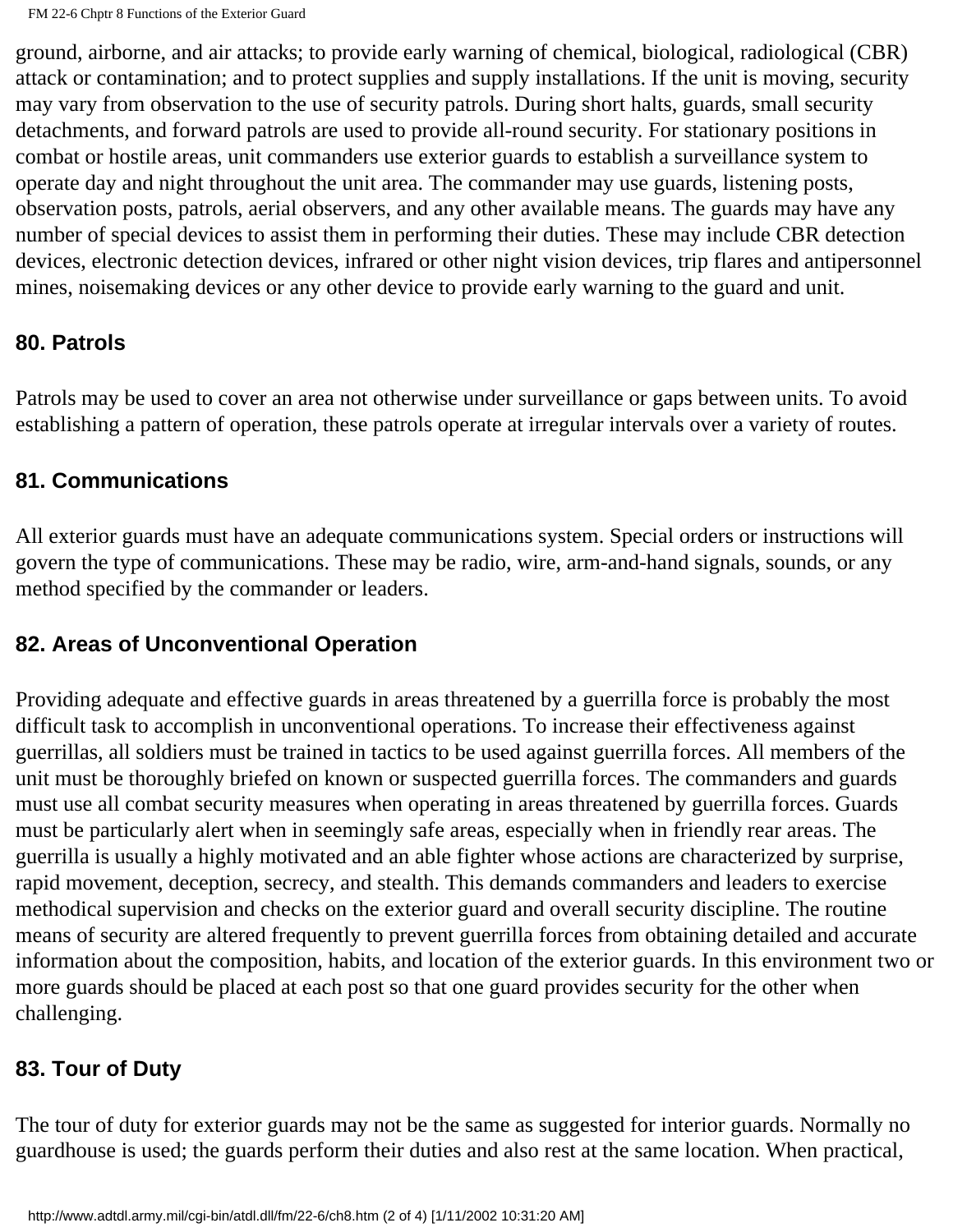guards operate in pairs or larger group and rotate the watch and rest periods among themselves to insure that the required number of guards are alert at all times. If means are available, personal contact may be made with the guard at irregular intervals. This contact may be made by other guards, patrols, or unit leaders.

#### **84. Countersigns--Challenge and Password**

The guards must know and properly use the challenge and password ([chap 9\)](#page-66-0). The guard should remain concealed and in a "ready" position at all times when challenging [\(app F\)](http://www.adtdl.army.mil/cgi-bin/atdl.dll/fm/22-6/APPF.HTM). The regular countersign is used within friendly areas. When outside friendly areas (e. g., on patrol) a different challenge and password should be used. In all cases when operating outside friendly areas, a means or recognition must be established and properly used.

#### **85. Use of the Countersign**

*a.* A guard should never allow an unidentified person to approach too close to his position. This is important at night and during other periods of poor visibility. Special instructions will be given the guards on the use of the challenge and password  $\frac{\text{app } F}{\text{p}}$ . Normally, the challenge and password are always used in friendly rear areas. A guard in a forward position may be instructed to challenge, avoid, or shoot persons near his post. Normally, when the guard is instructed to fire without challenging, all friendly forces have been instructed to remain concealed in their positions and any movement is assumed to be enemy.

*b.* A guard must be extremely cautious at all times (day and night ) about revealing the *challenge and password. Never* use these words unless the unidentified person first exposes himself to view, thereby indicating he is friendly by allowing the guard an opportunity to fire at him. An enemy probably would not expose himself at any time, but would try to learn the *challenge* and *password* in order to pass through your lines at another point  $\frac{\text{(app F)}}{\text{[1]}}$  $\frac{\text{(app F)}}{\text{[1]}}$  $\frac{\text{(app F)}}{\text{[1]}}$ . For example:

(1) An unidentified person approaches your post and calls "friendly party," or "friend," but does not come into view.

(2) If you call "Halt!" and then give the challenge, "Boston", the enemy will simply fade away and go to the next outpost.

(3) At the second outpost the enemy will, when halted, called out "Boston," hoping to confuse the guard and get him to say the password, "Beans."

(4) Again, the enemy will slip away, armed with the challenge and password, ready to approach a third outpost where he may be passed through the lines.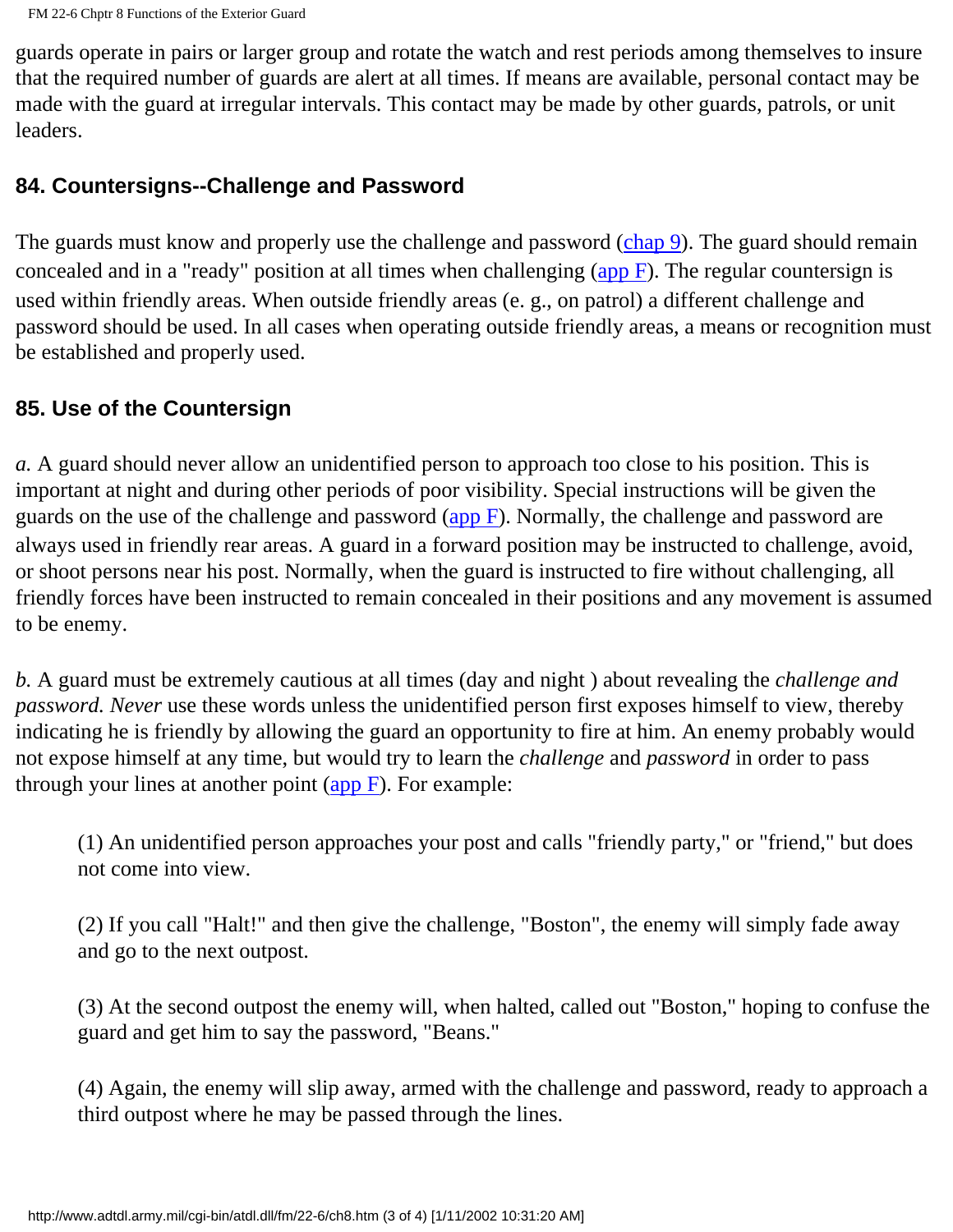#### **86. Challenging Unidentified Persons**

*a.* To challenge unidentified personnel, the guard will call [\(app F\)](http://www.adtdl.army.mil/cgi-bin/atdl.dll/fm/22-6/APPF.HTM) "Halt!" clearly and just loud enough to be distinctly understood by the challenged party. Keep the party covered without exposing yourself. When he halts, ask in a low, clear voice, "Who is there?" He should reply in a low, clear voice giving the answer which best identifies him self. For example, "Sergeant Black, first squad," or "Friendly patrol leader." You then say, "Advance, Sergeant Black, to be recognized," or "Advance, friendly patrol leader, to be recognized." Always advance persons by the name with which they identified themselves. This insures that only *that* person advances toward your position. Continue to keep him covered without exposing yourself and halt him again when he is close enough to be identified. If possible, never advance a person closer than 2 meters to your position. In a low, clear voice give him the challenge, for example, "Rainbow." He should answer with the password, for example, "Archer." If you are not completely satisfied, question him further. Ask only questions a friendly person would be likely to know.

*b.* Other men with the challenged person, such as members of a patrol, must be identified. This can be done in one of two ways. Your commander will prescribe the method for you to use.

(1) The leader can vouch for the others and pass them to the flank of your position. This method reduces movement and noise at your position, and helps prevent revealing your location to the enemy.

(2) The leader, or his representative, can identify each man as he passes, notifying you when the last man has passed.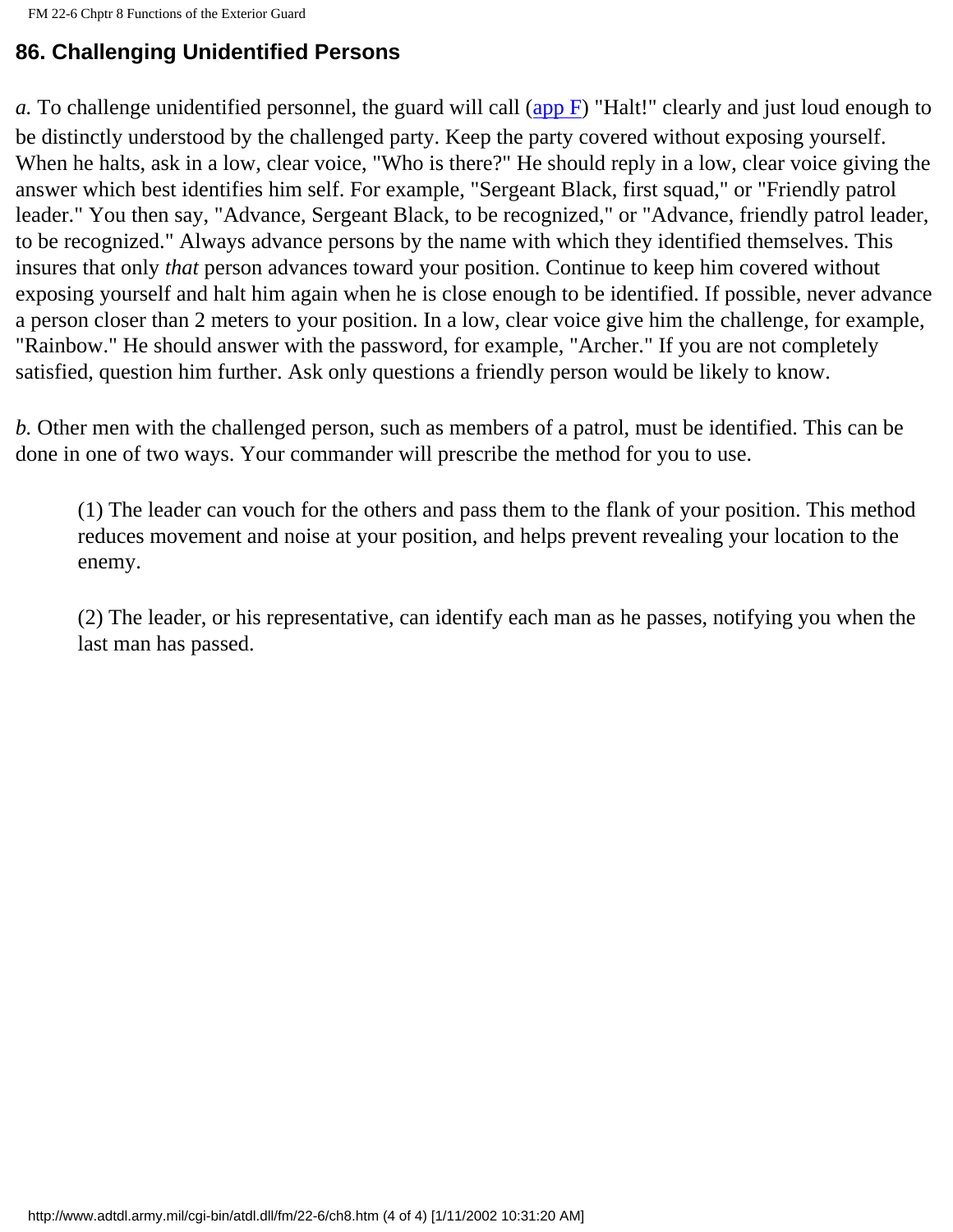<span id="page-66-0"></span>

## **CHAPTER 9**

## **COUNTERSIGNS AND PAROLE WORDS**

#### **87. General**

The commanding officer [\(para 4](http://www.adtdl.army.mil/cgi-bin/atdl.dll/fm/22-6/CH2.HTM#para4a)*a*) directs the use of the countersign and parole word.

*a.* The *countersign* is used in combat and, when necessary, in garrison.

*b.* The *parole* (word) is used to check on the countersign when inspecting guards.

*c.* Any person in time of war who discloses the parole word or countersign to any person not entitled to receive it, shall be punished by death or such other punishment as a court-martial may direct (Article 101, Uniform Code of Military Justice).

#### **88. By Whom Authorized**

If a countersign and parole word are prescribed, they are devised by the highest headquarters within a zone or area. This authority  $\frac{\text{(app F)}}{\text{may}}$  $\frac{\text{(app F)}}{\text{may}}$  $\frac{\text{(app F)}}{\text{may}}$  be delegated to subordinate units so they can designate a countersign or parole immediately, if it becomes necessary; however, these units notify higher headquarters of such action without delay.

#### **89. Selecting Countersigns--Challenge and Password**

*a.* The choice of words or sounds is made with care. Words are selected that are difficult for the enemy to pronounce and do not indicate the expected answer. When sounds are selected for use they should be distinctive and similar to those normally heard in the locality.

*b.* The use of the countersign is rigidly controlled and the initiative to use it rests with the challenger (guard). Mutual identification is essential; therefore, the person challenged should not give the password if he fails to recognize the challenge. The challenger (guard) will use only the challenge, never the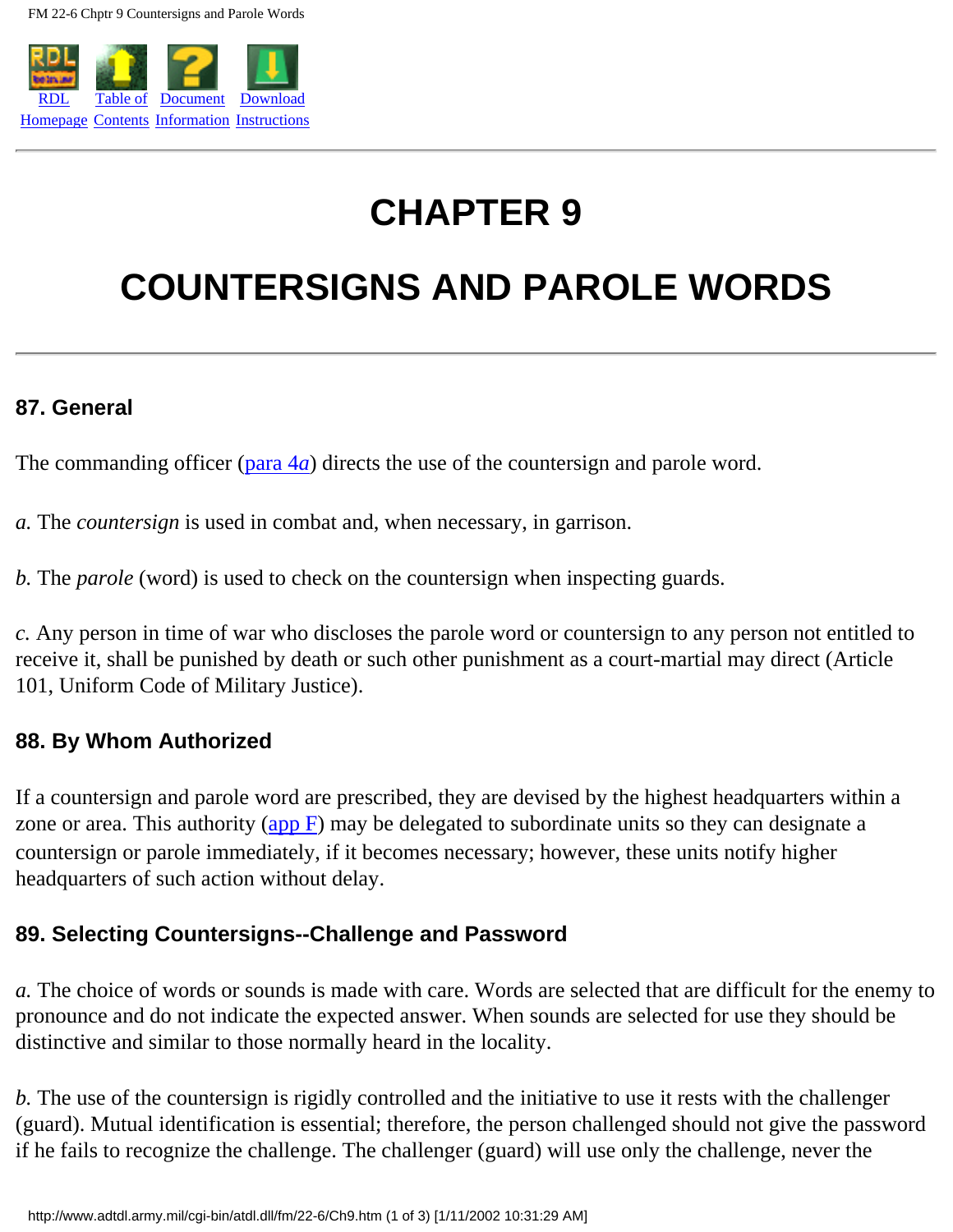password, except as prescribed in paragraph 92.

*c.* Positive identification by the guard of all persons claiming authority to pass is the main consideration. Persons whose sole means of identification is the password are not allowed to pass. If there is a reasonable doubt of the challenged person's authority to pass, even if he gives the password, he apprehended and turned over to the commander on the relief for further investigation.

#### **90. Using Countersigns**

When a challenge and password are prescribed, the *challenge* is given by the guard after the person is advanced to be recognized. The *password* is given by the challenged person. The challenge and password are given in a low tone to prevent them from being overheard by others. For example, a guard at an ammunition dump observes a group approaching his post. While the group is far enough away (for the guard to take effective measures should the group rush him) he calls "Halt! Who is there?" After receiving an answer (such as "Sergeant Black, Delta Company") indicating the group is friendly and that it may be authorized to pass, the guard says, "Advance, Sergeant Black, to be recognized." When Sergeant Black reaches a point where the challenge, spoken in a low tone, can be heard only by Sergeant Black, the guard again says, "Halt!" Then he gives the challenge in a low tone (e. g. "Rainbow"). After receiving the correct password from Sergeant Black (e. g. "Archer") and otherwise satisfying himself that Sergeant Black is authorized to pass, the guard says, "Advance, Sergeant Black." The guard then tells Sergeant Black to bring up his men and identify them as they pass  $\frac{\text{(app F)}}{\text{(op B)}}$  $\frac{\text{(app F)}}{\text{(op B)}}$  $\frac{\text{(app F)}}{\text{(op B)}}$ .

#### **91. Parole Words**

The commanding officer directs the use of a parole word. *It is a secret word imparted only to those persons entitled to inspect the guard and to commanders and members of the guard.* It is used as a check on the countersign.

#### **92. Using Parole Words**

*a.* The parole word is used by authorized persons to inspect the guards. When the inspector gives a guard the parole word, the guard gives the inspector *both parts (the challenge and the password) of the countersign. The guard does not use the password at any other time.* The parole word may be used before or after the hours of challenging; the inspector gives the parole word when he is close enough to prevent it from being overheard by unauthorized persons. Upon hearing the parole word, the guard knows that he is being inspected by an authorize person. The guard then repeats both parts of the countersign (challenge and password).

*b.* When used during the hours of challenging, the inspector does not give the parole word until he is advanced to a position near the guard. After being advanced to be recognized, the inspector would then use the parole word and the guard gives him both parts of the countersign. If the guard challenges the inspector with the first part of the countersign, the inspector answers with the parole word instead of the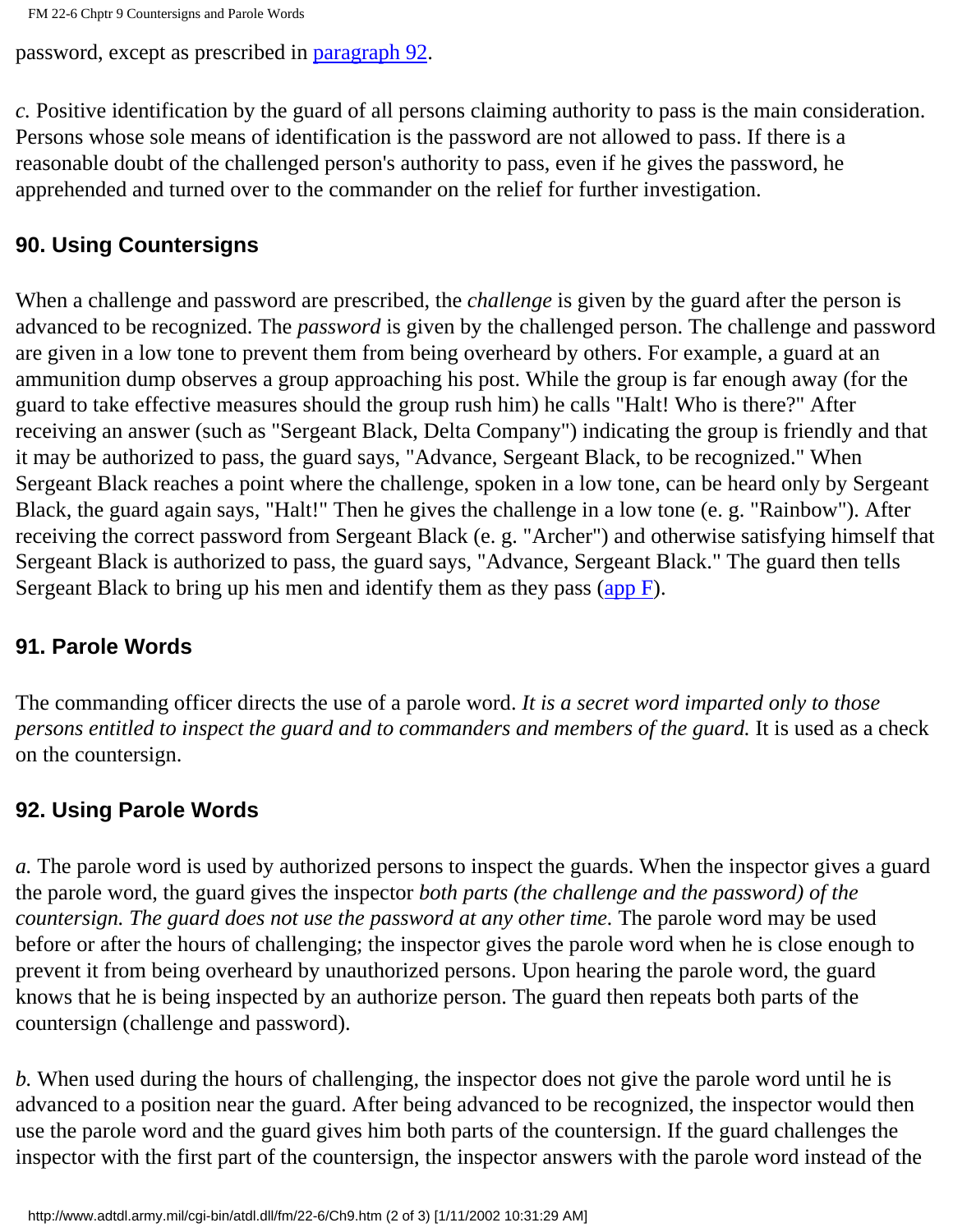password. The guard then gives the password to the inspector. If the inspector does not wish to reveal his official capacity while inspecting the guard he gives an answer such as "friend" when halted by the guard. Examples of using the parole word: The countersign is "Rainbow-Archer" and the parole word is "Sunshine." During daylight hours the officer of the day (or any person authorized to inspect the guard) approaches a guard. The guard salutes the officer at the appropriate time. When the officer of the day is close enough to the guard he gives the parole word by saying "Sunshine" in a low tone to prevent it from being overheard. The guard answers by saying "Rainbow-Archer." This is to insure that the guard knows both parts of the countersign.

*c.* If the guard halts the officer of the day during the hours for challenging and receives the reply "friend," then the guard says, "Advance, friend, to be recognized." When the officer of the day is close enough to be recognized, the guard again halts him. The officer of the day then says, "Sunshine." The guard answers "Rainbow-Archer." If the guard challenges the officer of the day with the *challenge* he says, "Halt, Rainbow." The officer of the day answers, "Sunshine," giving the parole word instead of the password. The guard then answers, "Archer."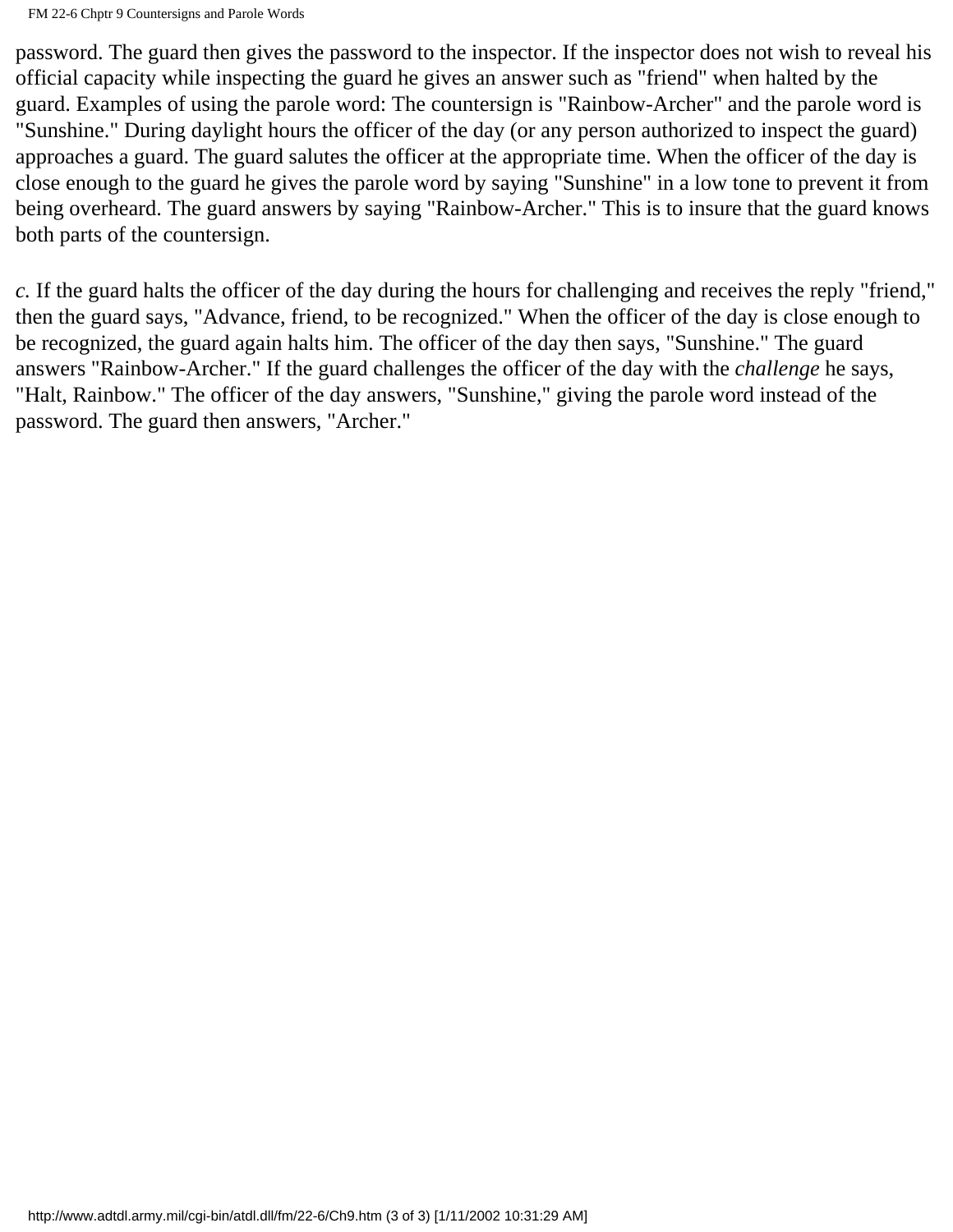

## **APPENDIX A**

### **REFERENCES**

AR 190-2 Installation Confinement Facilities.

AR 190-4 Uniform Treatment of Military Prisoners.

AR 210-10 Administration.

- AR 220-45 Duty Rosters.
- AR 220-90 Army Bands.
- AR 310-25 Dictionary of United States Army Terms.
- AR 600-25 Salutes, Honors, and Visits of Courtesy.
- AR 635-212 Discharge--Unfitness and Unsuitability.
- AR 840-10 Description and Use of Flags, Guidons, Tabards, and Automobile Plates.
- FM 19-5 The Military Policeman.
- <span id="page-69-0"></span>[FM 19-60](http://www.adtdl.army.mil/cgi-bin/atdl.dll/fm/3-19.40/toc.htm) Confinement and Correctional Treatment of Military Prisoners.
- [FM 22-5](http://www.adtdl.army.mil/cgi-bin/atdl.dll/fm/22-5/toc.htm) Drill and Ceremonies.
- Uniform Code of Military Justice; Articles--

UCMJ 7. Apprehension. UCMJ 9. Imposition of Restraint.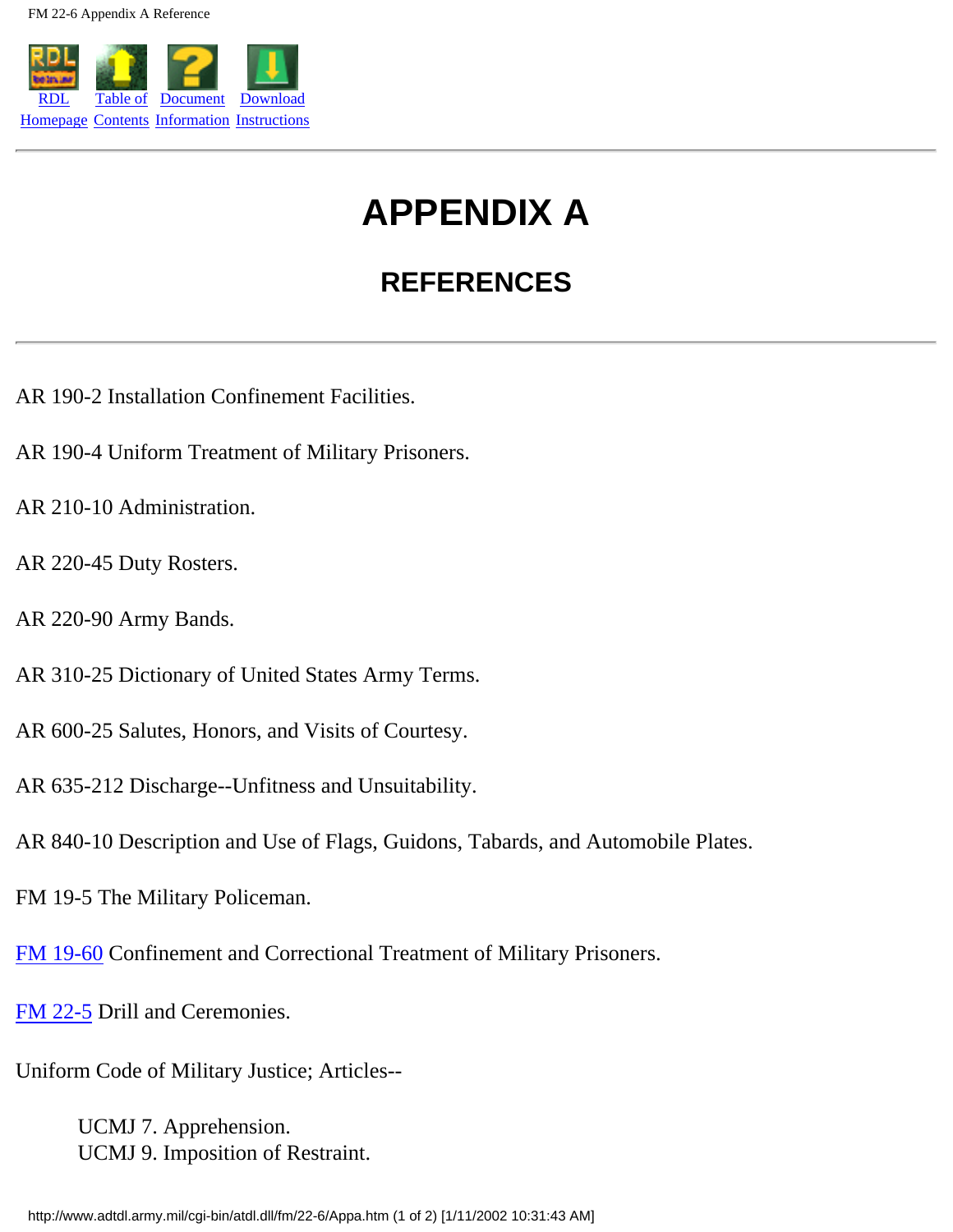UCMJ 11. Reports and Receiving of Prisoners.

UCMJ 96. Releasing Prisoner Without Proper Authority.

UCMJ 97. Unlawful Detention of Another.

UCMJ 101. Improper Use of Countersign.

UCMJ 113. Misbehavior of Sentinel on Lookout.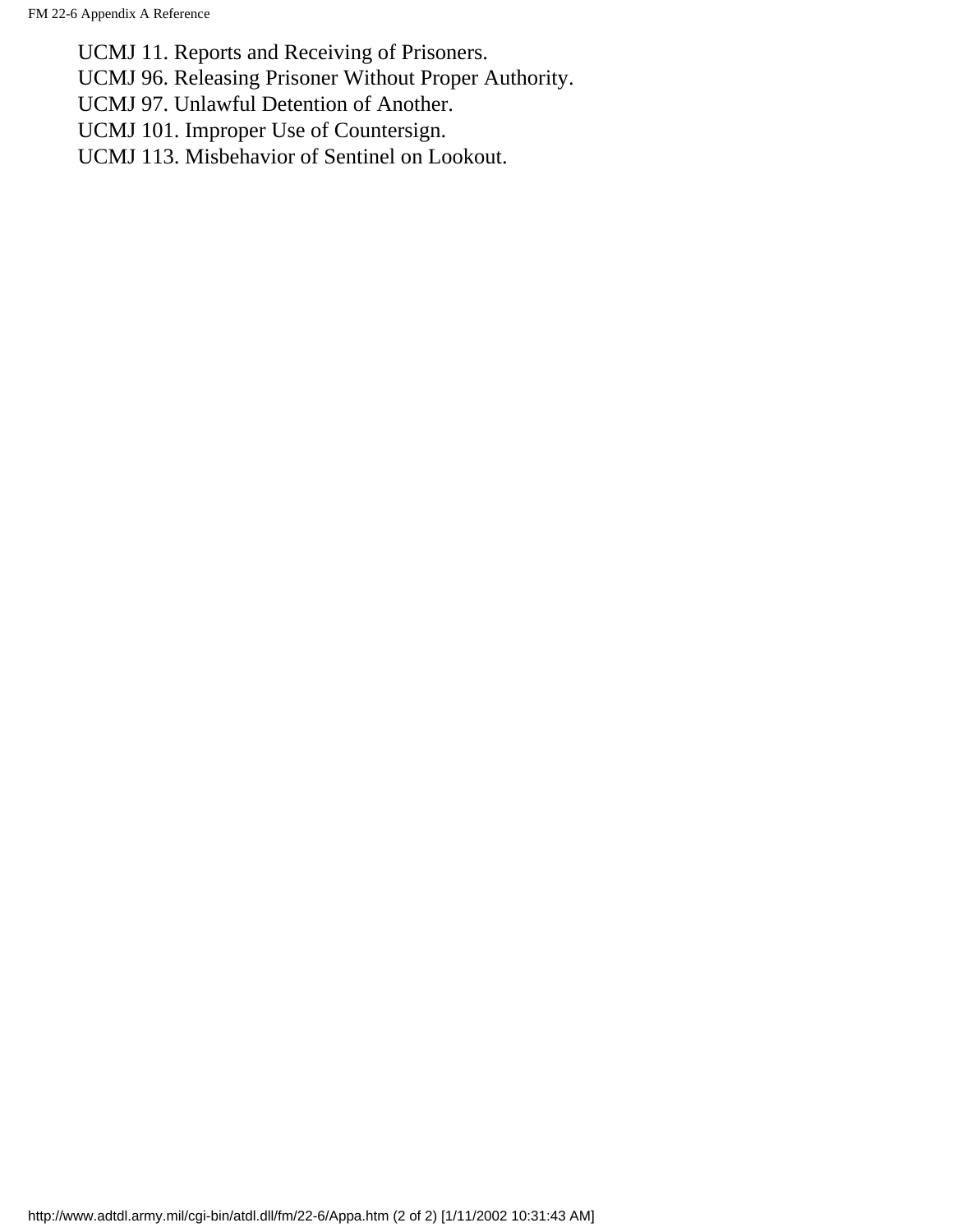

## **APPENDIX B**

## **DETAILS AND ROSTERS**

#### **1. Detail of Personnel**

The personnel required for the fixed posts of the main guard are detailed daily.

#### **2. Detail of Officers**

An officer of the day and an officer of the guard are detailed with each main guard unless the commanding officer considers the guard so small that an officer of the guard is unnecessary. When necessary to efficiently supervise and control the men on a relief, a junior officer of the guard is detailed to assist the officer of the guard.

#### **3. Rosters**

*a.* A roster is a list of individuals or organizations available for a specific duty with a record of the duty each has performed ([AR 220-45](http://www.adtdl.army.mil/cgi-bin/atdl.dll/fm/22-6/APPA.HTM#AR220_45)).

*b.* For an accurate and equal distribution of guard duty, rosters are kept. The method described herein is one acceptable method of keeping a guard roster. Any method that insures equitable performance of guard duty may be used provided it is not in contradiction of [AR 220-45.](http://www.adtdl.army.mil/cgi-bin/atdl.dll/fm/22-6/APPA.HTM#AR220_45)

*c.* Whenever possible a single organization should provide the guard. This prevents interference or conflict with unit training programs and provides for maintenance of unit integrity.

*d.* When a single organization, such as a company, provides the entire guard detail for a day, a guard roster showing only organizations is kept by the sergeant major and no account is taken of a very small difference in the strength of the companies. However, when the difference in strength of the various companies is large, a roster is kept as follows: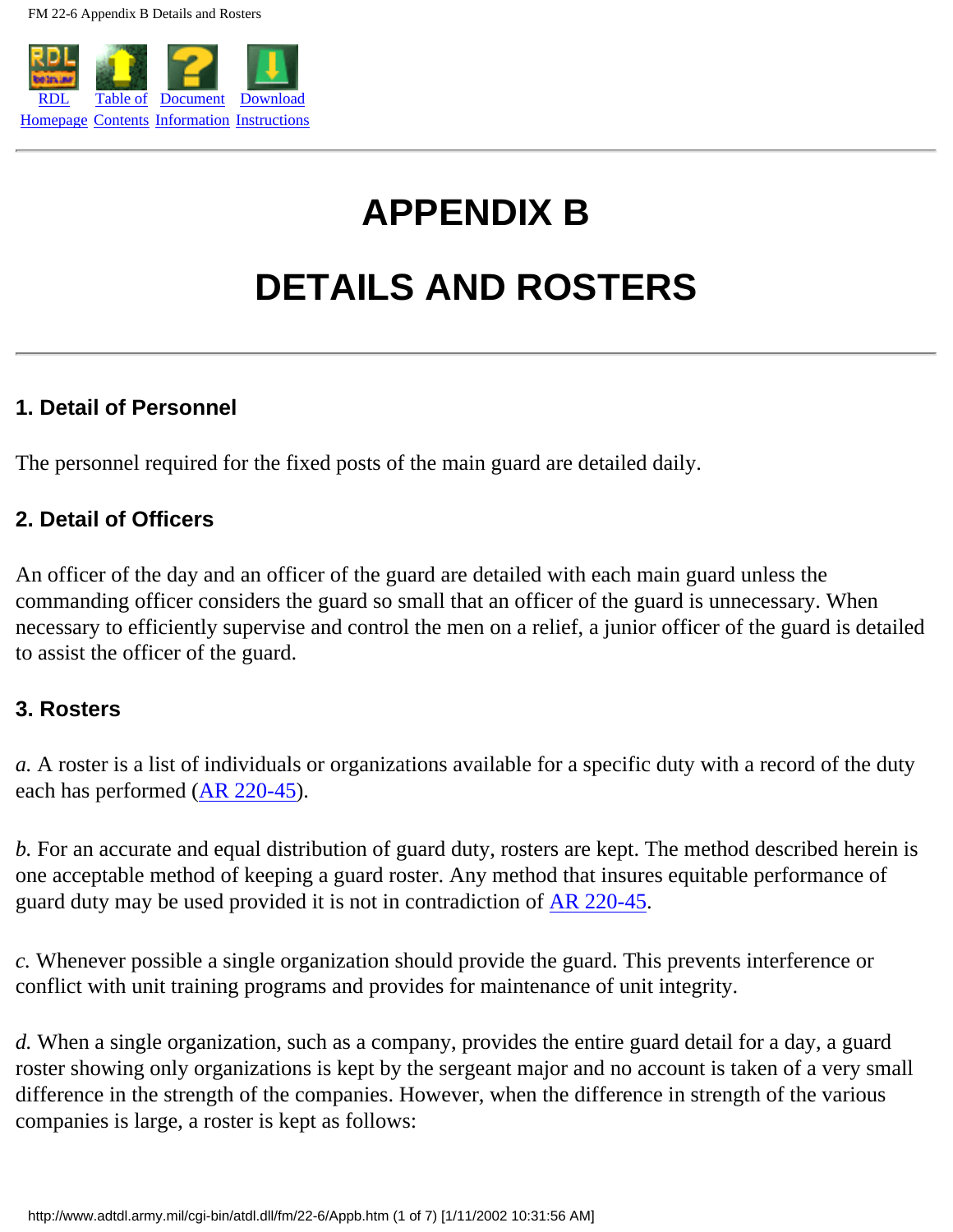<span id="page-72-0"></span>(1) Determine the number of sentinels of the guard that each company would be required to furnish if each were to detail its share of each guard. This number is called the *proportion* for each company. The method for finding this proportion is explained in *[f](#page-73-0)* below. These numbers are entered in the *proportion* column of each company on the roster ([fig 16\)](#page-72-0).

| Company      | ပများ                                | 2.58   | 5.16                             |             | $-8.16$<br>-11.16                  | $-14.16$                  | 2.16     | 5.16    | 8.16          | $+3.84$ | ञ्जू<br>+ | 2.16    | 5.16              | ಹ       | $+3.84$ |         |                                  |
|--------------|--------------------------------------|--------|----------------------------------|-------------|------------------------------------|---------------------------|----------|---------|---------------|---------|-----------|---------|-------------------|---------|---------|---------|----------------------------------|
| A            | Proportion                           | 2.58   | 2.58                             | క్ల         | នី                                 | នី                        | នី       | នី      | $\frac{8}{3}$ | នី      | នី        | នី      | នី                | នី      | ន្លី    | នី      |                                  |
|              | dianis                               | ವ      |                                  |             | ន្លន                               |                           |          |         |               |         |           |         | ននននននននន         |         | ຂ       | ຘ       |                                  |
|              | Credit                               | 2.92   | 5.84                             | 8.84        | ಷ್ಠೆ<br>ี่¤่                       | $\frac{16}{1}$            | 2.84     | $-5.84$ | $+6.16$       | $+3.16$ | $+.16$    | 2.84    | $-5.84$           | $+6.16$ | $+3.16$ | అ       | organization furnishes the guard |
| Company<br>ပ | Proportion                           | 2.92   | 2.92                             | នី          | ន្លី                               | $\frac{8}{3}$             | 3.00     | 8.00    | ន.oo<br>ន.o   |         | 8         | ខ       | 8                 | ೱ       | ŝ.<br>∞ | ຣຸ<br>∞ |                                  |
|              | manne                                | జ      | <b>ដនននននននននននន</b> ន           |             |                                    |                           |          |         |               |         |           |         |                   |         |         |         |                                  |
| Company      | Credit                               | នី     | $-6.66$                          | $+4.34$     | $+15.3$                            | $+11.3$                   | r.<br>74 | $+3.34$ | $-86$         | 4.66    | $+6.34$   | $+2.34$ | 1.66              | 5.66    | 9.66    | శ       | single<br>when                   |
| æ            | Propertion                           | នី     | ៊ី                               | ខ្ញុ        | ៖                                  | ខ្ញុ                      | 4.00     | 4.00    | 89<br>4.00    |         | ४.०       | ខ្ញុ    | ខ្ញុ              | ទី      | ទី      | ຮຸ      | prand                            |
|              | dignrig                              |        | <b>asaasaasaasaas</b>            |             |                                    |                           |          |         |               |         |           |         |                   |         |         |         | î                                |
| Company      | Credit                               | $+8.8$ | *******<br>$+17.6$               | $+12.6$     | Ġ.<br>ب                            | 종종<br>구<br>구 1 구<br>구 1 구 |          |         | $+2.6$        | ್ಷ      | ಣ್ಣ<br>r. | $+2.6$  | -----<br>$+12.66$ | $+7.6$  | 2.6     | 2.3     | ຣ                                |
| ≺            | Proportion                           | Ę      | 3                                | <b>S.00</b> | 8 8 8 8 8 8 8 8<br>8 8 8 8 8 8 8 8 |                           |          |         |               |         |           |         | 5.00              | ន្លី    | ន្លី    | និះ     | Roster for privates              |
|              | diannic                              |        | <b>ដងនិន្ទន្ទន្ទន្ទន្ទន្ទន្ទ</b> |             |                                    |                           |          |         |               |         |           |         |                   |         |         |         |                                  |
|              | Sentinels<br><b>Jo radmu<i>v</i></b> |        | 8 8 8 8 8 8 8 8 8 8 8 8 8 8 8    |             |                                    |                           |          |         |               |         |           |         |                   |         |         |         |                                  |
| hurnished    | <b>Company</b>                       | τ,     |                                  |             | <b>AAOA &lt; OAA &lt; OAA</b>      |                           |          |         |               |         |           |         |                   |         |         |         | 4                                |

http://www.adtdl.army.mil/cgi-bin/atdl.dll/fm/22-6/Appb.htm (2 of 7) [1/11/2002 10:31:56 AM]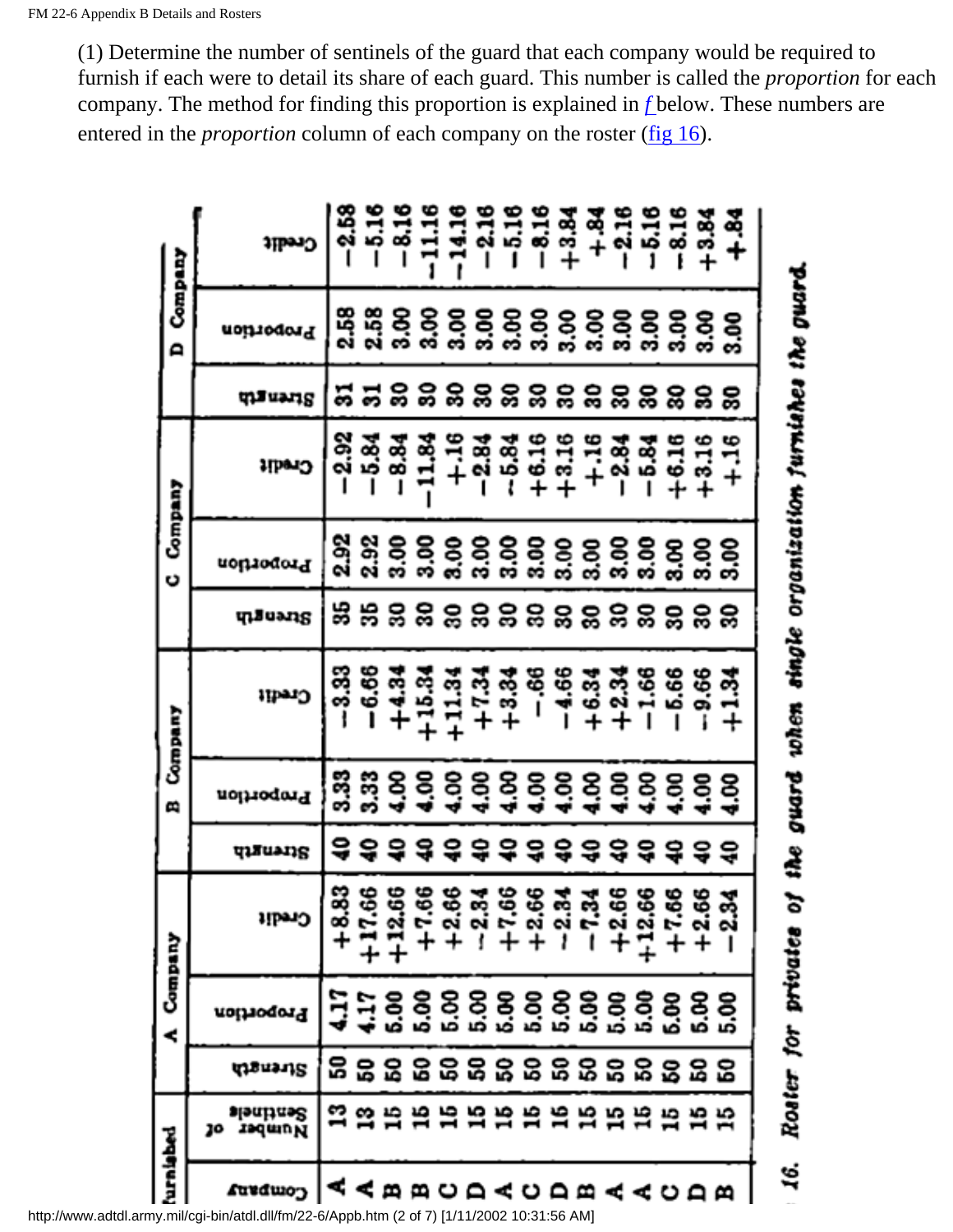|  |  |                    |  |  |  |         |  |  | <b>ARAUDACODA 440DR</b> | ∾ |
|--|--|--------------------|--|--|--|---------|--|--|-------------------------|---|
|  |  | ្រាលឯកឧកឧទ្ឋ ដី ដី |  |  |  |         |  |  |                         |   |
|  |  |                    |  |  |  | E 2 2 2 |  |  |                         |   |

(2) Give a minus sign to the proportion number of each company that does not furnish guard for a particular day. Add this number algebraically to the number listed in the credit column for the preceding day. On the day the roster is initiated, enter a negative proportion number in the credit column.

(3) Subtract the proportion for the company providing the guard from the number of men it actually furnished. Give this difference a plus sign and add it algebraically to the number in the credit column for the preceding day.

(*a*) The company that has the largest minus number in the credit column is usually selected to furnish the next guard; however, the choice of the company that will provide the next guard depends upon the company's administrative load and training schedule.

(*b*) Rosters for sergeants and relief commanders of the guard provided by a single organization are also determined in this manner.

*e.* When several organizations provide personnel for each guard--

(1) The adjutant keeps a roster of all officers of the day and officers of the guard by name.

(2) The sergeant major keeps a roster of all sergeants of the guard, relief commanders, and privates of the guard by number or organization.

(3) The first sergeants keep a roster of all sergeants of the guard, relief commanders, and sentinels of the guard by name.

<span id="page-73-0"></span>*f*. The methods of determining the number of sentinels of the guard that are due from several companies is shown in [figure 17](#page-74-0). This figure shows the method used on the first and second days after setting up a guard system. The method used for the second day is used on each succeeding day until the number of organizations furnishing details changes A discussion of the methods used follows: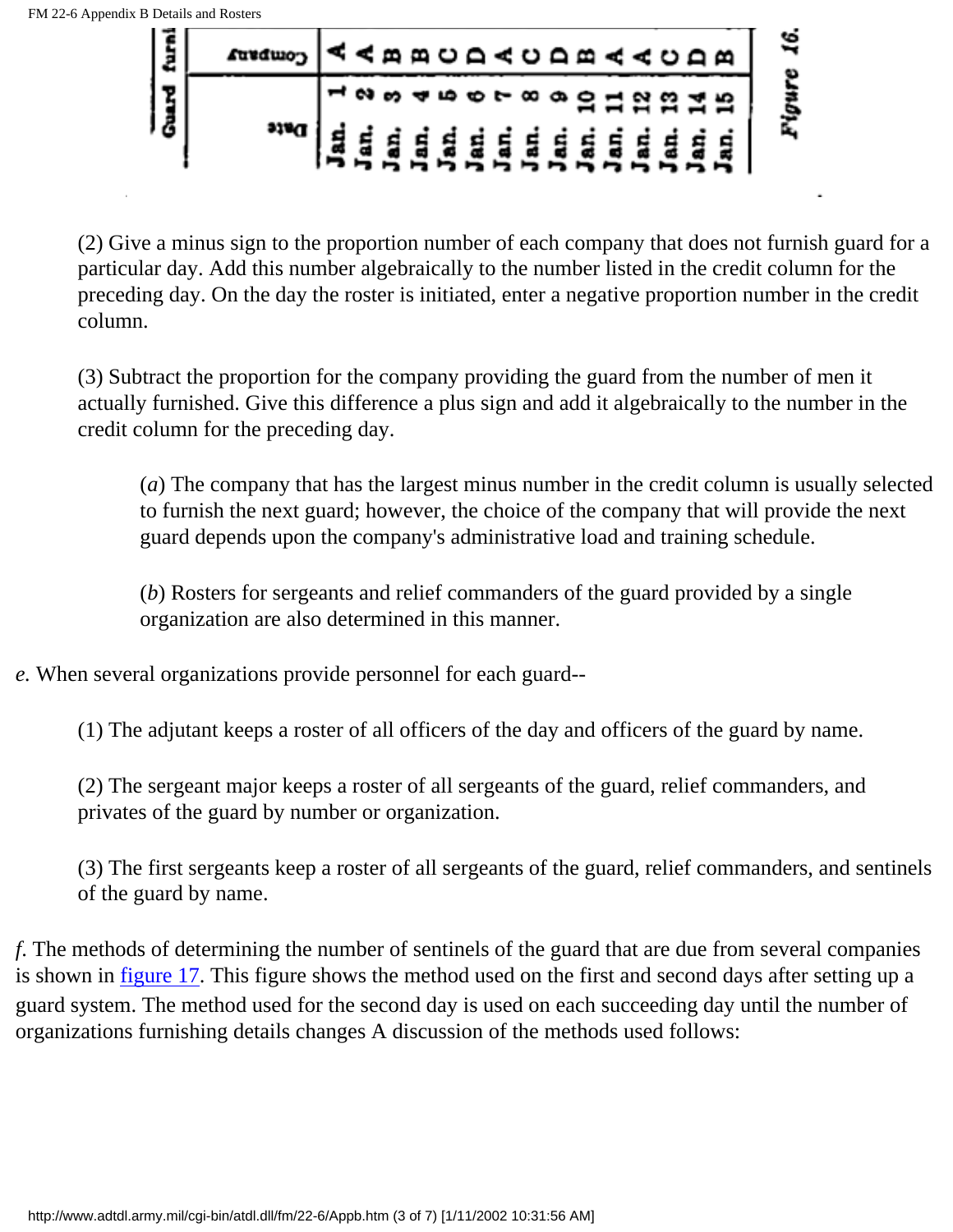| First Day |  |
|-----------|--|
|-----------|--|

| Company                                     | 6<br>Strength<br>Sentinels                                            | yulred<br>18<br>guard<br>(includi<br>for par<br>និង<br>សំរាវៀ | Total streagth                       | Proportion                           | Detail                             |                        | Credit                              |
|---------------------------------------------|-----------------------------------------------------------------------|---------------------------------------------------------------|--------------------------------------|--------------------------------------|------------------------------------|------------------------|-------------------------------------|
| A-25<br>$B - 35$<br>$C - 36$<br>D-34<br>130 | ×<br>×<br>×<br>×                                                      | 14<br>14<br>14<br>14                                          | $+130$<br>$+130$<br>$+130$<br>$+130$ | 2.69<br>3.77<br>3,88<br>3.66<br>11   | 3<br>4<br>4<br>3<br>14             |                        | $+.31$<br>$+23$<br>$+.12$<br>$-.66$ |
|                                             |                                                                       |                                                               | Second Day                           |                                      |                                    |                        |                                     |
| Compi                                       | ៵<br>ă<br>Ē<br>d<br>E<br>C<br>Strength<br>Sentinels<br>ruard<br>ខ្ញុំ | Total strength<br>ruard)                                      | First<br>proportion                  | Credits brought                      | proportion<br>Final                | i<br>N                 | Credit                              |
| $A - 30$<br>$B-30$<br>C-84<br>D-36<br>130   | 14<br>×<br>14<br>×<br>14<br>X<br>14<br>X                              | $+130$<br>$+180$<br>$+130$<br>$+130$                          | 3.23<br>3.23<br>3,66<br>3.88         | $+.31$<br>$+.23$<br>$+.12$<br>-- .66 | 2.92<br>3.00<br>3.54<br>4.54<br>12 | 3<br>3<br>4<br>4<br>14 | $+.08$<br>.00<br>$+.46$<br>- 54     |

Figure 17. Method of determining daily proportional number of sentinels of the guard from several organizations.

<span id="page-74-0"></span>(1) Take a number of personnel eligible for sentinel duty in each company from its morning report for the day before that on which the tour of duty is to begin. Deduct details for detached service of over 24 hours that are made after the morning report is received. The total is the actual number of personnel available for sentinel duty. Enter this figure in the *strength* column for each company ([fig 17\)](#page-74-0).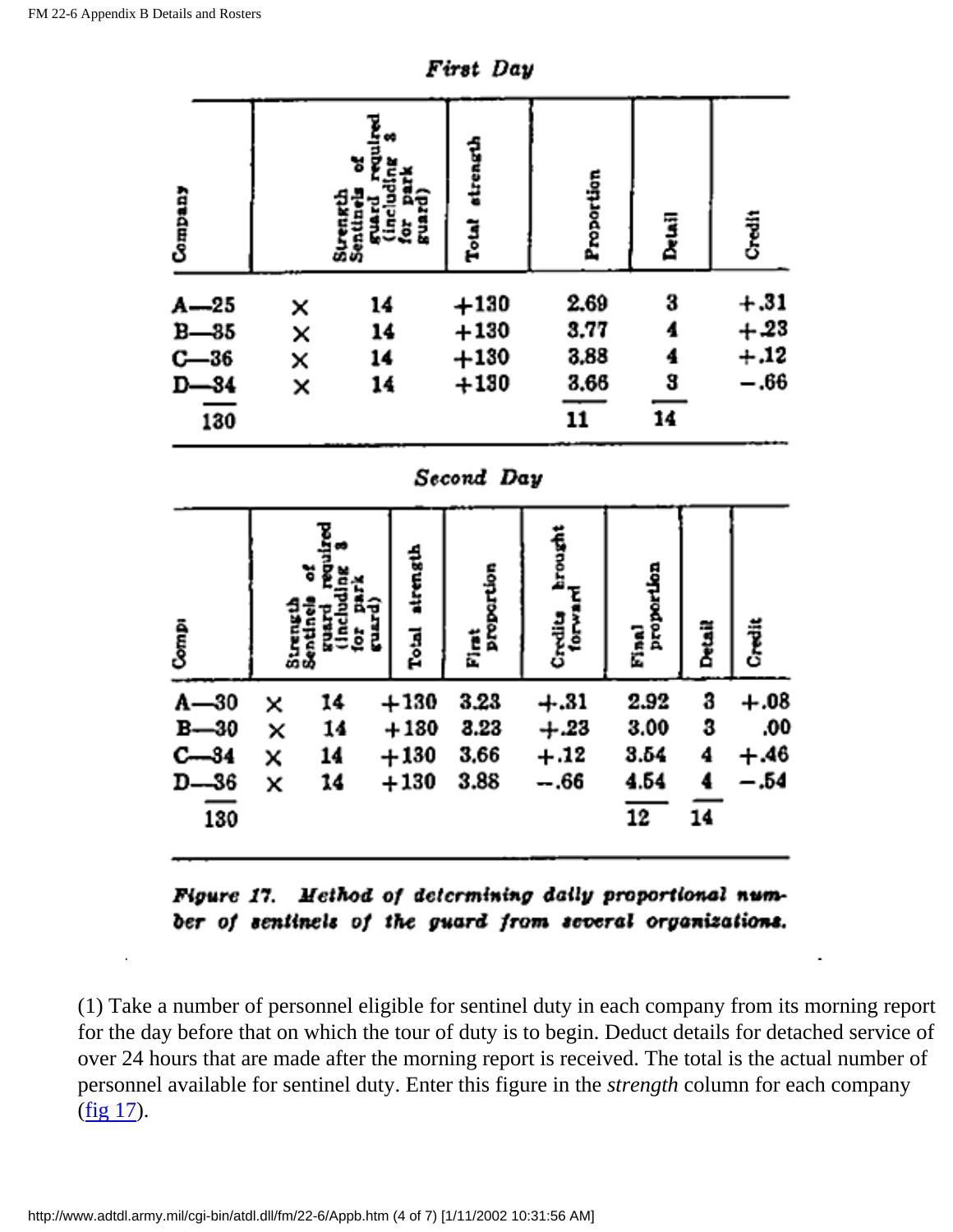(2) Then multiply the total guard detail needed by the strength of the company and divide the result by the total strength of the command. This gives the proportion for that company. Carry this proportion out to 2 decimal places. This is done for each company. Enter this figure in the proportion column for each company ([fig 17\)](#page-74-0).

(3) Add the *whole* numbers in the proportion column together. If the total is less than the total guard detail needed, add one to the whole number in the proportion that has the largest fraction, an so on for each company until the required total for the guard detail is obtained. Enter these whole numbers in the *detail* for each company [\(fig 17](#page-74-0)).

(4) Enter in the *credit* column the difference between the exact proportion (proportion column) and the number detailed (detail column) from each company.

(5) Bring the credits forward to the next day and add them to or subtract them from the first proportion. If the credit brought forward has a plus sign, subtract it from the first proportion. This is done because the proportion of the guard for the next day is to be reduced by the credited amount. If the credit has a minus sign, add it to the first proportion; the proportion is to be increased by this amount. This gives a final proportion which is used in figuring the detail and credit columns of succeeding days.

<span id="page-75-0"></span>(6) A typical roster for sentinels of the guard, using this information, is shown in [figure 18](#page-75-0).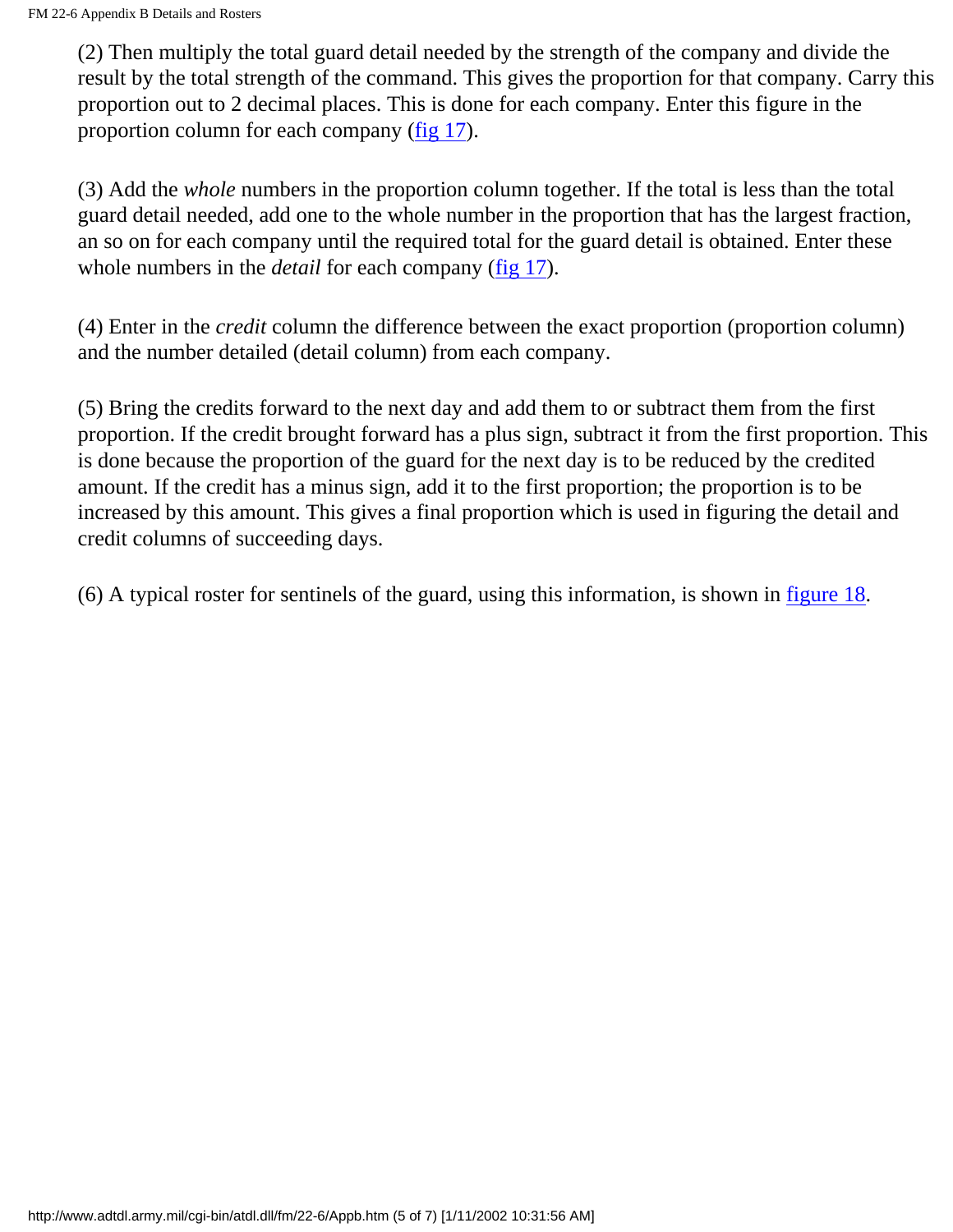| Date:                                              | l Jan. | $2$ Jan.  | 3 Jan. |
|----------------------------------------------------|--------|-----------|--------|
| Guard required:                                    | 14     | 14        | 14     |
| A Company:                                         |        |           |        |
| <br>Strength                                       | 25     | 80        | 80     |
| First proportion $\ldots \ldots \ldots$            | 2.69   | 8.28      | 3.23   |
| Final proportion                                   |        | 2.92      | 8.15   |
| Detail                                             | 3      | 8         | 8      |
| $Credit \dots \dots \dots \dots \dots \dots \dots$ | $+.81$ | $^{+.08}$ | - .15  |
| <b>B</b> Company:                                  |        |           |        |
| Strength                                           | 85     | 30        | 80     |
| First proportion $\ldots \ldots \ldots$            | 3.77   | 8.28      | 3.23   |
| Final proportion $\ldots \ldots \ldots$            |        | 8.00      | 3.23   |
| Detail                                             |        | 8         | 8      |
|                                                    | $+.23$ | .00       | - 23   |
| Company:                                           |        |           |        |
| Strength                                           | 86     | 84        | 84     |
| First proportion                                   | 3.88   | 3.66      | 3.66   |
| Final proportion                                   |        | 3.54      | 3.20   |
| $\textbf{Details}$                                 | 4      | 4         | 8      |
| $Credit$                                           | $+.12$ | $+.46$    | $-.20$ |
| D Company:                                         |        |           |        |
| Strength                                           | 34     | 86        | 86     |
| First proportion $\ldots \ldots \ldots$            | 3.66   | 3.88      | 3.88   |
| Final proportion                                   |        | 4.54      | 4.42   |
| $\textbf{Delta1}$                                  | 8      |           | Б      |
| $Cred$ it                                          | -.66   | - 54      | $+.58$ |

#### Figure 18. Roster for sentinels of the guard when several organizations provide the guard.

(7) The above methods are used to determine the number of sergeants of the guard and relief commanders and a similar roster is prepared for each.

*g.* When organizations provide their own park guards, credit is given each organization for the number of enlisted men detailed as though they had been detailed for main guard.

*h.* Other special guards are credited as the commanding officer directs.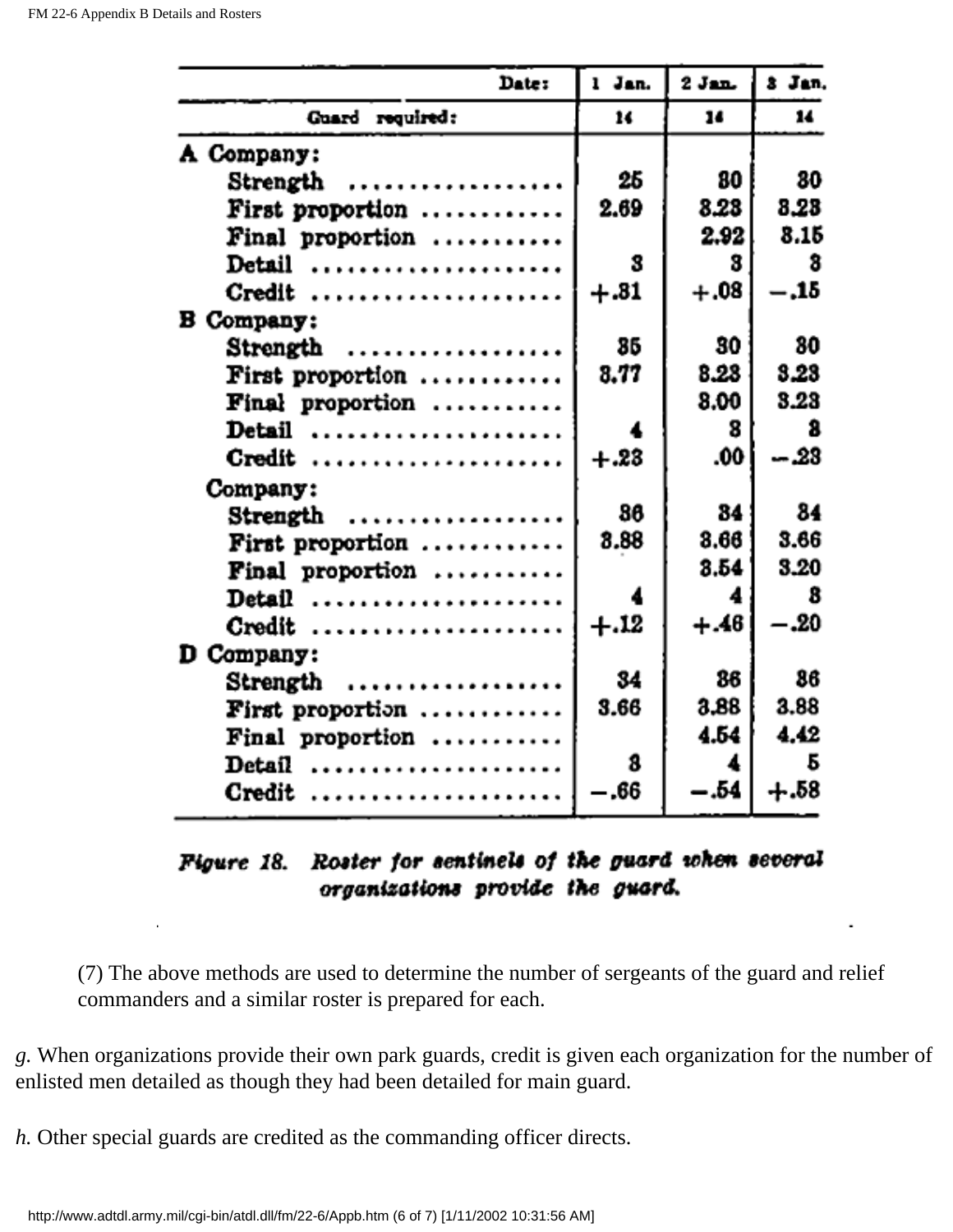FM 22-6 Appendix B Details and Rosters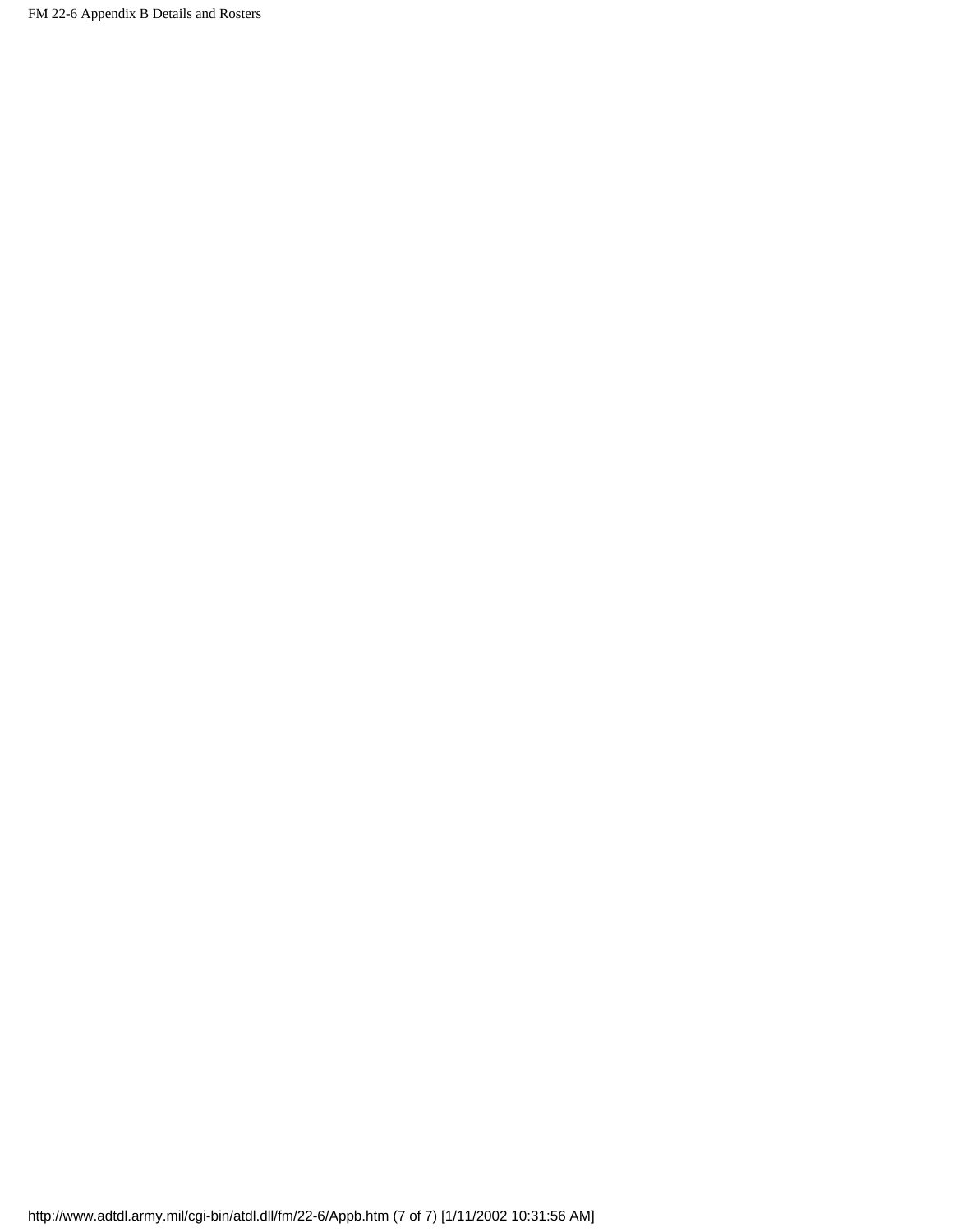

# **APPENDIX C**

## **LEGEND OF SYMBOLS**



http://www.adtdl.army.mil/cgi-bin/atdl.dll/fm/22-6/Appc.htm (1 of 2) [1/11/2002 10:32:07 AM]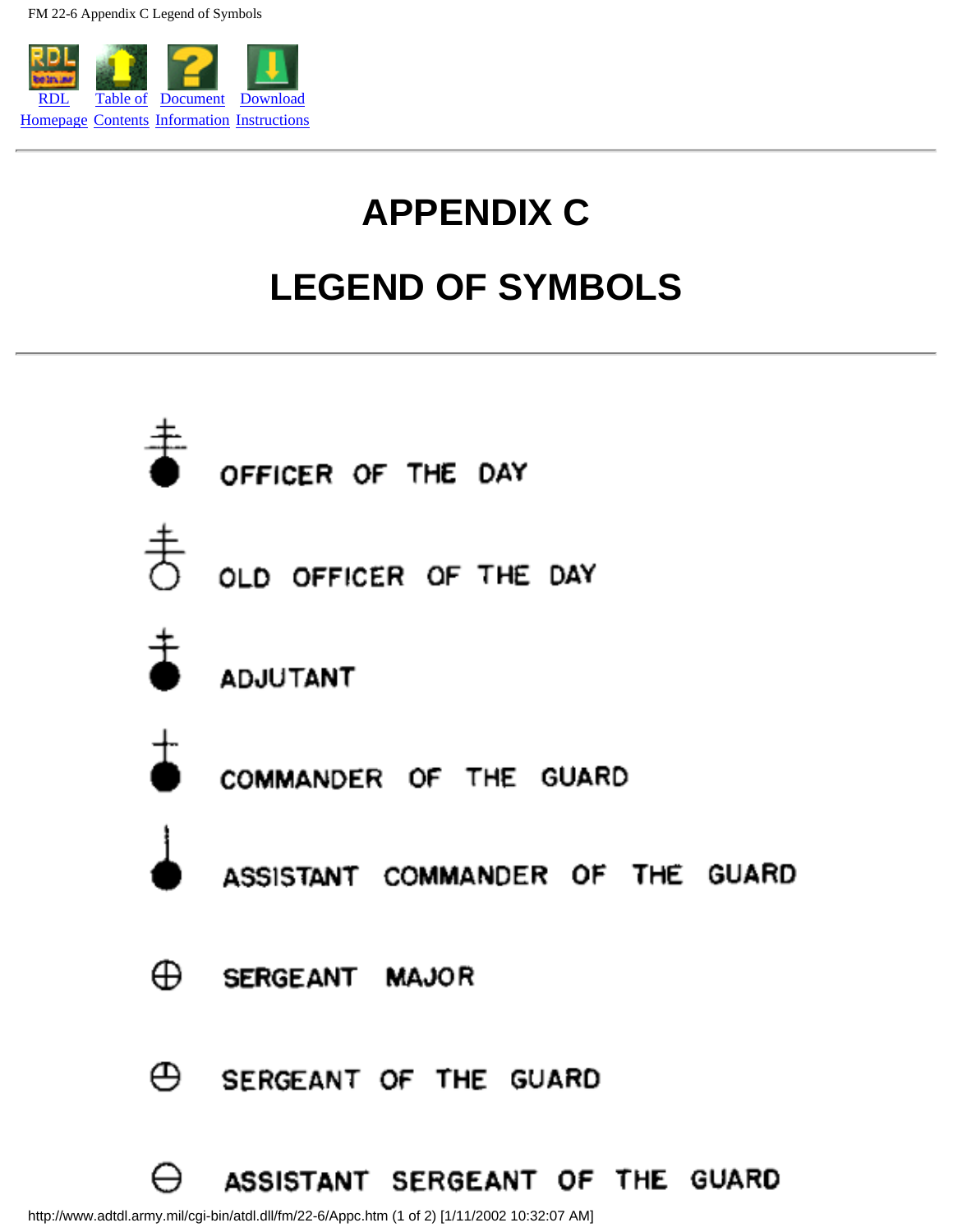$\epsilon$ 

Θ

ASSISTANT SERGEANT OF THE GUARD



## COMMANDER OF THE RELIEF

Figure 19. Symbols.

 $\blacksquare$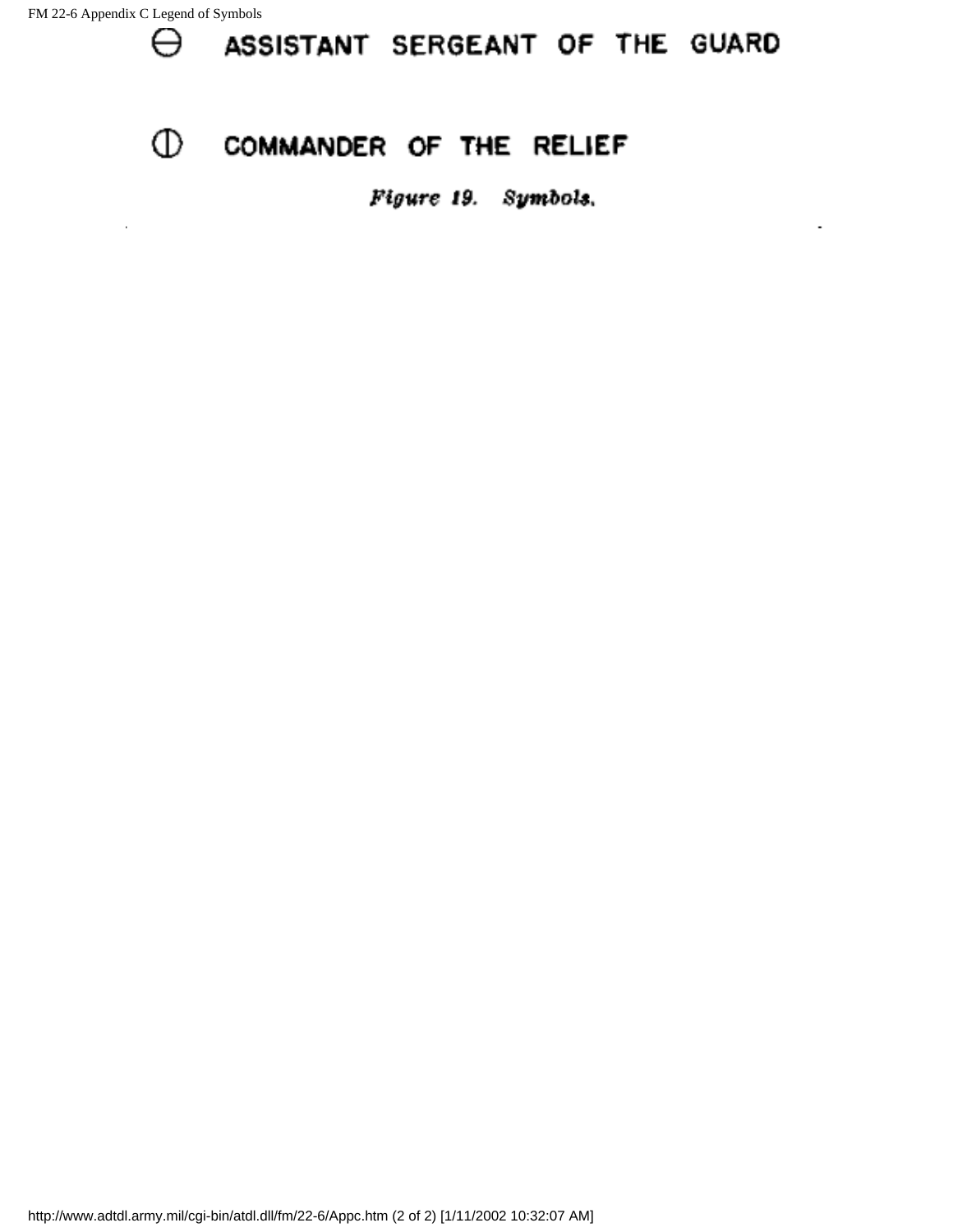

# **APPENDIX D**

## **SAFETY REGULATIONS**

## **Section I. SAFETY PROCEDURES**

#### **1. General**

All personnel armed with their individual weapon must be qualified with the weapon, including the safety regulations for the weapon. Weapons are not carried with cartridges in the chamber or receiver except on orders from the commanding officer. When loaded, weapons are carried locked.

#### **2. Retreat Guns**

Safety regulations for firing retreat guns are published by installation commanders and depend on the type of gun used. These regulations are to be understood and complied with by all personnel detailed to fire the retreat gun.

## **Section II. SAFETY RESPONSIBILITY**

#### **3. Post Commander**

Installation commanders insure that any new regulations about safety as it applies to guard are made available to the guard immediately.

#### **4. Company Commander**

Company commanders are responsible for the weapons qualification, familiarization, and instruction on applicable safety regulations of all personnel in their companies. Any man assigned to guard duty who is not qualified or familiar with the weapon he is to carry is replaced at once. He is not assigned to guard duty until he becomes qualified or familiar with the weapon used on guard, or until he can be equipped with a weapon with which he is already qualified. Qualification pertains to individual weapons.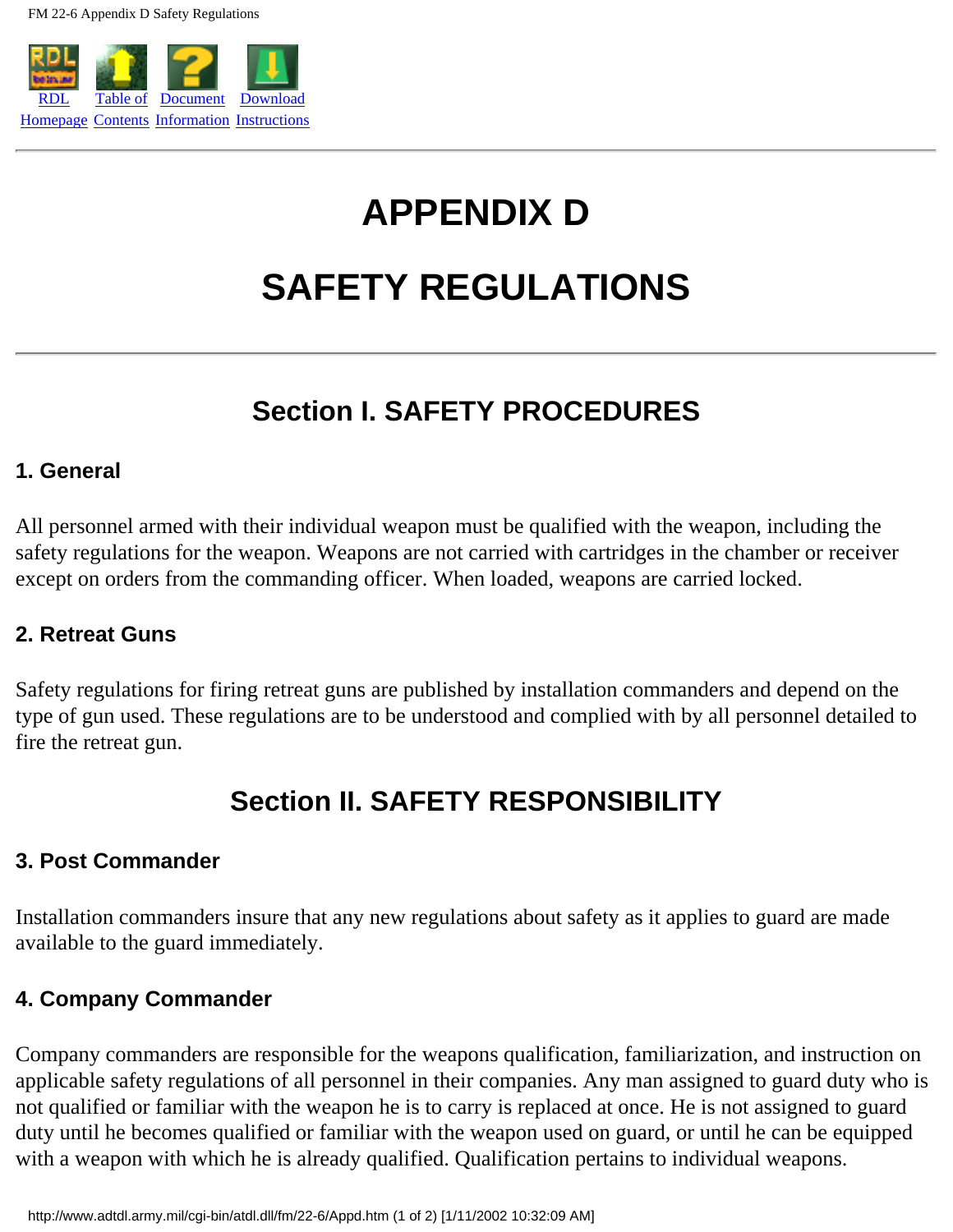Personnel armed with weapons other than their individual weapon (shotguns [\(FM 19-60](http://www.adtdl.army.mil/cgi-bin/atdl.dll/fm/22-6/APPA.HTM#FM19_60)), riot clubs ([FM](http://www.adtdl.army.mil/cgi-bin/atdl.dll/fm/22-6/APPA.HTM#FM19_5)  [19-5](http://www.adtdl.army.mil/cgi-bin/atdl.dll/fm/22-6/APPA.HTM#FM19_5) ) ) should receive training on that weapon prior to going on guard.

## **5. Officer of the Day**

It is the responsibility of the officer of the day to see that all violations of safety regulations that come to his attention are reported to the offender's company commander. If the violation is serious, he reports it to the commanding officer, who takes appropriate action.

#### **6. Commander of the Guard**

The commander of the guard insures that members of his guard observe safety regulations. In the event of a violation, he reports the incident to the officer of the day for appropriate action. The commander of the guard is responsible for accountability of live ammunition utilized by the guards during his tour of duty.

#### **7. Sergeant of the Guard**

The sergeant of the guard is responsible for the conduct of the guard and reports all violations of safety regulations to the commander of the guard for appropriate action. Whenever possible. he is present at guard formations which involve loading and unloading weapons. He makes sure that all safety regulations are observed.

#### **8. Commander of the Relief**

The relief commander of the guard is responsible that safety precautions are observed by his relief. He reports any man in his relief who violates safety regulations, and if the violation is serious, requests the sergeant of the guard to replace the offender. The relief commander will personally supervise the loading, unloading, and clearing of weapons by guards being posted and relieved when live ammunition is used.

#### **9. Sentinels of the Guard**

Sentinels on guard observe all safety regulations. If the sentinel has any doubt about any of these regulations he requests instructions from the commander of his relief prior to being posted.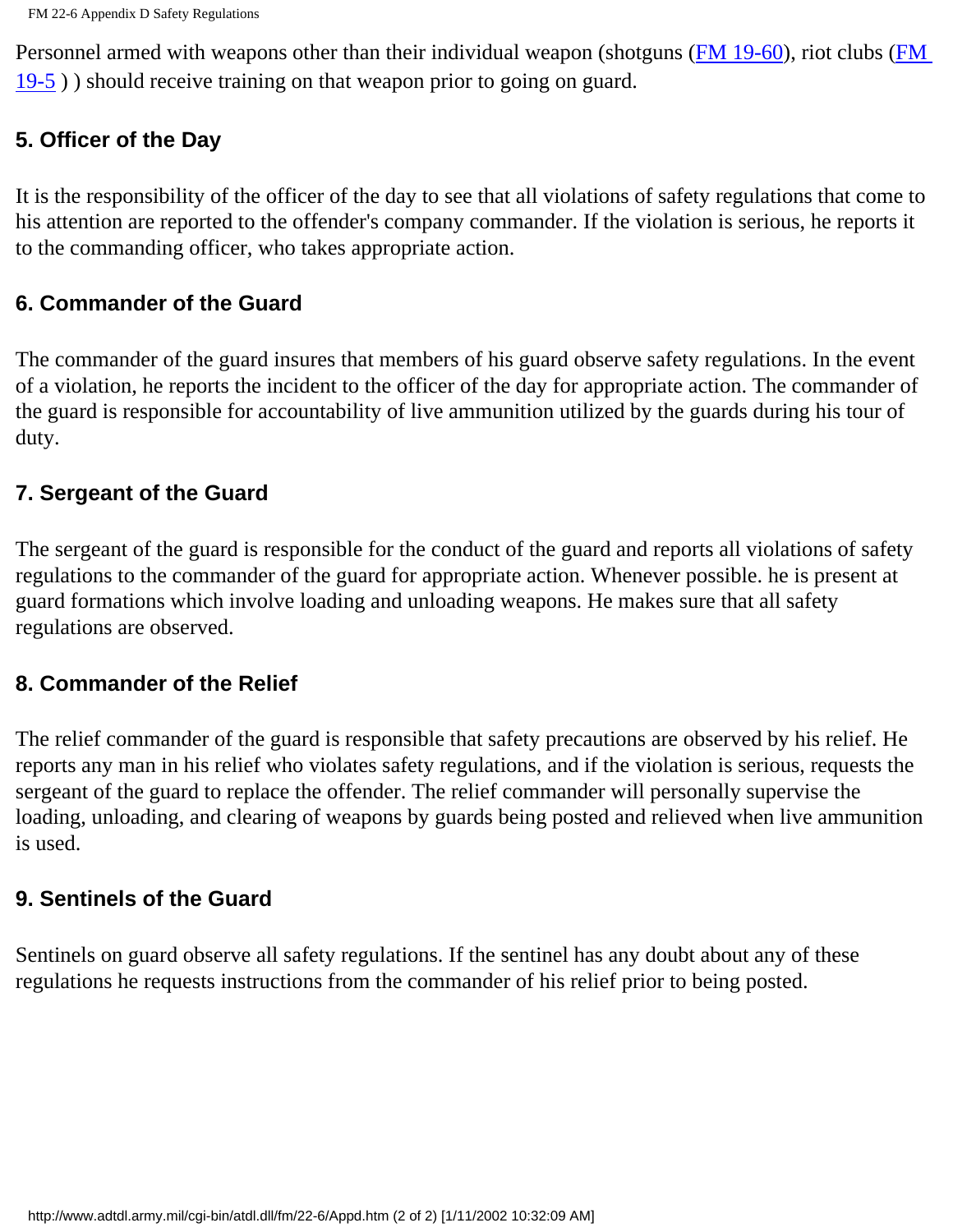

# **APPENDIX E**

# **PRISONERS AND PRISONER GUARDS**

## **1. Rules Governing Prisoners**

[AR 190-2,](http://www.adtdl.army.mil/cgi-bin/atdl.dll/fm/22-6/APPA.HTM#ar190_2) Installation Confinement Facilities, and [AR 190-4](http://www.adtdl.army.mil/cgi-bin/atdl.dll/fm/22-6/APPA.HTM#AR190_4), Uniform Treatment of Military Prisoners, prescribe uniform procedures for the administration, treatment, and disposition of military persons confined at Army installations. The correctional officer is responsible to the provost marshal who in turn is responsible to the installation commander on all matters relating to the administration and operation of a correctional facility.

### **2. Confinement and Release of Prisoners**

*a.* A prisoner, from the first day of confinement until his sentence is announced, is held in confinement by authority of a properly executed confinement order. After being sentenced by a court, the prisoner is held in confinement by the convening authority who reviews the court proceedings.

*b.* All prisoners are released from confinement only by an order of the proper authority.

## **3. Custodial Personnel**

*a.* The provost sergeant is the senior enlisted assistant to the correctional officer.

*b.* The correctional officer either operationally controls or commands all custodial personnel assigned and guard personnel for duty in the correctional facility and is the commanding officer of personnel assigned to the correctional holding detachment. He is responsible for making certain that all custodial personnel assigned as work supervisors are properly armed and instructed in the use of their weapons (when weapons are required), know their general and special orders, and are instructed in their duties.

*c.* Personnel from the installation units may be used during an emergency to augment the correctional facility custodial personnel. Personnel from other units on the installation will not be detailed as work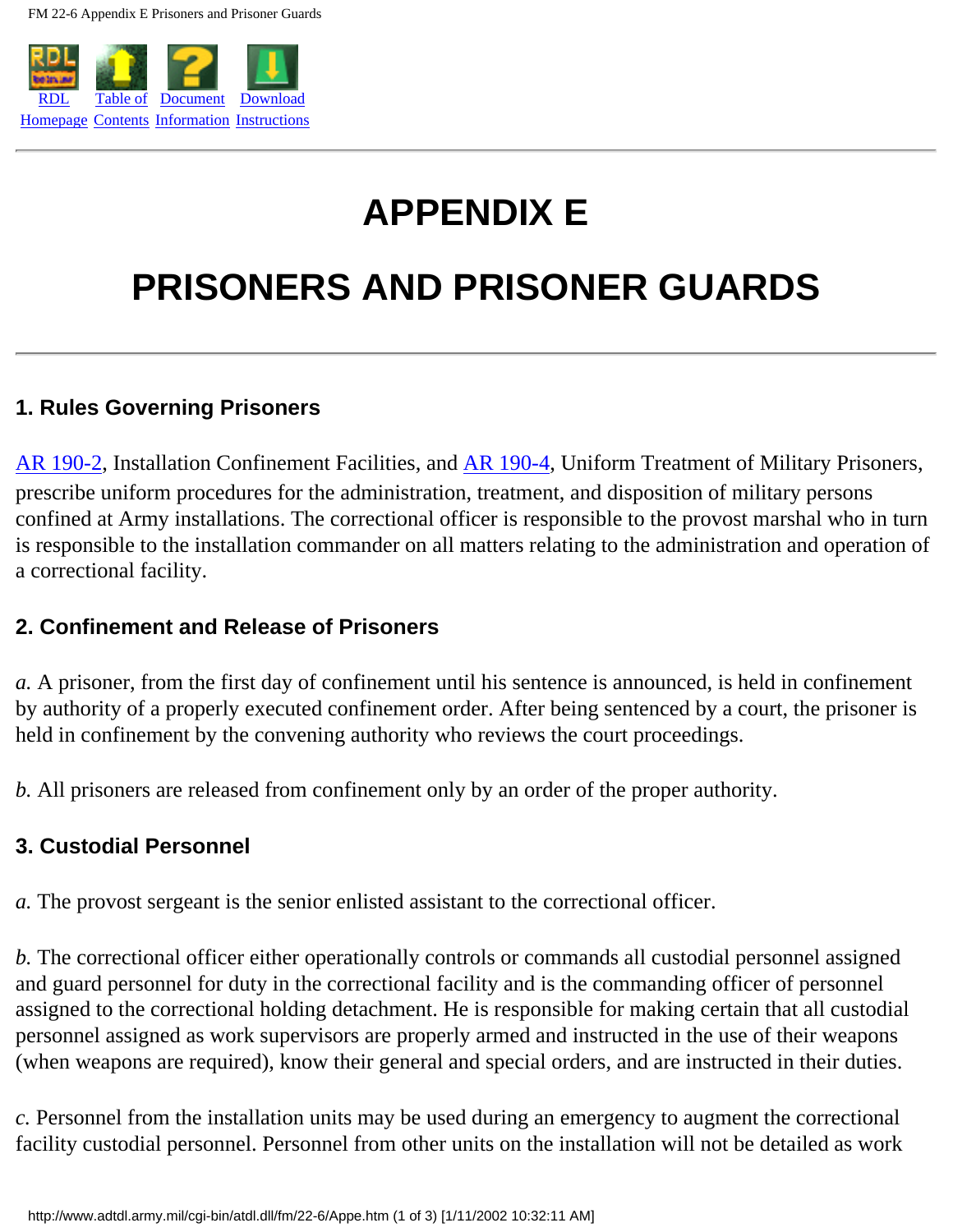FM 22-6 Appendix E Prisoners and Prisoner Guards

supervisors.

### **4. Prisoner Guards**

*a.* A prisoner guard is detailed for the particular duty of guarding prisoners who are taken out of a correctional facility for work or other purposes. Prisoner guards should be detailed for not less than one month. The number of men detailed on prisoner guard is kept to the minimum. Normally, prisoner guards are not part of the interior guard.

*b.* A part of the personnel from the main guard may be used in an emergency to augment the stockade custodial personnel.

## **5. Guards on Duty at Confinement Facilities**

*a.* A prisoner guard actively assigned to guarding prisoners is considered on post.

*b.* In the event of an attempted mass breakout from confinement, riot, or other general disorder, a prisoner guard takes immediate action, using that force necessary to restore order or prevent escape. The force used, in any case, is limited to that which is reasonable and necessary to enforce regulations and to control prisoners. For priorities of force at an Army confinement facility, see [AR 190-4.](http://www.adtdl.army.mil/cgi-bin/atdl.dll/fm/22-6/APPA.HTM#AR190_4)

*c.* Caution and good judgment will control the use of firearms in preventing the escape of a prisoner. In certain cases, as determined by the correctional officer, different classifications of prisoners will require only unarmed supervision; however, when firearms are used by a prisoner guard, they will be used when no other reasonable means of preventing an escape is considered effective, and realizing that firing to prevent an escape is justifiable only as a last resort. If a prisoner attempts to escape the guard will call **HALT** twice. If the prisoner fails to halt, and if there is no other effective means for preventing his escape, the guard directs shots at the prisoner which are aimed to disable rather than to kill. Extreme care must be taken to avoid hitting innocent bystanders.

*d.* A prisoner guard placed over prisoners should receive specific instructions from the confinement officer or provost sergeant. Guards are responsible for making sure that the work of the prisoners is performed satisfactorily.

*e.* They should not allow anyone to come between them and the members of their details or to talk, or give any object to prisoners.

*f.* A prisoner guard, placed over prisoners, strictly enforces the rules for the conduct and control of prisoners in accordance with the instructions received or the local policies.

*g.* Prisoners, except installation parolees and those assigned to military retraining units, are denied the privilege of the military salute.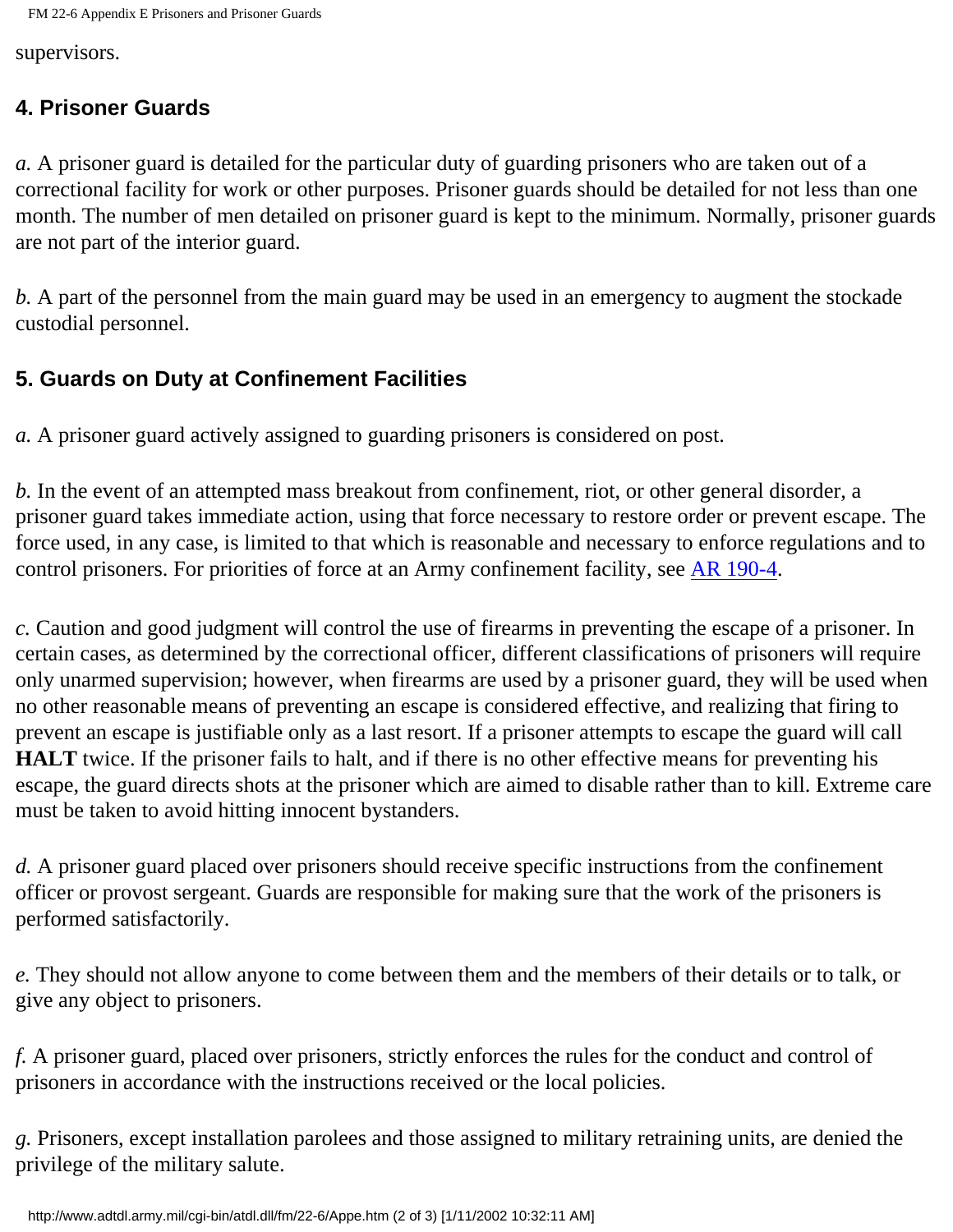## **6. Temporary Release of Prisoners to Unit Guards**

Units will normally provide guards when a temporary release of a prisoner of that unit is necessary for routine administration (i. e., appointment for physical examination and mental evaluation or for administrative elimination under provisions of [AR 635-212,](http://www.adtdl.army.mil/cgi-bin/atdl.dll/fm/22-6/APPA.HTM#AR635_212) appointment with JAG personnel, purchase of required clothing, etc.).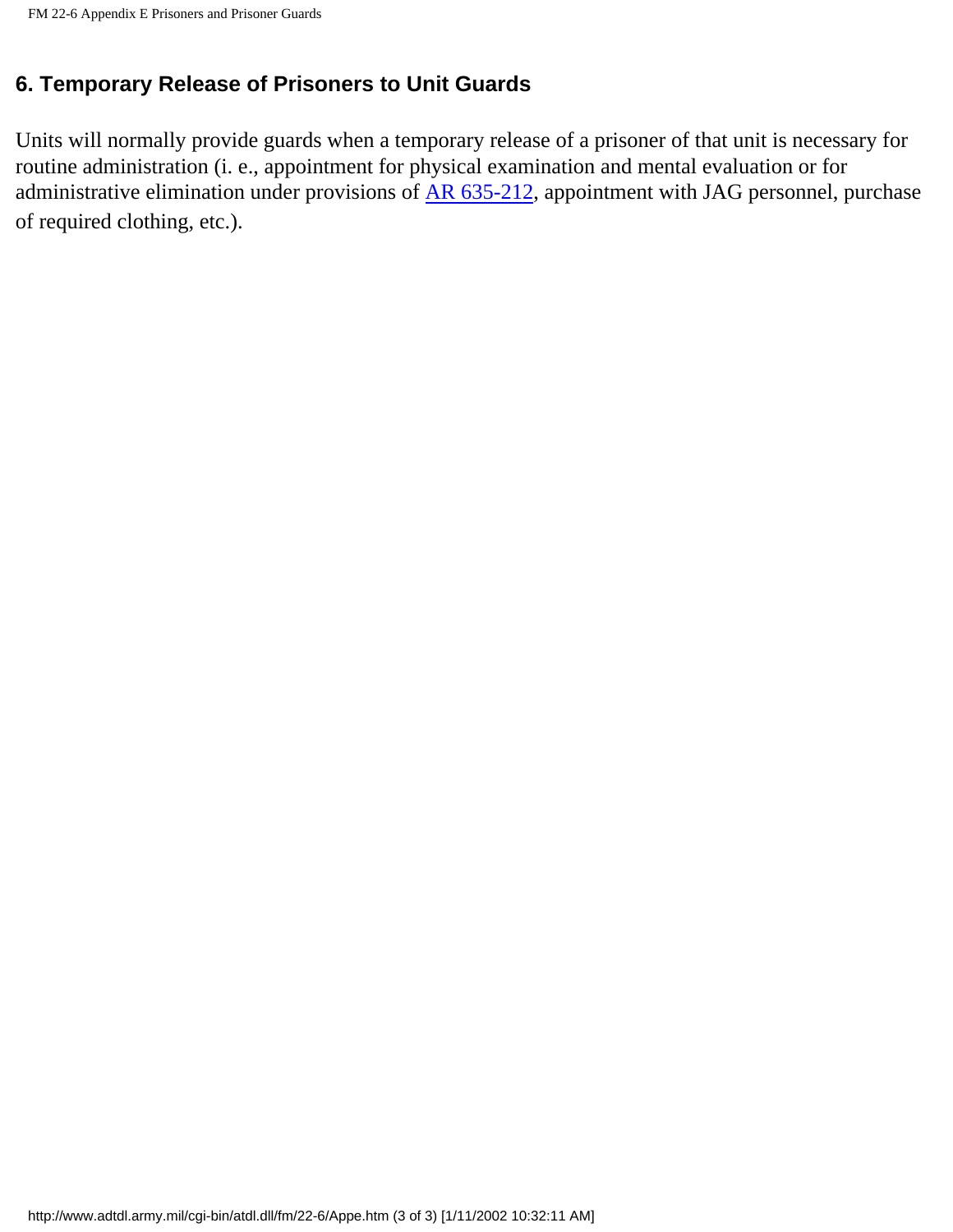FM 22-6 Appendix F Details Of Agreement From STANAG No. 2042 (2d edition) And CENTO STANAG No. 2042



## **APPENDIX F**

# **DETAILS OF AGREEMENT FROM STANAG NO. 2042 (2d edition) AND CENTO STANAG NO. 2042**

(Details of Agreement of CENTO STANAG No. 2042 are identical with Details of Agreement of NATO STANAG No. 2042 (2d edition). Therefore, CENTO STANAG No. 2042 is not reproduced.)

## **NATO UNCLASSIFIED**

Agreed English/ French Texts. STANAG 2042 (Edition No. 2)

## **DETAILS OF AGREEMENT (DofA) METHOD OF CHALLENGING BY GUARDS AND SENTRIES**

## **AGREEMENT**

1. It is agreed that the NATO Armed Forces are to follow the method of challenging by guards and sentries detailed below.

#### **DEFINITIONS**

2. These definitions are taken from AAP-6, "The NATO Glossary of Military Terms and Definitions in English and French" where applicable:

## **NATO UNCLASSIFIED**

## **NATO UNCLASSIFIED**

a. Challenge. Any process carried out by one unit or person with the object of ascertaining the friendly or hostile character or identity of another.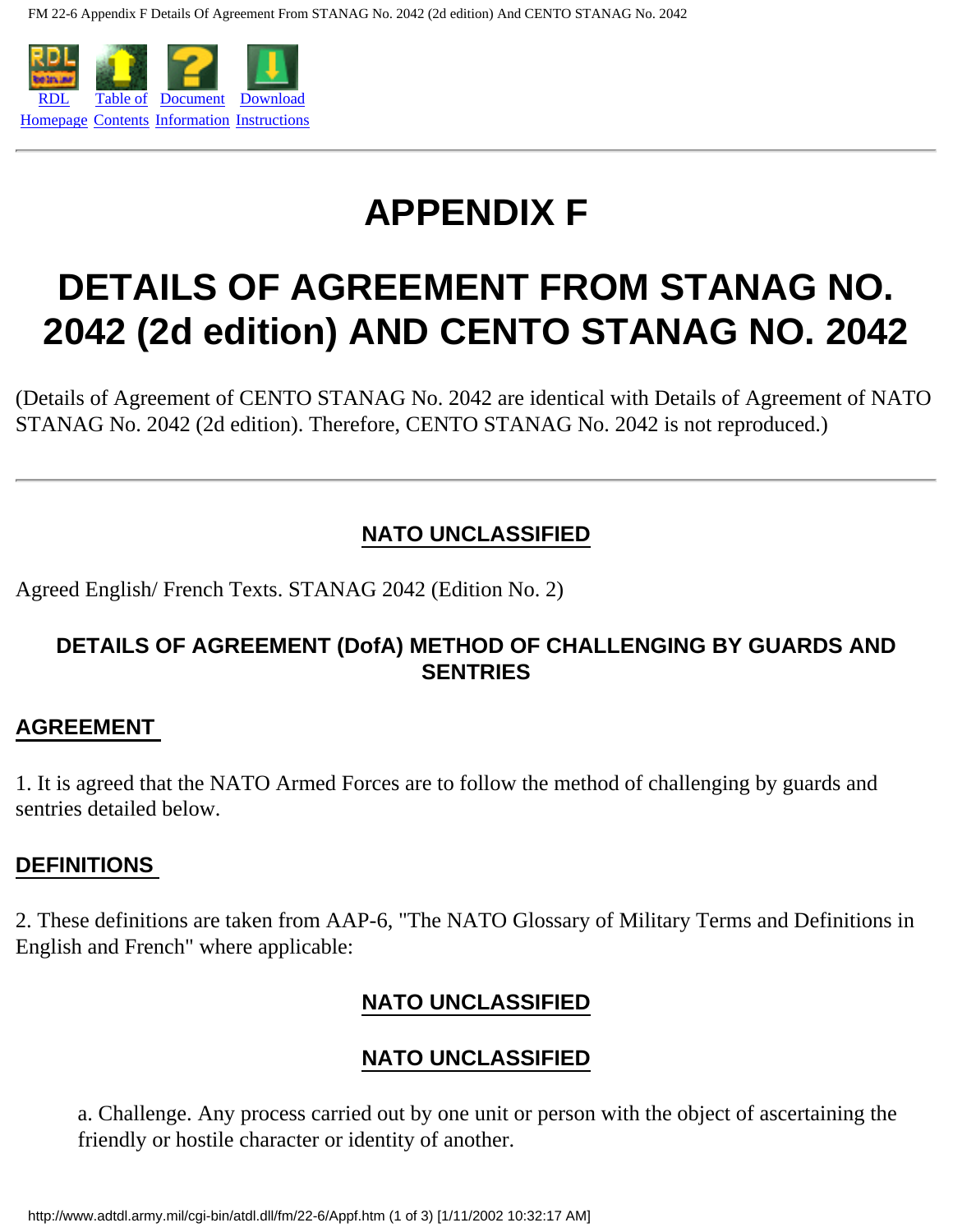b. Reply. An answer to a challenge.

c. Password. A secret word or distinctive sound used to reply to a challenge.

d. Countersign. A secret challenge and its reply, e. g., NUTS = challenge, WINE = password or reply.

#### **GENERAL**

3. The conduct of the individual sentry is to be prescribed by the authorities of his own force and may be varied in accordance with operational or other special requirements.

4. Confusing or misleading replies to a challenge are prohibited.

5. The countersign is normally prescribed by the highest authority within a zone or area. This power may be delegated, but higher authority must be informed without delay when such power is exercised by a subordinate.

6. When forces of two or more nations are in the same area, the countersign should be selected from words which can be readily pronounced by the forces concerned.

## **NATO UNCLASSIFIED**

## **NATO UNCLASSIFIED**

## PROCEDURE FOR CHALLENGING AND REPLYING

7.

| <b>Action by Sentry</b>                  | Action by Person or Group Challenged                                                                                                               |
|------------------------------------------|----------------------------------------------------------------------------------------------------------------------------------------------------|
| a. "HALT! WHO IS (or GOES) THERE?"       | a. Halts and gives any reply which indicates the person<br>or group is authorized to pass, e.g. "FRIEND",<br>"ALLY", "CORPORAL OF THE GUARD", etc. |
| b. "ADVANCE (ONE) AND BE<br>RECOGNIZED". | b. Person (or group leader) advances without replying.                                                                                             |

http://www.adtdl.army.mil/cgi-bin/atdl.dll/fm/22-6/Appf.htm (2 of 3) [1/11/2002 10:32:17 AM]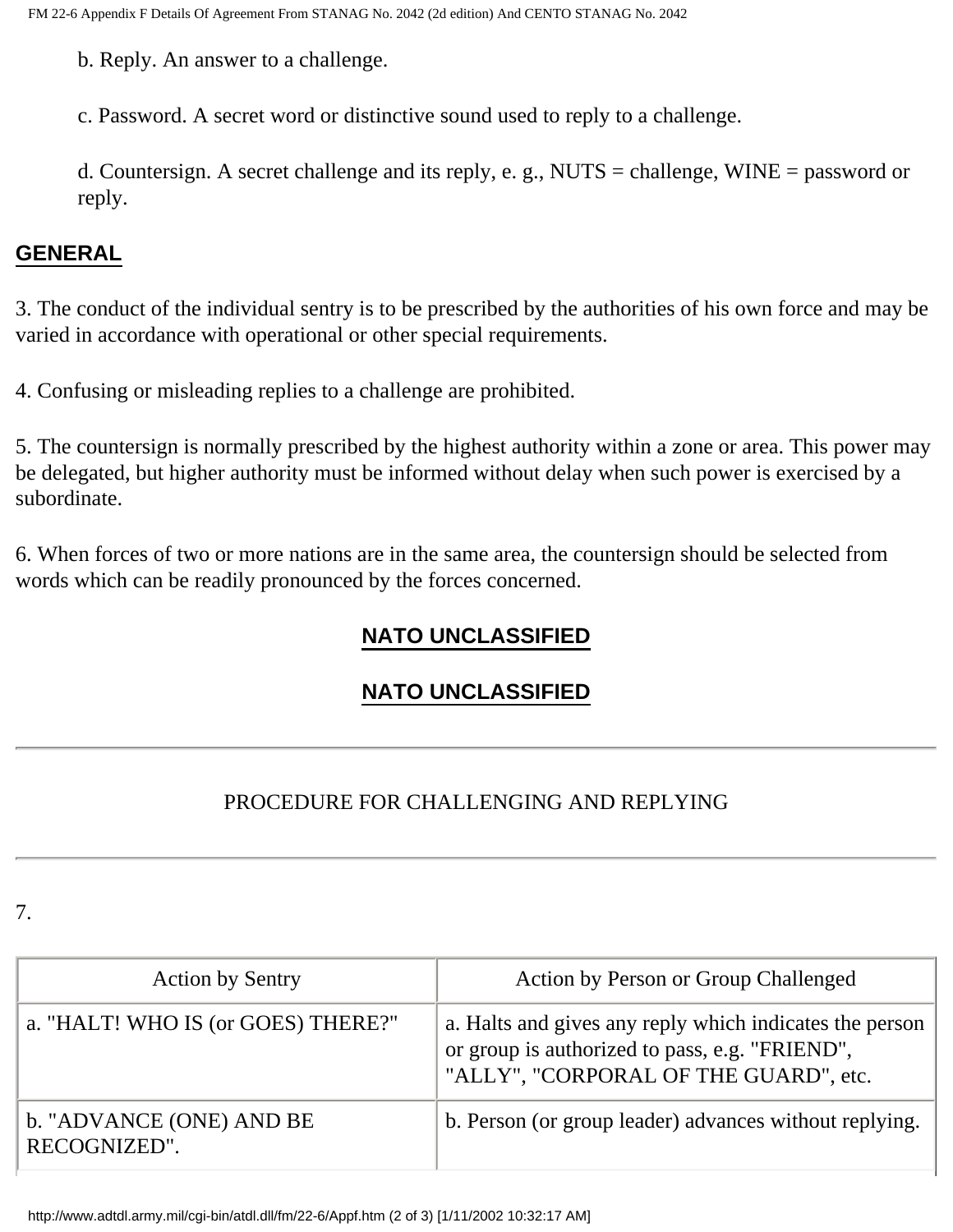FM 22-6 Appendix F Details Of Agreement From STANAG No. 2042 (2d edition) And CENTO STANAG No. 2042

| c. "HALT" (When unknown has approached<br>sufficiently for sentry to recognize him or to<br>give challenge)                                                              | c. Person halts until recognized by sentry.                                                                                                                                                                        |
|--------------------------------------------------------------------------------------------------------------------------------------------------------------------------|--------------------------------------------------------------------------------------------------------------------------------------------------------------------------------------------------------------------|
| d. Challenge (if any) is given in a low tone.                                                                                                                            | d. Reply or password is given in a low tone.                                                                                                                                                                       |
| e. "ADVANCE ANOTHER ONE (or<br>REMAINDER) AND BE RECOGNIZED".<br>(Sentry calls forward remainder one by one<br>or as a group, as the situation or his orders<br>demand.) | e. Second unknown (or remainder of group) advances<br>at order of sentry to be recognized. Group leader, or<br>person designated by leader must remain with sentry<br>to assist in identifying remainder of group. |

## **NATO UNCLASSIFIED**

## **NATO UNCLASSIFIED**

## **FIRING BY SENTRIES**

8. The circumstances under which a sentry is to be instructed to fire on persons or groups failing to heed a challenge is left to national authorities and must, necessarily, vary depending upon the particular situation and the laws of the countries concerned.

## **IMPLEMENTATION OF THE AGREEMENT**

9. This STANAG will be considered to have been implemented when the necessary orders/ instructions to adopt the method described in this Agreement have been issued to the forces concerned.

## **NATO UNCLASSIFIED**